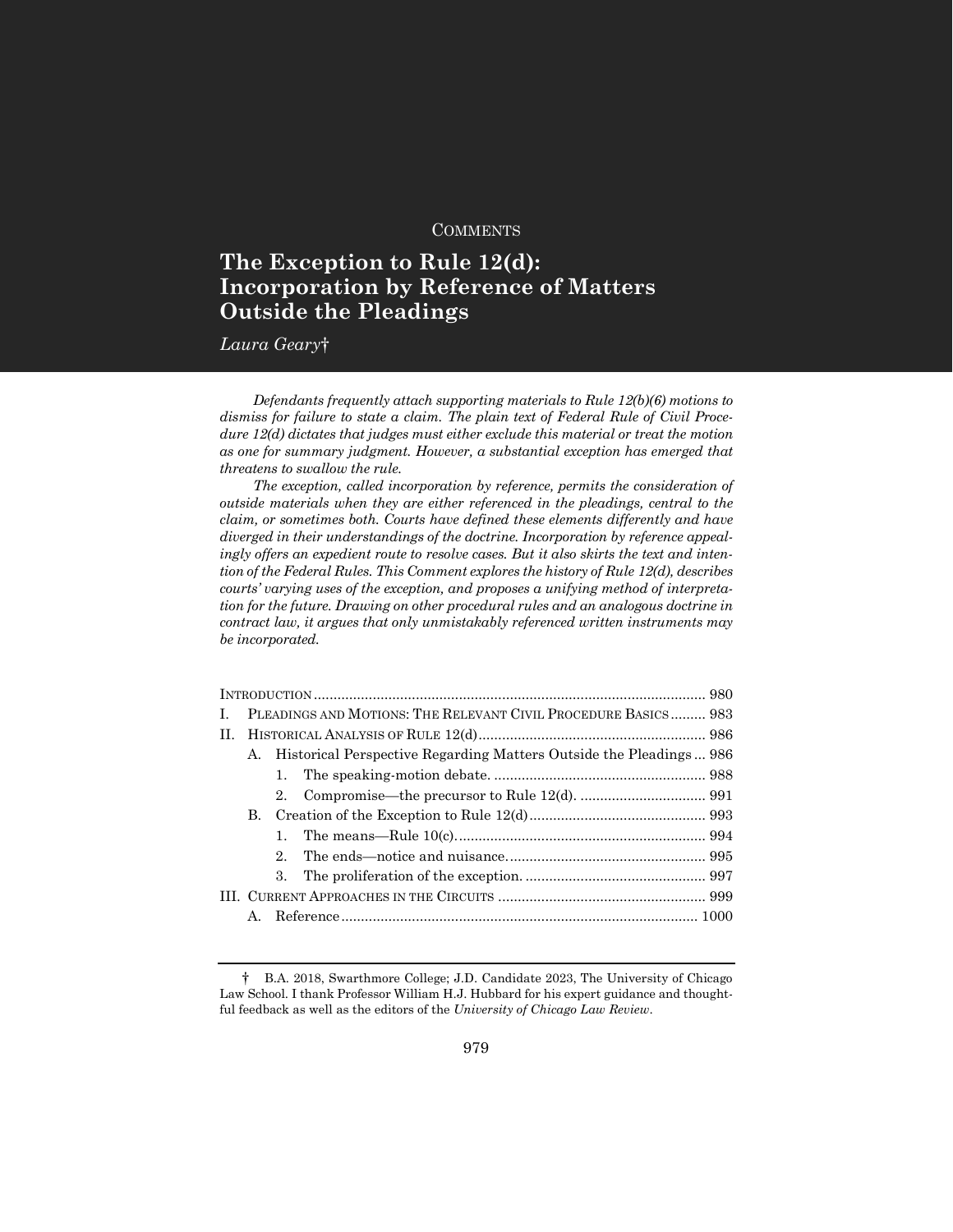| В.          |         |                                                                                                                  |
|-------------|---------|------------------------------------------------------------------------------------------------------------------|
| $C_{\cdot}$ |         | The Connection Between Reference and Centrality  1003                                                            |
|             | 1.      |                                                                                                                  |
|             | $2_{-}$ |                                                                                                                  |
|             |         |                                                                                                                  |
| А.          |         | Using Rule 10(c) to Define Incorporation by Reference  1010                                                      |
|             | 1.      | Contract law's unmistakability standard suggests a definition for                                                |
|             | 2.      | "Written instrument" provides a textual limitation on<br>incorporation by reference in lieu of centrality.  1013 |
|             | 3.      | The proposed incorporation-by-reference doctrine requires both                                                   |
| В.          |         |                                                                                                                  |
|             | 1.      | Phased discovery and procedural alternatives allay efficiency                                                    |
|             | 2.      | Historical resistance suggests that absolutism is untenable 1018                                                 |
|             |         |                                                                                                                  |

#### <span id="page-1-0"></span>**INTRODUCTION**

The sophisticated legal teams of the Trump Organization,<sup>1</sup> Justin Bieber,<sup>2</sup> ESPN,<sup>3</sup> and countless others have all deployed a litigation tactic that has received little comment from scholars.<sup>4</sup> Namely, they attached certain relevant materials to their Rule 12(b)(6) motions to dismiss. If judges consider this information, they "deviate from the general rule that courts, when ruling on a motion to dismiss, must disregard facts that are not alleged on the face of the complaint or contained in documents attached to the complaint."<sup>5</sup> Yet for the Trump Organization and ESPN, this strategy was successful. The district courts deviated from the general rule and dismissed the complaints. The circuit courts affirmed.<sup>6</sup>

<sup>1</sup> *See In re* Donald J. Trump Casino Sec. Litig.—Taj Mahal Litig., 7 F.3d 357, 368 n.9 (3d Cir. 1993).

<sup>&</sup>lt;sup>2</sup> *See* Copeland v. Bieber, 789 F.3d 484, 490 (4th Cir. 2015).<br><sup>3</sup> See Knievel v. ESPN 393 F.3d 1068, 1076 (9th Cir. 2005).

<sup>3</sup> *See* Knievel v. ESPN, 393 F.3d 1068, 1076 (9th Cir. 2005).

<sup>4</sup> Practitioners have been comparatively prolific. *See, e.g.*, Laurence A. Steckman & Rita D. Turner, *Determining When Extrinsic Evidence Not Attached to or Incorporated by Reference in a Pleading May Be Considered on a Rule 12 Dismissal Motion*, 31 TOURO L. REV. 115, 128–31 (2015); Cathy Trent-Vilim, *Looking Beyond the Pleadings for Motions to Dismiss – Part 1 of 3*, LAMSON DUGAN & MURRAY (Dec. 21, 2018), https://perma.cc/ 2EJU-NXYU; Charles S. Fax, *When Is a Motion to Dismiss Not a Motion to Dismiss?*, 38 ABA SECTION LITIG. 4 (2013).

<sup>5</sup> *Knievel*, 393 F.3d at 1076.

<sup>6</sup> *Id.* at 1079; *In re Trump Casino*, 7 F.3d at 377.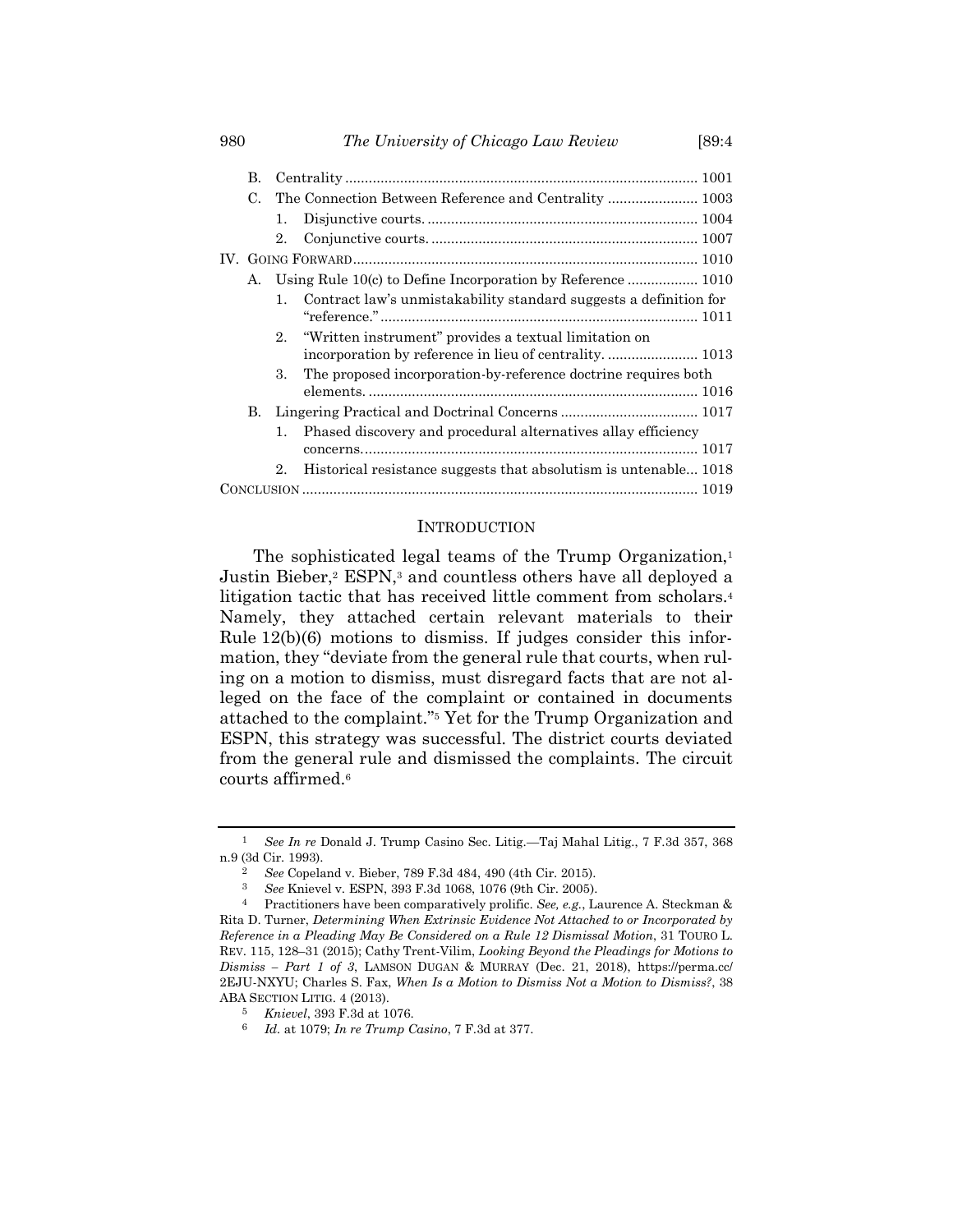This tactic implicates two of the Federal Rules of Civil Procedure— $12(b)(6)$  and  $12(d)$ . Rule  $12(b)(6)$  describes a defensive motion that attacks the legal sufficiency of a complaint ("failure to state a claim upon which relief can be granted"). Rule 12(d), describing the "Result of Presenting Matters Outside the Pleadings,"<sup>7</sup> explains how courts should adjudicate Rule 12(b)(6) and Rule 12(c) motions for judgment on the pleadings. On these motions, "[i]f . . . matters outside the pleadings are presented to and not excluded by the court, the motion must be treated as one for summary judgment under Rule 56. All parties must be given a reasonable opportunity to present all the material that is pertinent to the motion."<sup>8</sup> Per 12(d), when defense teams like those of the Trump Organization, Bieber, or ESPN present "matters outside the pleadings" to the court on 12(b)(6) motions to dismiss, the court must ignore the matters or treat the motion as one for summary judgment.

Deviations from 12(d) are common, so common that they constitute a "judicially created doctrine"—incorporation by reference. <sup>9</sup> This Comment proposes that the doctrine is best understood to have two key elements. One element is reference: a plaintiff *references* a particular material in their complaint. The second is centrality: a particular material is *central*, or integral, to the claim. Courts tend to require one or both of these elements. If a defendant presents a matter that the plaintiff referenced in their complaint or was central to their claim, many courts will consider the material and decide the motion to dismiss without converting to summary judgment.

Despite these common components, the doctrine is interpreted differently among the circuits. Courts exhibit variation in the definitions of reference and centrality and whether they require one or both elements. The differences create the risk of expensive litigation to decide a threshold procedural question.

The variety creates a risk that a central material could be considered in one jurisdiction, resulting in the dismissal of the case, and excluded or converted to a summary judgment motion in another jurisdiction. If the motion to dismiss is denied or converted, the court opens the doors to discovery. The same case,

FED. R. CIV. P. 12(d).

<sup>8</sup> *Id.* This Comment will largely use "materials" to refer to outside matters to avoid confusion with other common legal uses of the word "matter."

<sup>9</sup> *See, e.g.*, Khoja v. Orexigen Therapeutics, Inc., 899 F.3d 988, 1002–08 (9th Cir. 2018); Hi-Tech Pharm., Inc. v. HBS Int'l Corp., 910 F.3d 1186, 1189 (11th Cir. 2018).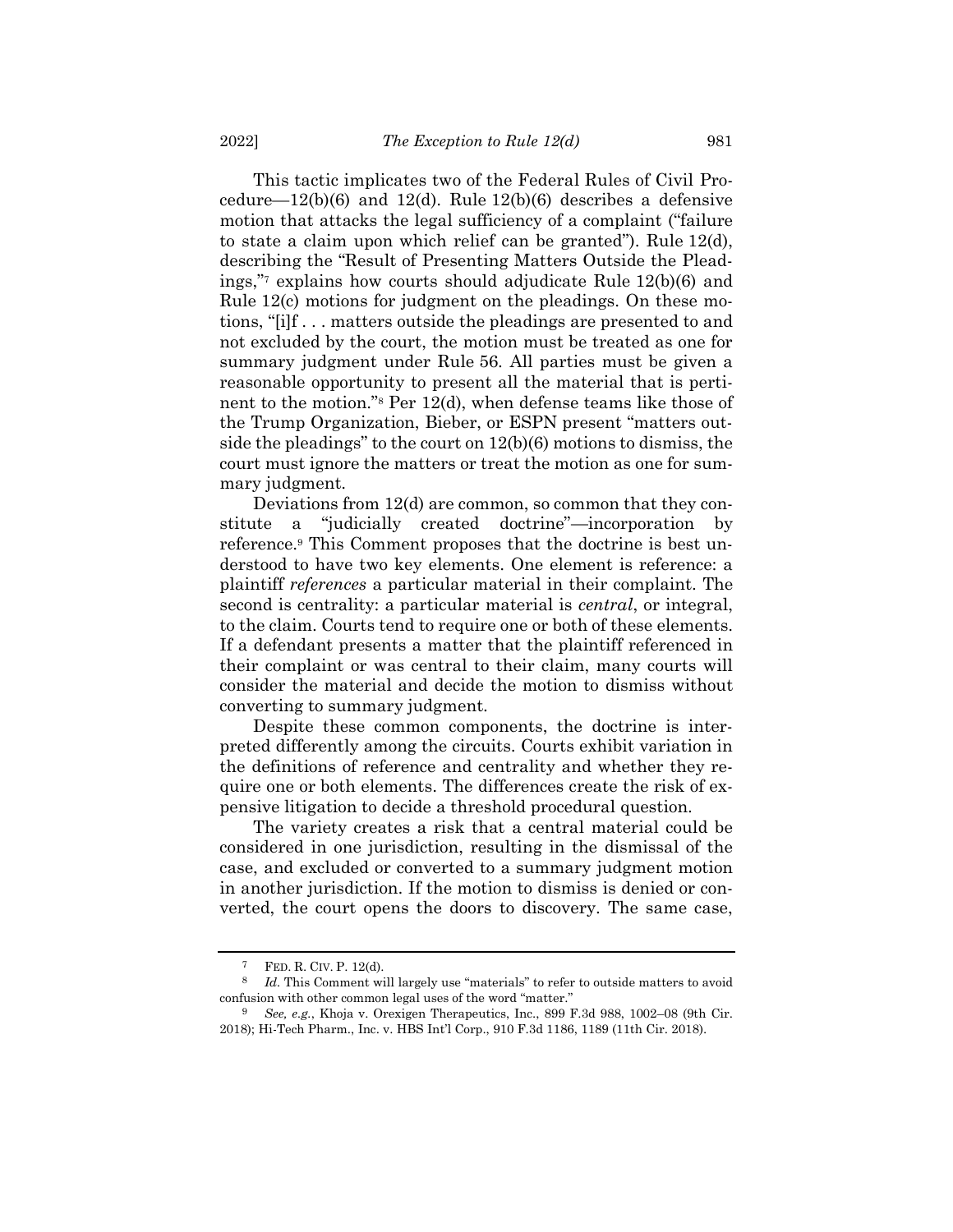same motion, and same materials could theoretically lead to divergent outcomes. The case might immediately end in the defendant's favor or progress to discovery, creating opportunity for the plaintiff to uncover damning evidence and for the case to resolve in the plaintiff's favor.<sup>10</sup> Incorporation by reference inherently adds volatility by carving out an exception to a clear rule, 12(d).

Yet courts have conscientious reasons for straying from the rule. Resolving a case at the motion-to-dismiss stage with dispositive attached materials allows for efficient adjudication of clear cases. As this Comment will demonstrate, the efficiency concerns that persuade modern courts to deviate from 12(d) were also persuasive to many courts and commentators of the early twentieth century. The current, fractured approach to incorporation-byreference doctrine is a historical echo of the "speaking motion" debate of the 1940s.<sup>11</sup> The speaking-motion debate was resolved with the enactment of the rule that would become 12(d). This Comment will suggest how the modern fragmentation should be resolved.

Specifically, courts should adopt a new approach to the incorporation by reference. Only unmistakable references to written instruments should be incorporated by reference. By reformulating the incorporation-by-reference doctrine into a standard tied closely to the text of the Federal Rules and to an analogous doctrine in contract law, this Comment seeks to make the doctrine more uniform, predictable, and fair across the circuits.

Part I presents a brief overview of the Federal Rules of Civil Procedure that are most relevant to understanding 12(d). Part II describes the history of 12(d) and incorporation by reference. This history reveals the principled reasons for courts' attempts to consider outside material on motions to dismiss and the principled reasons for the prohibitions on considering such material. Part III compares the varying approaches among the circuits that

<sup>10</sup> *Compare* Lihosit v. Flam, No. 15-1224, 2016 WL 2865870, at \*4–5 (D. Ariz. May 17, 2016) (applying the Ninth Circuit's standard to determine that a body-camera video was central to an excessive-force claim and granting defendants' motion to dismiss with prejudice), *with* Channel v. Smith, No. 317-60, 2018 WL 1463356, at \*2 (S.D. Ga. Mar. 23, 2018) (applying the Eleventh Circuit's standard to determine that a video was not central to an excessive-force claim and was a matter outside the pleadings, resulting in the denial of the defendants' motion to dismiss). *Cf.* Lesowitz v. Tittle, No. 17-cv-2174, 2018 WL 3993854, at \*4 n.4 (N.D. Ohio Aug. 21, 2018) (describing a dashcam video of an incident giving rise to a § 1983 claim as "more consistent with evidence that would convert the motion to dismiss to a motion for summary judgment").

<sup>11</sup> Charles E. Clark, *Pleading Under the Federal Rules*, 12 WYO. L.J. 177, 194 (1958).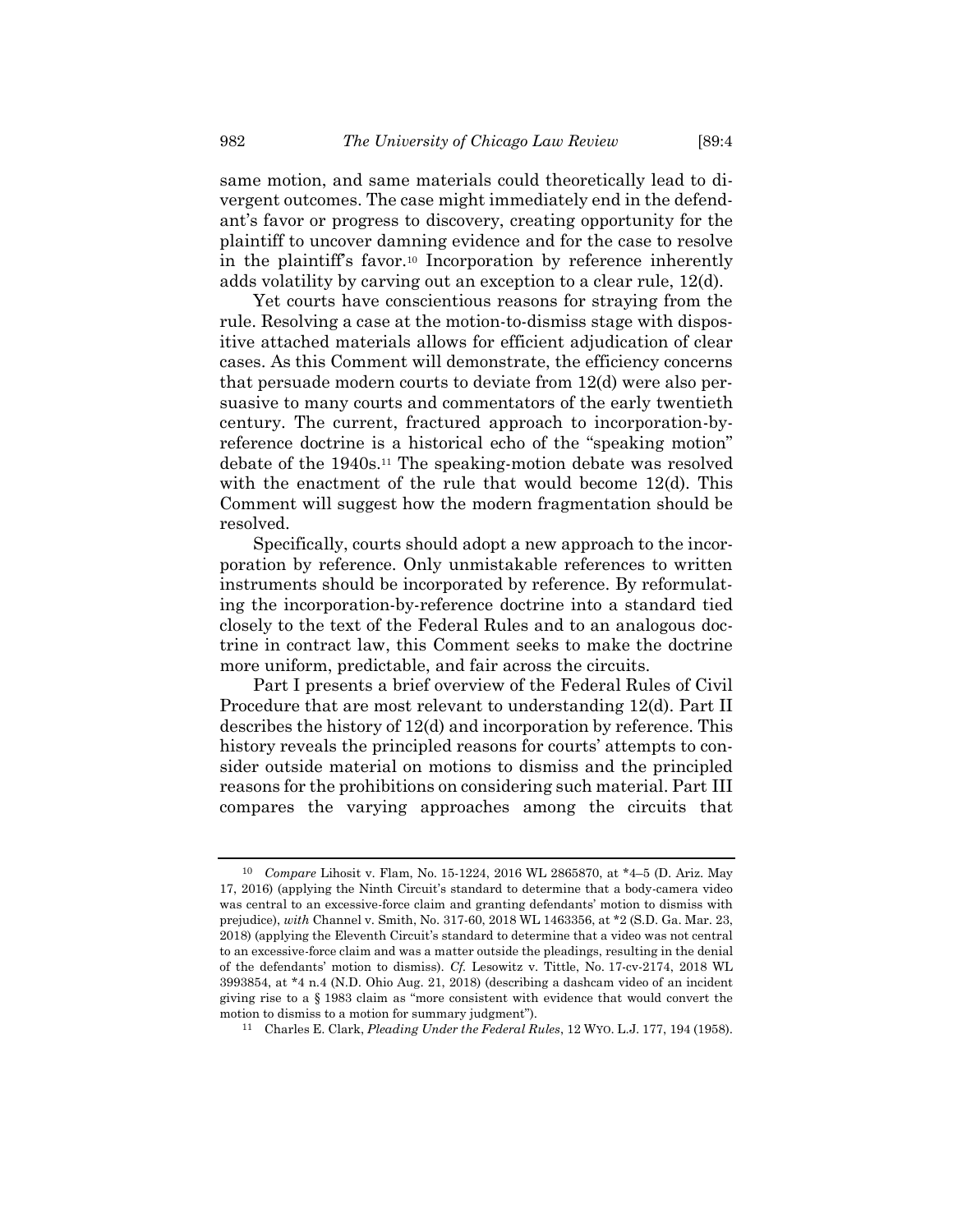implement incorporation by reference. This Part imposes a framework to reconcile circuit courts' divergent applications of incorporation by reference, examines the varied definitions of reference and centrality, and describes the trends exhibited by circuit courts' decisions. Part IV proposes a remodeled incorporation-byreference standard—unmistakably referenced written instruments—which can maintain some of the doctrine's attractions while avoiding the pitfalls of the current disunity. It also addresses lingering objections.

# I. PLEADINGS AND MOTIONS: THE RELEVANT CIVIL PROCEDURE BASICS

It is helpful to start by reviewing some Federal Rules of Civil Procedure and their interplay with 12(d)'s "matters outside the pleadings." To begin, what are pleadings? Defined in Rule 7, pleadings include complaints and answers to complaints.<sup>12</sup> Importantly, pleadings are set in opposition to motions, another type of litigation paper.<sup>13</sup> The complaint filed to commence an action is a pleading, but defendants can respond with either a variety of motions or an answer, a pleading that responds to the complaint's allegations.<sup>14</sup>

Rule 10 dictates the "form of pleadings."<sup>15</sup> Most crucially for our purposes, it explains that "[a] copy of a written instrument that is an exhibit to a pleading is a part of the pleading for all purposes."<sup>16</sup> This rule hints at the meaning of "matters outside the pleadings"<sup>17</sup> by defining what is "part of the pleading[s] for all purposes."<sup>18</sup> Accordingly, a court can consider exhibits attached to complaints, answers, or other pleadings as part of the pleadings. If an exhibit is instead attached to a motion, it falls outside this category, suggesting that the exhibit is not considered part of the pleadings.<sup>19</sup>

<sup>12</sup> The full list is a complaint, an answer to a complaint, an answer to a counterclaim designated as a counterclaim, an answer to a crossclaim, a third-party complaint, an answer to a third-party complaint, and (if the court so orders) a reply to an answer. FED. R. CIV. P. 7.

<sup>13</sup> *Id.*

<sup>14</sup> *See* WILLIAM H.J. HUBBARD, CIVIL PROCEDURE: AN INTEGRATED APPROACH 280– 83 (2021).

<sup>15</sup> FED. R. CIV. P. 10.

<sup>16</sup> FED. R. CIV. P. 10(c).

<sup>17</sup> FED. R. CIV. P. 12(d).

<sup>18</sup> FED. R. CIV. P. 10(c).

<sup>19</sup> Importantly, in the first sentence of Rule 10(c), both pleadings and motions are mentioned. *See* FED. R. CIV. P. 10(c) ("A statement in a pleading may be adopted by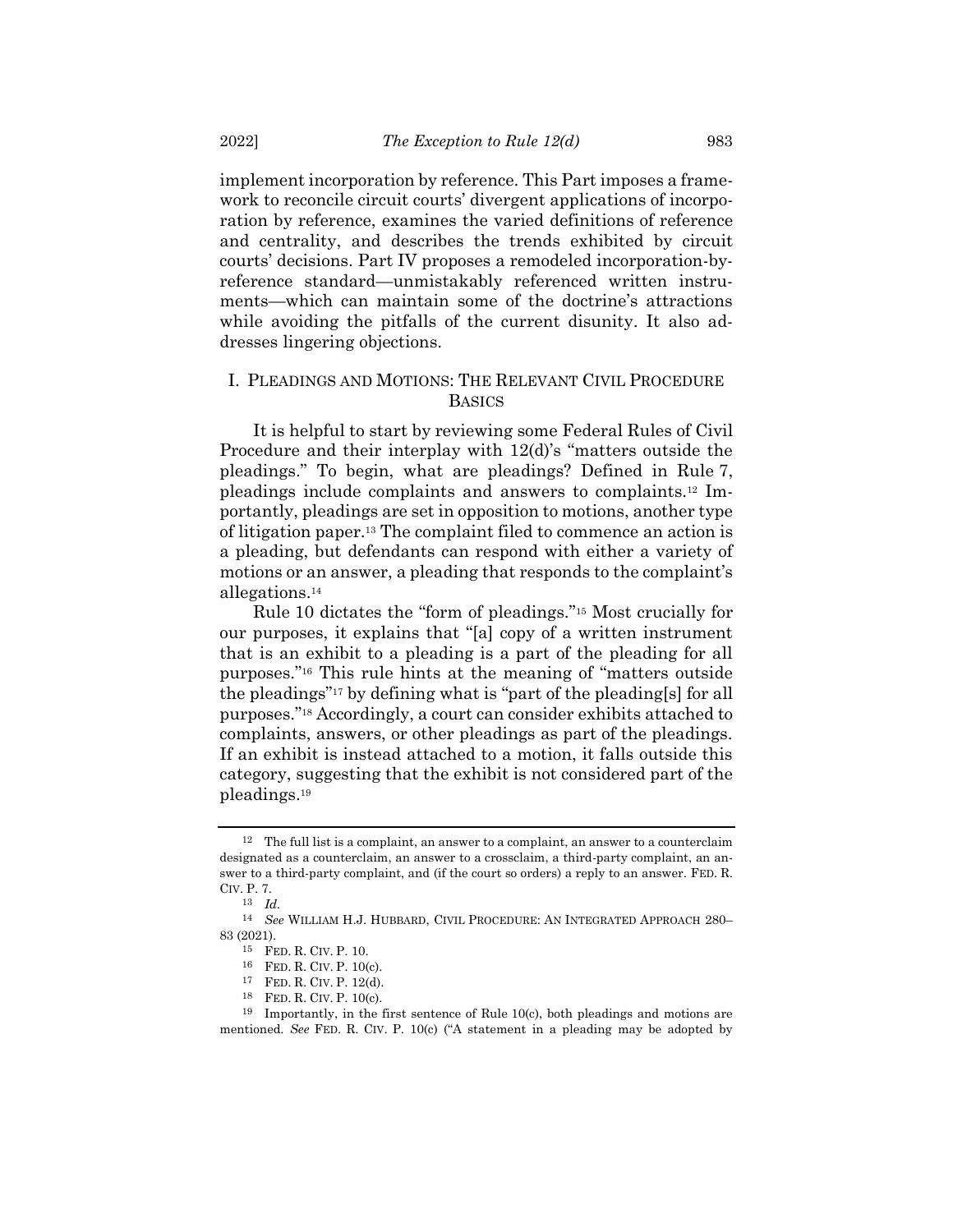These distinctions have important consequences. When defendants respond to a complaint with an answer, they respond with a pleading and thus may attach exhibits that will be considered part of the pleadings. When defendants respond to a complaint with a motion, attached exhibits would be considered matters outside the pleadings. Therefore, a defendant's choice of response impacts what information is appropriately available to the court in adjudicating the dispute.

There are, of course, other distinctions between answers and defendants' defensive motions. First, answers require defendants to admit or deny the allegations asserted against them in the complaint.<sup>20</sup> This requirement may be costly. Because an admission in a pleading cannot be controverted at trial or on appeal, it binds defendants at an early stage.<sup>21</sup> Second, responsive motions take many different forms; 12(b) lists seven of them. Six of these defenses—including lack of personal jurisdiction, improper venue, and insufficient process—assert that the court cannot proceed with the action and do not address the merits of the claim.<sup>22</sup> The other defense—failure to state a claim upon which relief can be granted under 12(b)(6)—does address the merits by testing the legal sufficiency of the claim.<sup>23</sup> Given this substantive difference, it is perhaps unsurprising that  $12(d)$  references  $12(b)(6)$  specifically, prohibiting the use of matters outside the pleadings in considering  $12(b)(6)$  motions.<sup>24</sup>

<span id="page-5-0"></span>Rule 12(d) also specifically references 12(c), the motion for judgment on the pleadings.<sup>25</sup> Rule 12(c) is a noteworthy responsive motion. Most responsive motions, including all those listed in 12(b), must be asserted prior to a responsive pleading, like an answer.<sup>26</sup> Rule 12(c) is instead filed after the pleadings are closed.<sup>27</sup>

reference elsewhere in the same pleading or in *any other pleading or motion*." (emphasis added)). The second sentence of 10(c) discusses only pleadings and does not mention motions. *See* FED. R. CIV. P. 10(c) ("A copy of a written instrument that is an exhibit to a pleading is a part of *the pleading* for all purposes." (emphasis added)).

<sup>20</sup> FED. R. CIV. P. 8(b).

<sup>21</sup> *See* Amy St. Eve & Michael A. Zuckerman, *The Forgotten Pleading*, 7 FED. CTS. L. REV. 152, 157–58 (2013).

<sup>22</sup> CHARLES ALAN WRIGHT & ARTHUR R. MILLER, FEDERAL PRACTICE AND PROCEDURE § 1349 (3d ed. 2002).

<sup>23</sup> *Id.*

<sup>&</sup>lt;sup>24</sup> As Rule 12(b)(1)–(5) and (7) motions are not mentioned in 12(d), exhibits may be attached and considered on those motions. *See, e.g.*, Grayson v. Anderson, 816 F.3d 262, 269 (4th Cir. 2016) (discussing exhibits and matters considered on a 12(b)(2) motion).

<sup>&</sup>lt;sup>25</sup> FED. R. CIV. P. 12(d) (referring to "a motion under Rule  $12(b)(6)$  or  $12(c)$ ").

<sup>26</sup> FED. R. CIV. P. 12(b).

<sup>27</sup> FED. R. CIV. P. 12(c).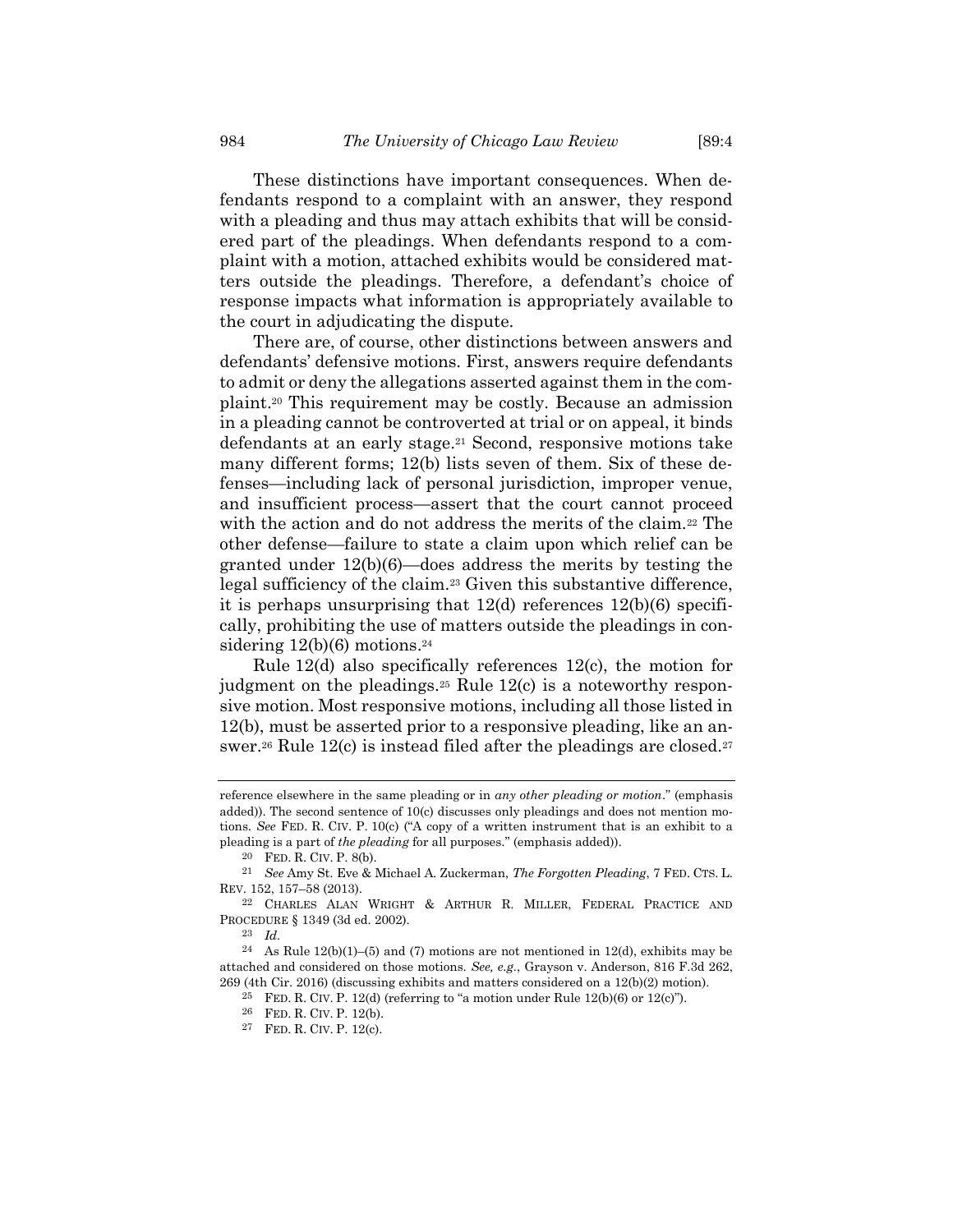A defendant would generally file an answer first and then, believing that the complaint and response taken together show that the case should be resolved in his favor, file a 12(c) motion for judgment on the pleadings.

The normal courses of 12(b)(6) and 12(c) have important implications for the 12(d) context. A 12(b)(6) motion responds to the complaint. Any exhibits attached to the complaint are considered part of the pleading and can be addressed. A 12(c) motion would typically rely on a complaint and an answer. Any exhibits attached to the complaint or answer can be addressed as part of the pleadings. Consequently, if a defendant is willing to make the admissions and denials required in an answer, he may attach exhibits that will be considered as part of that pleading and later file his 12(c) motion in the hopes of getting the case dismissed. This means that 12(d) might not be particularly impactful for 12(c) motions. As long as defendants attach exhibits to their answers instead of to their 12(c) motions, they can avoid running afoul of 12(d). The option of an answer and 12(c) motion, as an alternative to a 12(b)(6) motion, is especially potent because all federal courts have held—though not always consistently—that when a 12(c) motion challenges the legal sufficiency of a claim, the standard to be used is identical to that used on a  $12(b)(6)$  motion.<sup>28</sup>

Parties, however, rarely use 12(c). The preeminent civilprocedure treatise, by Professors Charles Alan Wright and Arthur Miller, describes it as "little more than a relic of the common law and code eras."<sup>29</sup> Indeed, in almost every case discussed throughout this Comment, the complaint is the only pleading, and defendants respond to that complaint by filing a 12(b)(6) motion to dismiss. Rule 12(c) motions for judgment on the pleadings are largely unaddressed in this Comment because in practice they are much less common in the incorporation-by-reference context than 12(b)(6) motions to dismiss. But their existence suggests that defendants have an effective procedural option. When defendants attach exhibits to 12(b)(6) motions and judges do not treat the motions as ones for summary judgment, the process directly contravenes the plain text of 12(d). Instead, if they filed an answer and 12(c) motion, they could gain the sought-after advantages within the confines of the Federal Rules.

<sup>28</sup> WRIGHT & MILLER, *supra* note [22,](#page-5-0) § 1368 n.9 (collecting cases from each circuit and noting exceptions).

<sup>29</sup> *Id.* § 1369.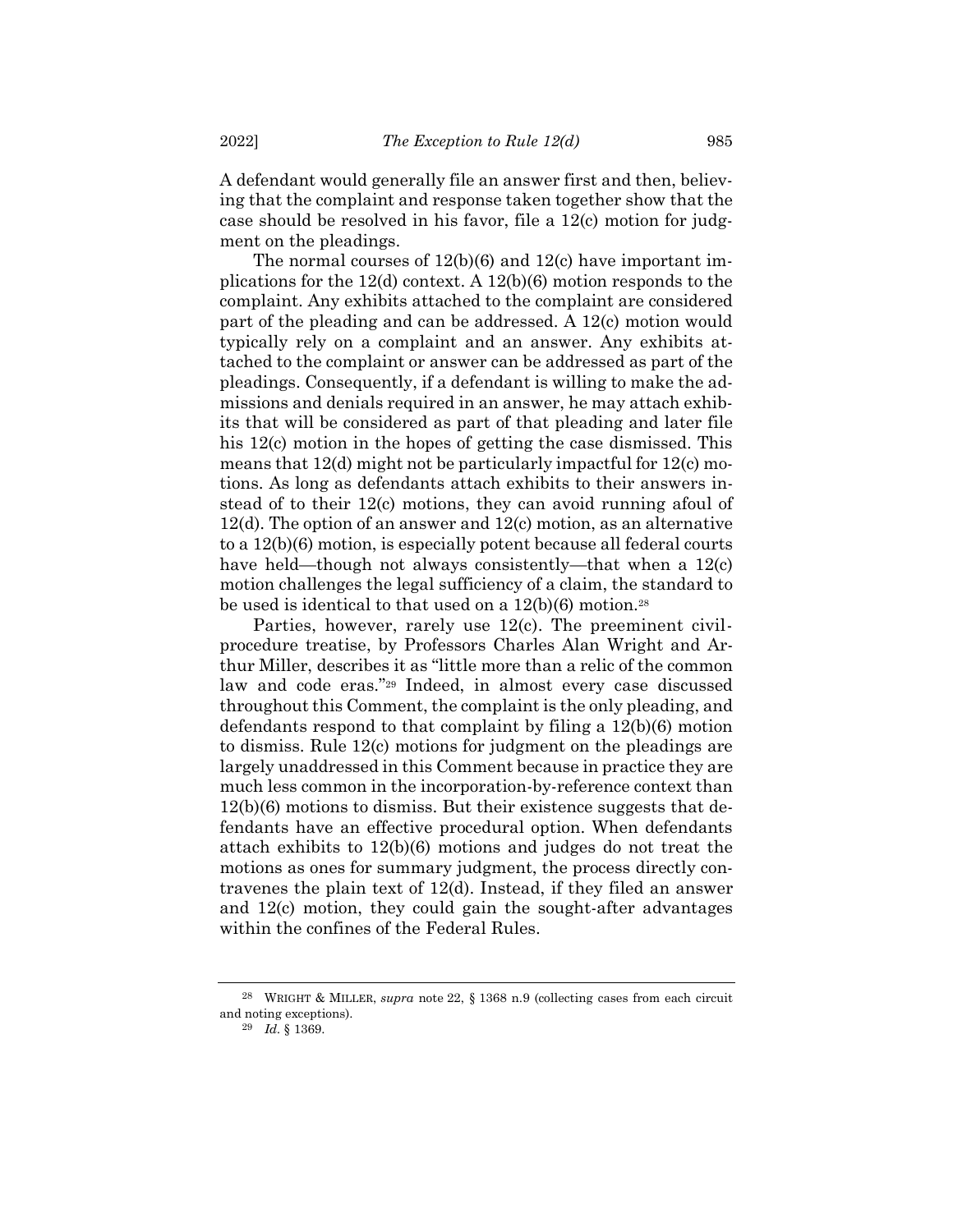Rule 56, which governs summary judgment, is the last rule mentioned by name in 12(d). Rule 56 sets out that a "court shall grant summary judgment if the movant shows that there is no genuine dispute as to any material fact and the movant is entitled to judgment as a matter of law."<sup>30</sup> To support this factual claim, the party must cite to "particular parts of materials in the record" or show that the opposing party's cited materials do not establish whether there is a factual dispute or are not admissible in evidence. 31

Rule 56 is central to understanding 12(d) because it distinguishes the factual materials presented in summary judgment motions from those presented in  $12(b)(6)$  or  $12(c)$  motions. When courts evaluate materials presented at summary judgment, Rule 56 specifies the standard in connection to evidence admissibility. When materials are presented at the 12(b)(6) stage, it is not clear how they should be evaluated. This uncertainty further justifies 12(d)'s mandate to either exclude the materials in question or convert to a summary judgment motion.

## II. HISTORICAL ANALYSIS OF RULE 12(d)

The consideration of materials outside the pleadings at the motion-to-dismiss stage is not a new challenge. The framers of the Federal Rules seriously considered the issue and attempted to resolve it. Section A sets out the state of the law prior to the Federal Rules, the debate that ensued after the Rules were adopted, and the compromise that formed as a result. Section B then describes the major justifications and situations that caused courts to reinterpret the rule, carving out the sizable exception that became the incorporation-by-reference doctrine. Through the historical analysis, this Part illuminates arguments both for and against the rule that became 12(d).

# A. Historical Perspective Regarding Matters Outside the Pleadings

At English common law, those with legal grievances could file a bill, the equivalent of a complaint, in the courts of equity.<sup>32</sup> The

<span id="page-7-0"></span><sup>30</sup> FED. R. CIV. P. 56(a).

<sup>31</sup> FED. R. CIV. P. 56(c).

<sup>32</sup> *See* David L. Noll, *A Reader's Guide to Pre-modern Procedure*, 65 J. LEGAL EDUC. 414, 417–23 (2015) (explaining the distinction between the common law and equity systems).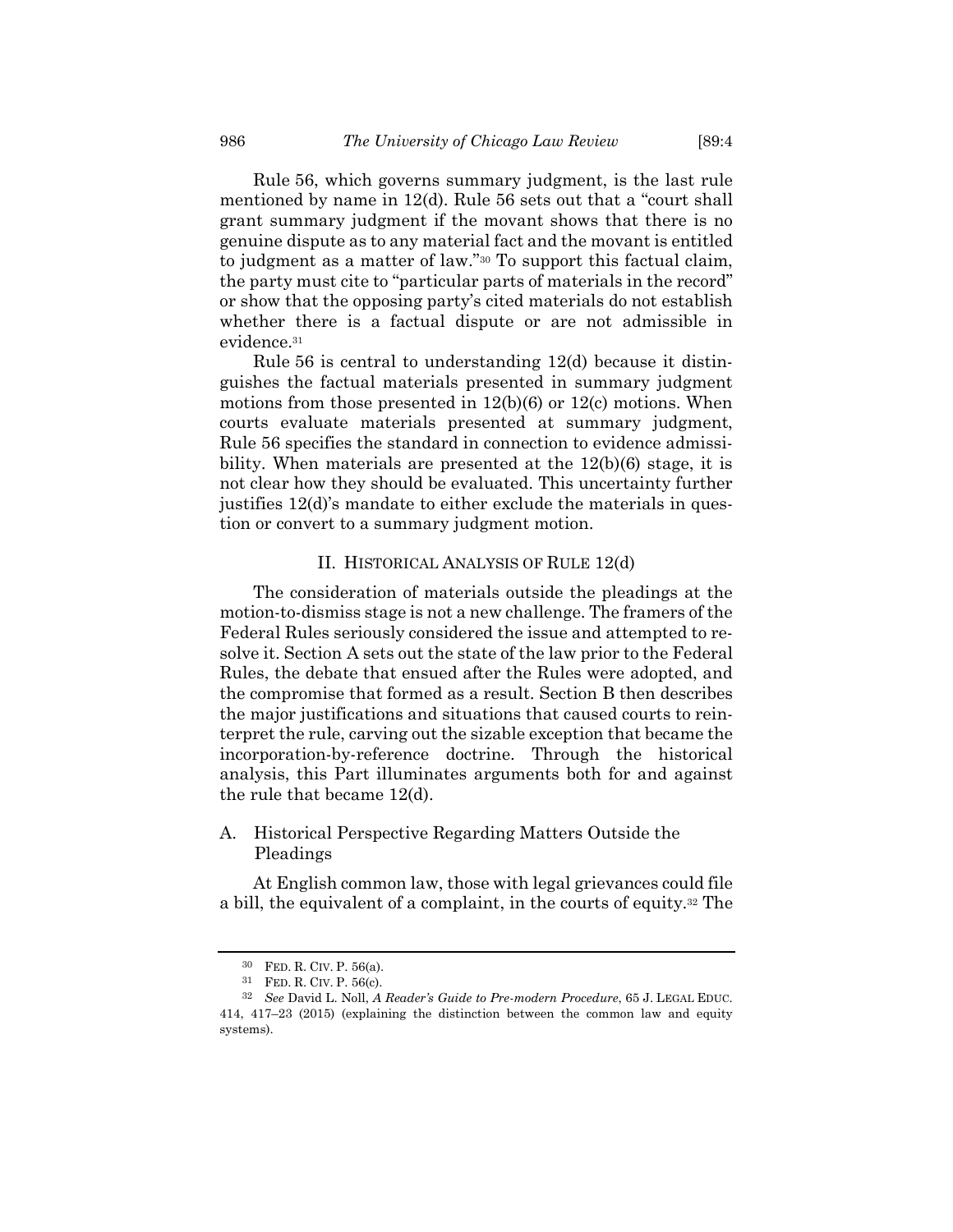rules of the courts of equity were central to the evolution of U.S. federal courts.<sup>33</sup> In courts of equity, those responding to the bill would file an answer to counter the bill's factual allegations or a demurrer to counter to the bill's legal allegations.<sup>34</sup> The demurrer formally admitted that all the facts alleged in the declaration were true but argued that, despite their accuracy, the pleader was not legally entitled to a remedy.<sup>35</sup> The demurrer is the basis of the modern  $12(b)(6)$  motion to dismiss.<sup>36</sup>

<span id="page-8-0"></span>By the late nineteenth century, U.S. courts began to distinguish between types of demurrers. A demurrer that attempted to introduce factual material from outside the pleading was called a "speaking demurrer."<sup>37</sup> Federal courts strictly prohibited speaking demurrers; as one court noted, "[I]t is a fundamental principle of pleading that a demurrer must be based exclusively upon matter apparent on the face of the bill."<sup>38</sup> Defendants were not permitted to introduce new facts in the demurrer because it was intended to challenge legal sufficiency.<sup>39</sup> Rather, new relevant facts had to be introduced via answer.<sup>40</sup> This distinction was incorporated into the Federal Equity Rules, which preceded the Federal Rules of Civil Procedure.<sup>41</sup>

37 Jeffries v. Fraternal Bankers' Rsrv. Soc'y, 112 N.W. 786, 788 (Iowa 1907) ("A demurrer which sets up a ground de hors the record, or a ground which to be sustained requires reference to facts not appearing upon the face of the pleading thus attacked, is said to be a 'speaking demurrer,' and is never held good.").

38 Richardson v. Loree, 94 F. 375, 379 (5th Cir. 1899).

<sup>33</sup> *See* Stephen N. Subrin, *How Equity Conquered Common Law: The Federal Rules of Civil Procedure in Historical Perspective*, 135 U. PA. L. REV. 909, 922 (1987) ("The underlying philosophy of, and procedural choices embodied in, the Federal Rules were almost universally drawn from equity rather than common law.").

<sup>34</sup> Noll, *supra* note [32,](#page-7-0) at 422.

<sup>35</sup> 2 JAMES WILLIAM MOORE ET AL., MOORE'S FEDERAL PRACTICE - CIVIL § 12App.101[1] (3d ed. 2021).

<sup>36</sup> *See* McConville v. District of Columbia, 26 F. Supp. 295, 296 (D.D.C 1938) ("The motion to dismiss under the federal rules is essentially the same as the demurrer in the early equity practice.").

<sup>39</sup> *See* Stewart v. Masterson, 131 U.S. 151, 158 (1889) ("It is very clear that the present demurrer introduces as its support new facts which do not appear on the fact of the bill, and which must be set up by plea or answer."); *see also* WRIGHT & MILLER, *supra* note [22,](#page-5-0) § 1364.

<sup>40</sup> *See Stewart*, 131 U.S. at 158.

<sup>41</sup> *See* WRIGHT & MILLER, *supra* note [22,](#page-5-0) § 1364; *see also* Elevator Supplies Co. v. Peelle Co., 53 F.2d 93, 94 (E.D.N.Y. 1931) ("The motion must be heard and decided as upon demurrer. This means that the sufficiency of the bill cannot be tested through resort to any other pleading or affidavits containing denials or new matter." (citing Conway v. White, 292 F. 837 (2d Cir. 1923)).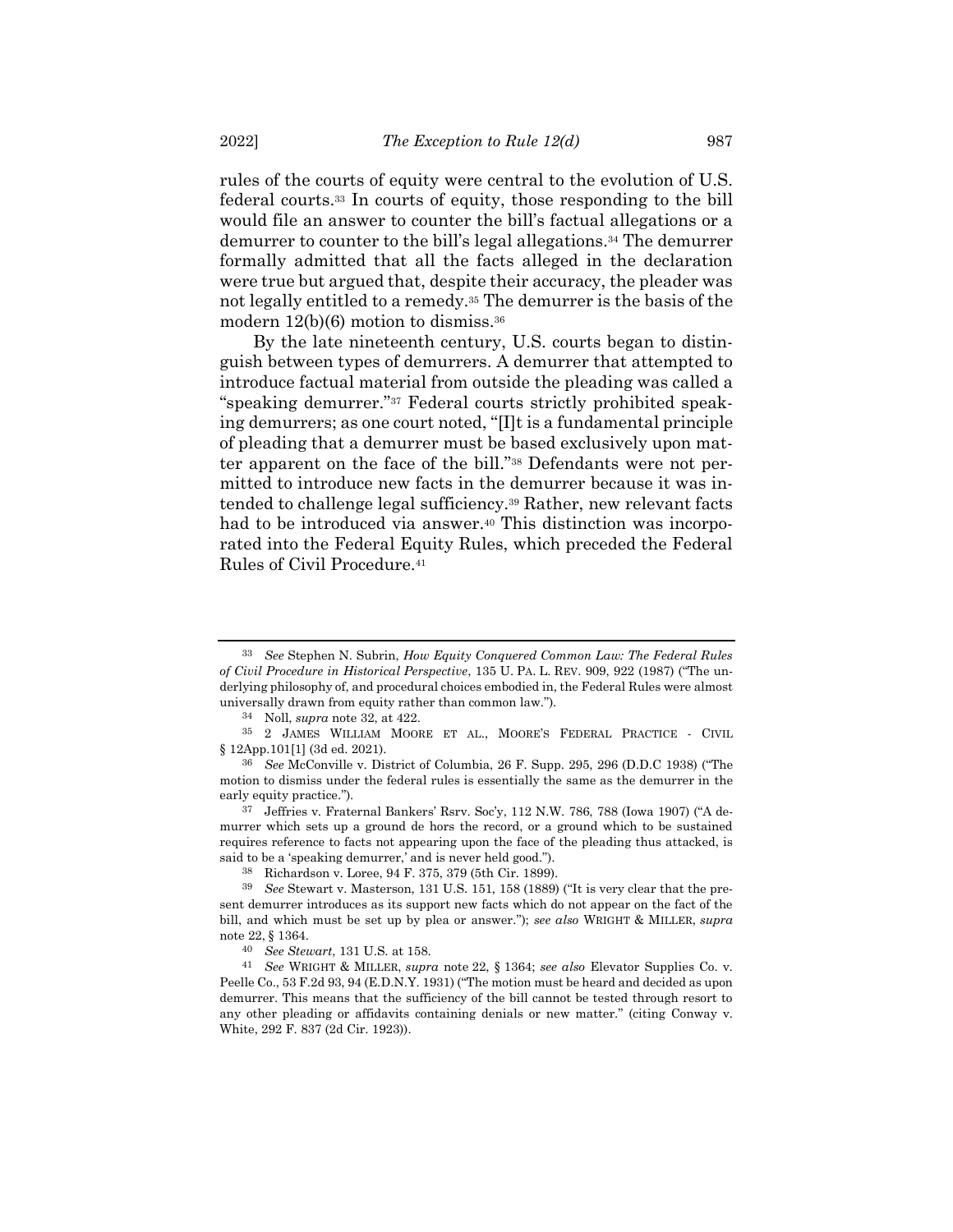#### 1. The speaking-motion debate.

<span id="page-9-2"></span>Adopted in 1938, the Federal Rules of Civil Procedure created an opportunity for change from the traditional resistance to speaking demurrers. After the first version of the Rules was adopted, commentators and even members of the Advisory Committee that drafted the Rules disagreed as to whether they permitted the consideration of outside materials in deciding motions to dismiss.<sup>42</sup> Judge Charles Clark, a principal architect of the Rules,<sup>43</sup> argued that 12(b) did and should permit extrinsic materials to be considered. The initial draft of 12(b) stated that "[e]very defense, in law or fact," shall be asserted in the responsive pleading, except for enumerated defenses.<sup>44</sup> Based on the text, Judge Clark argued that the broad "every defense" language carried over to the specific defenses of 12(b) motions (1) through (6).<sup>45</sup> This reading, encompassing factual defenses and legal defenses on the 12(b) motions, suggested that factual information could be presented by defendants.

<span id="page-9-1"></span><span id="page-9-0"></span>Normatively, Judge Clark worried that "adoption of the old common-law rule against the speaking demurrer" would create the type of needless formalism that the Federal Rules were designed to avoid.<sup>46</sup> Given that summary judgment clearly allowed for the use of extrinsic materials, objecting to their inclusion on a 12(b) motion "makes small differences of form and designation as to a particular motion of perhaps decisive importance."<sup>47</sup> Rule 56 for summary judgment provides that the motion can be filed "at any time," limited in the original version of the Rules by days prior to a hearing<sup>48</sup> and in the modern wording by days after the

<sup>42</sup> *See* George C. Roeming, Note, *Speaking Motions Under New Federal Rule 12(b)(6)*, 9 GEO. WASH. L. REV. 174, 178–84 (1940).

<sup>43</sup> Michael E. Smith, *Judge Charles E. Clark and the Federal Rules of Civil Procedure*, 85 YALE L.J. 914, 915 (1976).

<sup>44</sup> The relevant section of 12(b) read: "Every defense, in law or fact, to a claim for relief in any pleading, whether a claim, counterclaim, cross-claim, or third-party claim, shall be asserted in the responsive pleading thereto if one is required, except [ ] the following defenses." MOORE ET AL., *supra* note [35,](#page-8-0) § 12App.06[1].

<sup>45</sup> CHARLES ALAN WRIGHT & ARTHUR R. MILLER, FEDERAL PRACTICE AND PROCEDURE § 1364 (1st ed. 1969).

<sup>46</sup> Charles E. Clark, *Simplified Pleading*, 27 IOWA L. REV. 272, 286 (1942).

<sup>47</sup> *Id.*

<sup>48</sup> 11 MOORE ET AL., *supra* note [35,](#page-8-0) § 56App.01[1] ("The motion shall be served at least 10 days before the time specified for the hearing.").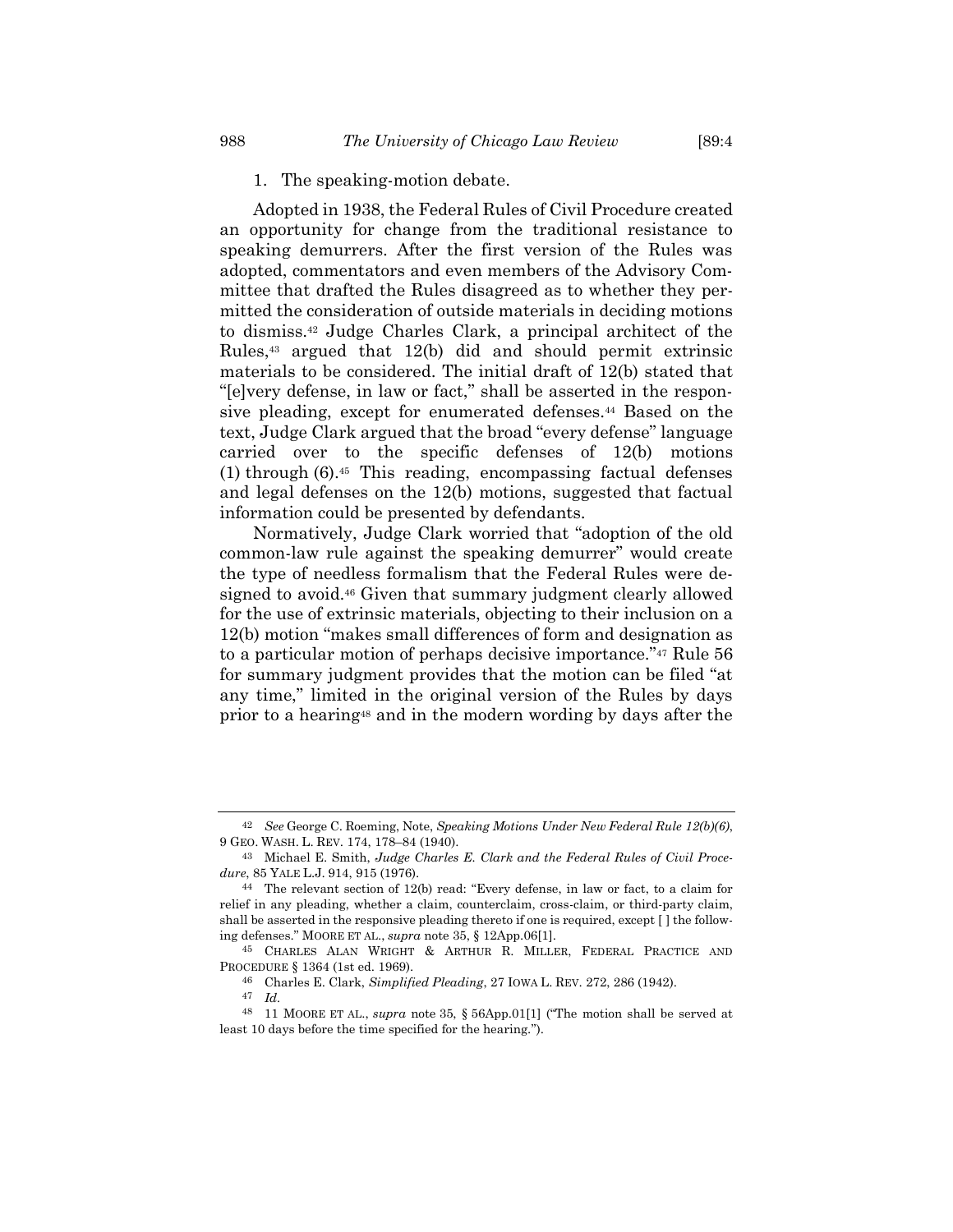close of discovery.<sup>49</sup> Judge Clark's point is that a defendant could just as easily file a motion for summary judgment (and attach materials outside the complaint) as a motion to dismiss. This "mere form of allegation" would be "opposed to the spirit of the rules . . . for it requires decision upon the basis of the formal papers before the court, and not upon what counsel show to be the real issues."<sup>50</sup>

Judge Clark acknowledged, however, that other members of the Advisory Committee did not share his view, particularly as applied to  $12(b)(6)$ .<sup>51</sup> Those opposed to the speaking motions argued from the text of 12(b)(6). "[F]ailure to state a claim upon which relief can be granted"<sup>52</sup> explicitly refers to the "claim." Opponents argued that "stat[ing] a claim" could only mean a plaintiff's complaint, which should not be influenced by any additional matters that a defendant might want to include.<sup>53</sup>

<span id="page-10-0"></span>The opponents' textual argument connected to arguments about the developing standards for ruling on a motion to dismiss. If a motion to dismiss solely challenged the sufficiency of the complaint—as tested by taking the allegations as true and determining if they were sufficient to claim relief—other material would confuse the standard.<sup>54</sup> Construing motions to dismiss to include extrinsic materials "would practically eliminate the necessity of [the summary judgment rule]"<sup>55</sup> and allow defendants to take the benefits of an answer without making any admissions.<sup>56</sup> Moreover, as one commentator noted, there might be no principled place to draw the line—judges could ostensibly admit oral testimony in support of the motion to dismiss, and the plaintiff would

<sup>49</sup> FED. R. CIV. P. 56(b) ("Unless a different time is set by local rule or the court orders otherwise, a party may file a motion for summary judgment at any time until 30 days after the close of all discovery.").

<sup>50</sup> Clark, *supra* note [46,](#page-9-0) at 286.

<sup>51</sup> 1 FEDERAL RULES OF CIVIL PROCEDURE: PROCEEDINGS OF THE INSTITUTE AT WASHINGTON, D.C., OCTOBER 6, 7, 8, 1938; AND OF THE SYMPOSIUM AT NEW YORK CITY, OCTOBER 17, 18, 19, 1938, at 75 (Edward H. Hammond ed. 1938); *cf.* 5 WRIGHT & MILLER, *supra* note [45,](#page-9-1) § 1366 ("There never has been any serious doubt as to the availability of extra-pleading material on these [12(b)(1)–(5)] motions.").

<sup>52</sup> FED. R. CIV. P. 12(b)(6).

<sup>53</sup> *See* Stanley E. Sparrowe, Note, *Pleading: Availability of a "Speaking Motion" Under Federal Rule 12(b)(6)*, 30 CALIF. L. REV. 92, 95 (1941).

<sup>54</sup> Eberle v. Sinclair Prairie Oil Co., 35 F. Supp. 296, 299 (E.D. Okla. 1940), *aff'd*, 120 F.2d 746 (10th Cir. 1941).

<sup>55</sup> *Id.* at 300.

<sup>56</sup> *Cf. McConville*, 26 F. Supp. at 296 (overruling a motion to dismiss but allowing defendants to submit an answer instead, to take "whatever advantages might otherwise have been secured by the motion").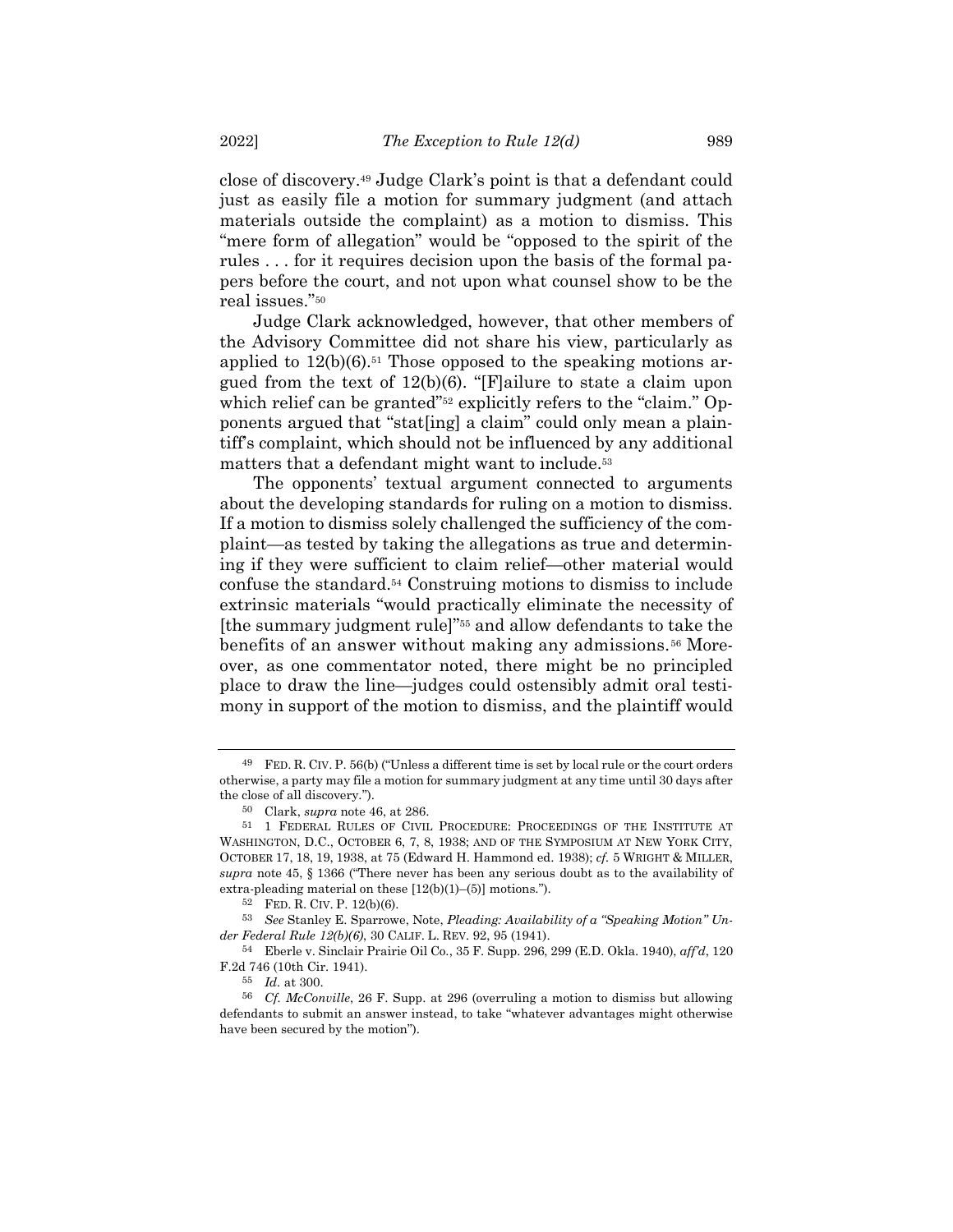In the years after the adoption of the Federal Rules, courts used both approaches. As the Third Circuit acknowledged in *Gallup v. Caldwell*<sup>58</sup> in 1941, "whether the Federal Rules of Civil Procedure countenance a 'speaking' motion to dismiss[ ] has been much discussed since the adoption of the Rules."<sup>59</sup> *Gallup* involved a stockholder action in which the plaintiff alleged that the company had wasted its assets and earnings over a particular period of years. The court permitted consideration of an affidavit from the company's secretary that showed no record of stock in the plaintiff's name during the relevant time period.<sup>60</sup> The court allowed the affidavit, as ownership was a "prerequisite to the right to bring this action."<sup>61</sup> Otherwise, "[t]he alternative would be to sanction discovery and perhaps other pre-trial proceedings likely to be exceedingly burdensome upon both parties only to have the case ultimately dismissed at the trial because of the plaintiff's inability to prove a fundamental but initial point."<sup>62</sup> These results would waste the court's time and run counter to Rule 1, the mandate to secure the "just, speedy, and inexpensive determination of every action."<sup>63</sup>

Other courts, in contrast, doubled down on excluding outside materials. Particularly illustrative is *Sherover v. John Wanamaker*, <sup>64</sup> a patent-infringement suit involving mattresses that was filed in the Southern District of New York. Defendants attempted to submit an affidavit and a sample of the mattress as part of their motion to dismiss.<sup>65</sup> The court pointed out that even with the addition of these materials, the complaint stated a claim upon which relief could be granted on its face.<sup>66</sup> As affidavits could not be included on a motion to dismiss, the court recommended filing a summary judgment motion and establishing that the

<sup>57</sup> *See Sparrowe*, *supra* note [53,](#page-10-0) at 95–96.

<sup>58</sup> 120 F.2d 90 (3d Cir. 1941).

<sup>59</sup> *Id.* at 92–93.

<sup>60</sup> *Id.* at 93.

<sup>61</sup> *Id.*

<sup>62</sup> *Id.*

<sup>63</sup> FED. R. CIV. P. 1.

<sup>64</sup> 29 F. Supp. 650 (S.D.N.Y. 1939).

<sup>65</sup> *Id.* at 651.

<sup>66</sup> *Id.*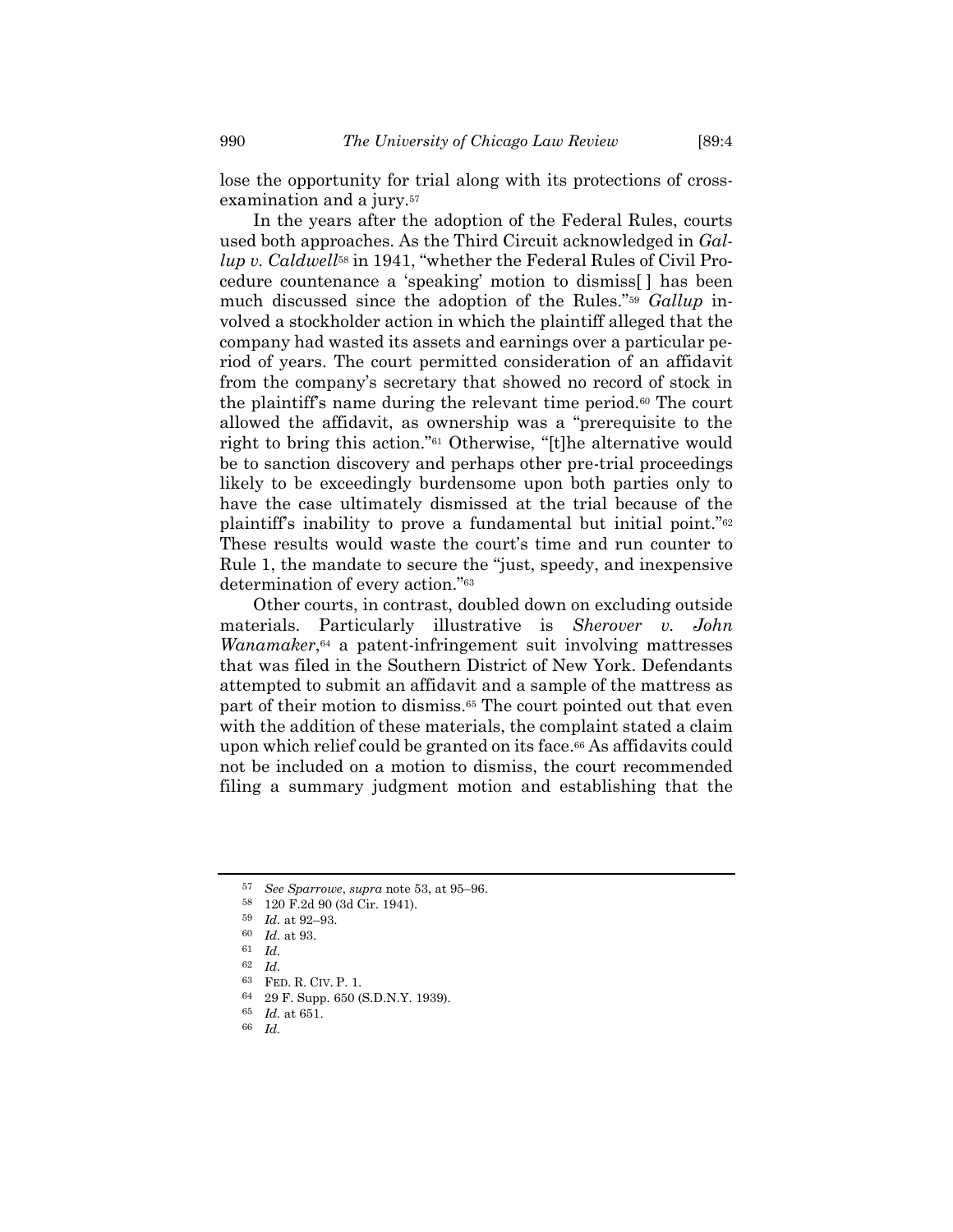sample was indeed the alleged infringing mattress through interrogatories. 67

These cases highlight each side of the speaking-motion debate. While *Gallup* typifies courts' efficiency concerns, *Sherover* characterizes an insistence on procedures that allow systematic consideration of the outside material as evidence. In line with Judge Clark's arguments, the *Gallup* court eschewed formalistic adherence to the strict letter of the rules to efficiently address the merits of the case. The *Sherover* court faced an example of the slippery slope that concerned the commentators who opposed Judge Clark's position. Asked to consider a mattress sample on a motion to dismiss, the court insisted on the proper channels for presenting evidence at the summary judgment stage so that all parties would be satisfied about the identity of the sample.

<span id="page-12-0"></span>2. Compromise—the precursor to Rule 12(d).

With the courts unsettled, the Advisory Committee took up the issue in the first round of proposed amendments to the Rules in 1946.<sup>68</sup> The Advisory Committee notes expressed that when outside materials were presented and could resolve the entire case, it was understandable that the circuit courts were reluctant to ignore them. <sup>69</sup> Despite this understanding, the committee embraced the approach of several early 1940s Second Circuit opinions that suggested motions to dismiss with extraneous matter could be treated as motions for summary judgment.<sup>70</sup> The committee sought to formalize this proposal and tie it specifically to the summary judgment rule.

<sup>67</sup> *Id.* at 652.

<sup>68</sup> ADVISORY COMM. ON RULES FOR CIV. PROC., REPORT OF PROPOSED AMENDMENTS TO RULES OF CIVIL PROCEDURE FOR THE DISTRICT COURTS OF THE UNITED STATES 8–9 (1946).

<sup>69</sup> *Id.* at 12:

<sup>[</sup>W]here the extraneous material so received shows that there is no genuine issue as to any material question of fact and that on the undisputed facts as disclosed by the affidavits or depositions, one party or the other is entitled to judgment as a matter of law, the circuit courts, properly enough, have been reluctant to dispose of the case merely on the face of the pleading, and in the interest of prompt disposition of the action have made a final disposition of it.

<sup>70</sup> *Id.*; *see, e.g.*, Boro Hall Corp. v. Gen. Motors Corp., 124 F.2d 822, 823 (2d Cir. 1942) ("The motion to dismiss the complaint was accompanied by an affidavit which in turn was answered by the plaintiff without raising any material issues of fact. We see no reason why the application should not be treated as one for summary judgment under Section 56 of the Rules."); Samara v. United States, 129 F.2d 594, 597 (2d Cir. 1942).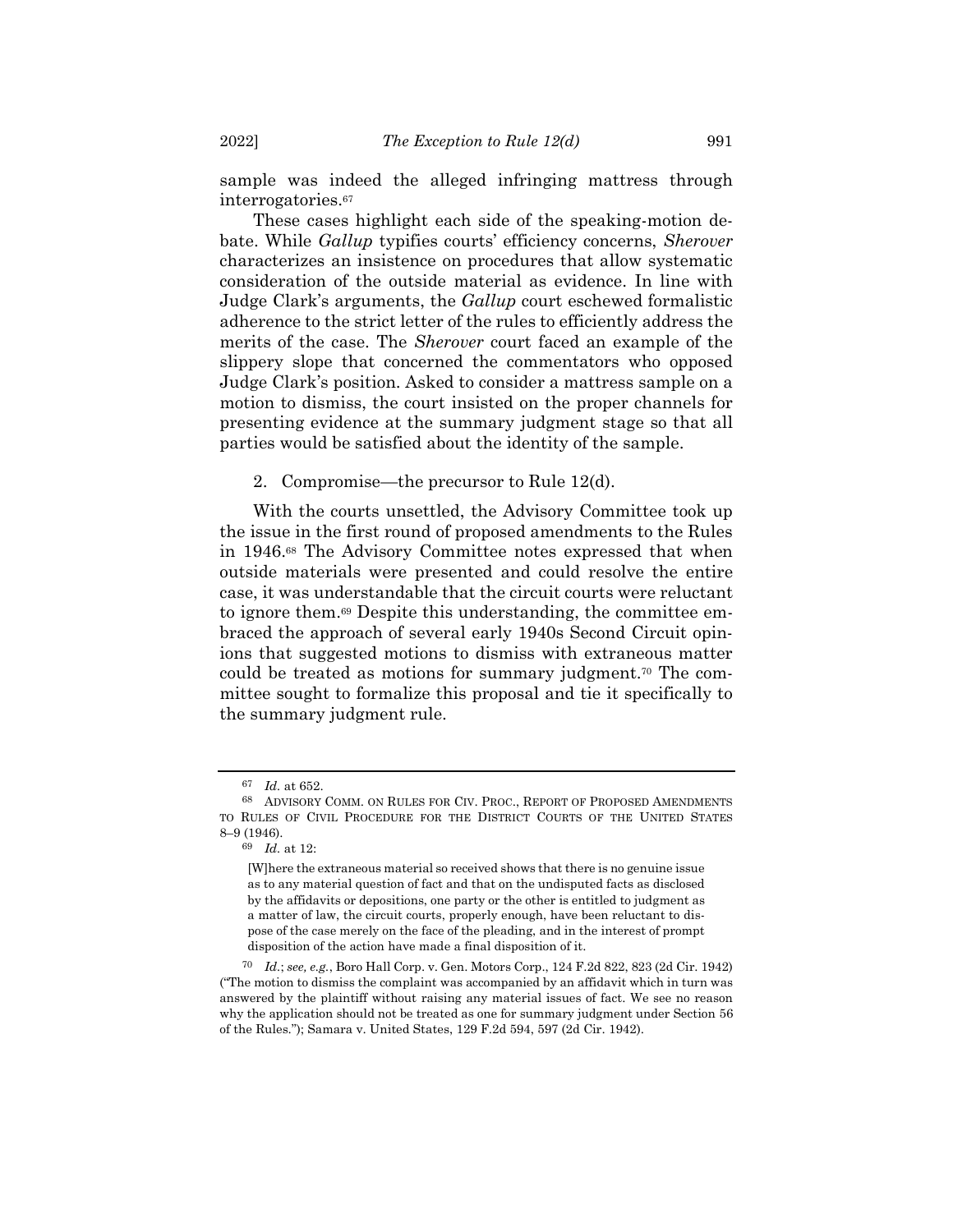The committee asserted three central justifications. First, "the term 'speaking motion' is not mentioned in the rules, and if there is such a thing its limitations are undefined."<sup>71</sup> Second, explicitly requiring the use of the summary judgment rule would provide the courts with a consistent, defined standard for ruling on the motion. It would prevent a court from resolving questions of fact, making it entirely clear that the case could not be resolved if a conflict of fact existed.<sup>72</sup> Lastly, the Committee noted that conversion to summary judgment would ensure that both parties had a reasonable opportunity to present outside information without surprise.<sup>73</sup>

With this amendment, the Committee sought to define and "regularize[ ] the practice" proposed by the Second Circuit.<sup>74</sup> The amendment read:

If, on a motion asserting the defense numbered (6) to dismiss for failure of the pleading to state a claim upon which relief can be granted, matters outside the pleading are presented to and not excluded by the court, the motion shall be treated as one for summary judgment and disposed of as provided in Rule 56, and all parties shall be given reasonable opportunity to present all material made pertinent to such a motion by Rule 56.<sup>75</sup>

The change went into effect in 1948 as part of 12(b) and is substantively similar to the modern, restylized Rule 12(d).

The amendment represented a compromise between the two views on speaking motions.<sup>76</sup> Judge Clark, who had argued so emphatically that the Federal Rules allowed speaking motions, considered this "perhaps the most interesting of all the new amendments" and a win for his position.<sup>77</sup> From his view, the advantages of the amendment included that decisions would be "addressed as much as possible to the merits of the dispute, and not to the form," and 12(b)(6) motions would be "reduced in importance" because they could easily be converted to summary judgment.<sup>78</sup>

<sup>71</sup> ADVISORY COMM. ON RULES FOR CIV. PROC., *supra* note [68,](#page-12-0) at 13.

<sup>72</sup> *Id.*

<sup>73</sup> *Id.* at 15.

<sup>74</sup> *Id.*

<sup>75</sup> *Id.* at 8–9.

<sup>76</sup> *See* Smith, *supra* not[e 43,](#page-9-2) at 928.

<sup>77</sup> Charles E. Clark, *Experience Under the Amendments to the Federal Rules of Civil Procedure*, 8 F.R.D. 497, 501 (1949).

<sup>78</sup> *Id.*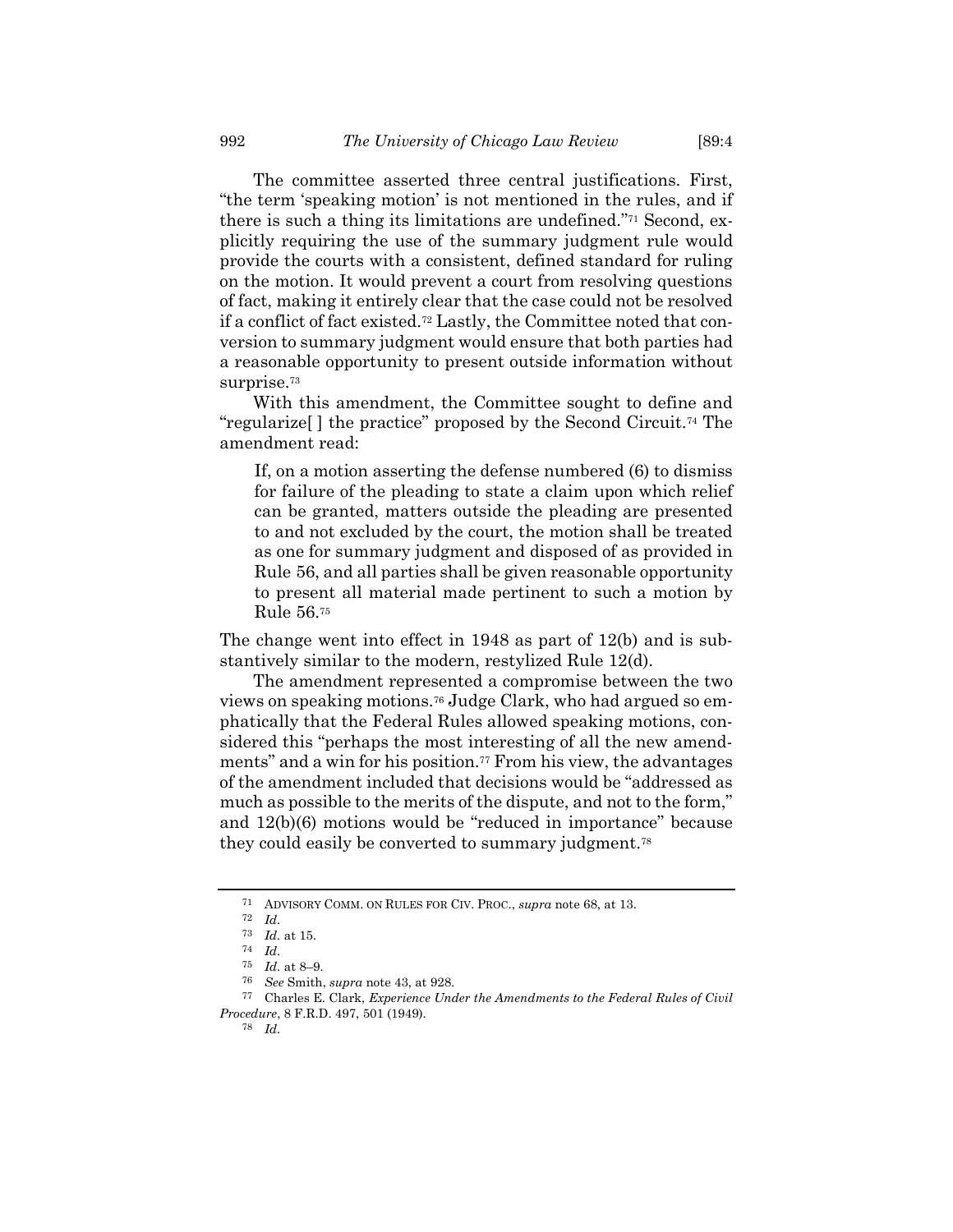## B. Creation of the Exception to Rule 12(d)

After the amendment, many courts dutifully applied the new rule.<sup>79</sup> Appellate courts identified extrinsic information on district courts' records, noted when district courts failed to exclude it when ruling to dismiss the claim, and summarily reversed and remanded.<sup>80</sup> Given the sheer volume of motions to dismiss, however, it is perhaps unsurprising that, despite the rule, courts occasionally considered outside materials presented at the motionto-dismiss stage. These occasional instances became cited precedents and gradually proliferated to create the full-fledged incorporation-by-reference doctrine.

A sea change began in the late 1980s and early 1990s. The Second Circuit's 1991 opinion in *Cortec Industries v. Sum Holding, L.P.*<sup>81</sup> characterizes courts' articulated reasons for creating an exception to 12(d)'s procedure. In this securities-fraud action, a defendant corporation attached documents to its motion to dismiss, including an offering memorandum and stock-purchase agreement, to help show that it was not a seller for purposes of the case.<sup>82</sup> The district court, wary of the extrinsic materials, ignored the outside materials and dismissed the action.<sup>83</sup> Although the Second Circuit did not need to reach the incorporation-byreference question, the court nonetheless noted a conflict in its own precedent and addressed definitively whether the trial court could have examined the materials.

The *Cortec* court held that, despite 12(d), district courts were entitled to consider extrinsic evidence on motions to dismiss. To justify this conclusion, the court drew on Rule 10(c), the concept of notice, and the threat of nuisance litigation. <sup>84</sup> The court's holding represents an early form of the incorporation-by-reference doctrine. Because *Cortec* was cited in many other circuits' early incorporation-by-reference opinions, its justifications have been echoed and extended.<sup>85</sup>

<sup>79</sup> *See, e.g.*, Allison v. Mackey, 188 F.2d 983, 984 (D.C. Cir. 1951).

<sup>80</sup> *See, e.g.*, Mantin v. Broad. Music, Inc., 248 F.2d 530, 531–32 (9th Cir. 1957).

<sup>81</sup> 949 F.2d 42 (2d Cir. 1991).

<sup>82</sup> *Id.* at 46.

<sup>83</sup> *Id.*

<sup>84</sup> *Id.* at 47–48.

<sup>85</sup> *See, e.g.*, Parrino v. FHP, Inc., 146 F.3d 699, 706 (9th Cir. 1998); Pension Benefit Guar. Corp. v. White Consol. Indus., 998 F.2d 1192, 1196 (3d Cir. 1993); Tierney v. Vahle, 304 F.3d 734, 738–39 (7th Cir. 2002).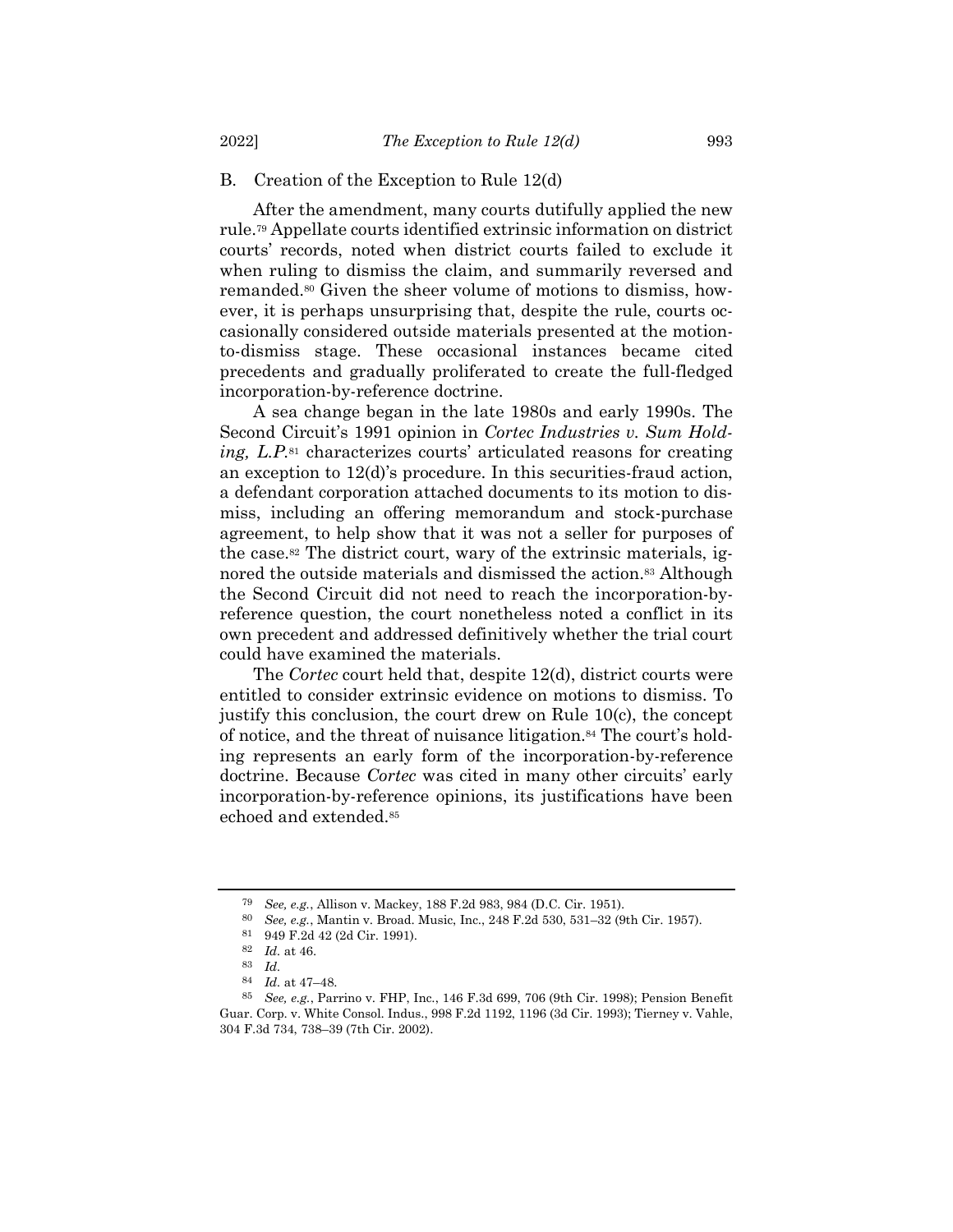Rule 10(c), as originally drafted, provided: "Statements in a pleading may be adopted by reference in a different part of the same pleading or in another pleading or in any motion. A copy of any written instrument which is an exhibit to a pleading is a part thereof for all purposes."<sup>86</sup> Whereas 12(d) describes the consequences of introducing matters outside the pleadings, 10(c) describes when matters are considered part of the pleadings—via adoption and attachment.

Most simply, 10(c) states that material attached to a plaintiff's complaint as an exhibit is part of the pleading. Similarly, a plaintiff could adopt statements in the complaint, such as a background section relevant to multiple claims, with a reference. These references might read something like this: "Each and every allegation set forth in paragraphs 1 through 45 of this Complaint is hereby repeated, reiterated, and realleged with the same force and effect and incorporated by reference as if fully set forth herein at length and in detail."<sup>87</sup>

Straying slightly from these straightforward applications, several courts have interpreted 10(c) to permit the inclusion of certain matters in the pleadings. This interpretation crucially avoids characterizing the materials as outside matters, which would require conversion to summary judgment.<sup>88</sup> A Second Circuit opinion illustrates the extension. The court reasoned that a magistrate judge was authorized to treat a letter (that had been clearly referenced in the complaint) "*as if* it had been incorporated by reference into the complaint," despite admitting that the letter was "[t]echnically . . . a matter outside the pleadings."<sup>89</sup> Through

<sup>86</sup> MOORE ET AL., *supra* note [35,](#page-8-0) § 10App.01[1]. This text may be compared with the current text, as it was amended in 2007, which the Advisory Committee "intended to be stylistic only." Memorandum from Hon. Lee H. Rosenthal, Chair, Advisory Comm. on Fed. Rules of Civ. Proc., to Hon. David F. Levi, Chair, Standing Comm. on Rules of Prac. & Proc., Report of the Civil Rules Advisory Committee 51 (June 2, 2006). The current text reads: "A statement in a pleading may be adopted by reference elsewhere in the same pleading or in any other pleading or motion. A copy of a written instrument that is an exhibit to a pleading is a part of the pleading for all purposes." FED. R. CIV. P. 10(c).

<sup>87</sup> Antonio Gidi, *Incorporation by Reference: Requiem for a Useless Tradition*, 70 HASTINGS L.J. 989, 990 (2019) (recounting the "talismanic practice of repeating and realleging facts in each count in a pleading").

<sup>88</sup> *See, e.g.*, Weiner v. Klais & Co., 108 F.3d 86, 89 (6th Cir. 1997); Venture Assocs. v. Zenith Data Sys. Corp., 987 F.2d 429, 431 (7th Cir. 1993).

<sup>89</sup> Nat'l Ass'n of Pharm. Mfrs. v. Ayerst Lab'ys, 850 F.2d 904, 910 n.3 (2d Cir. 1988) (emphasis added).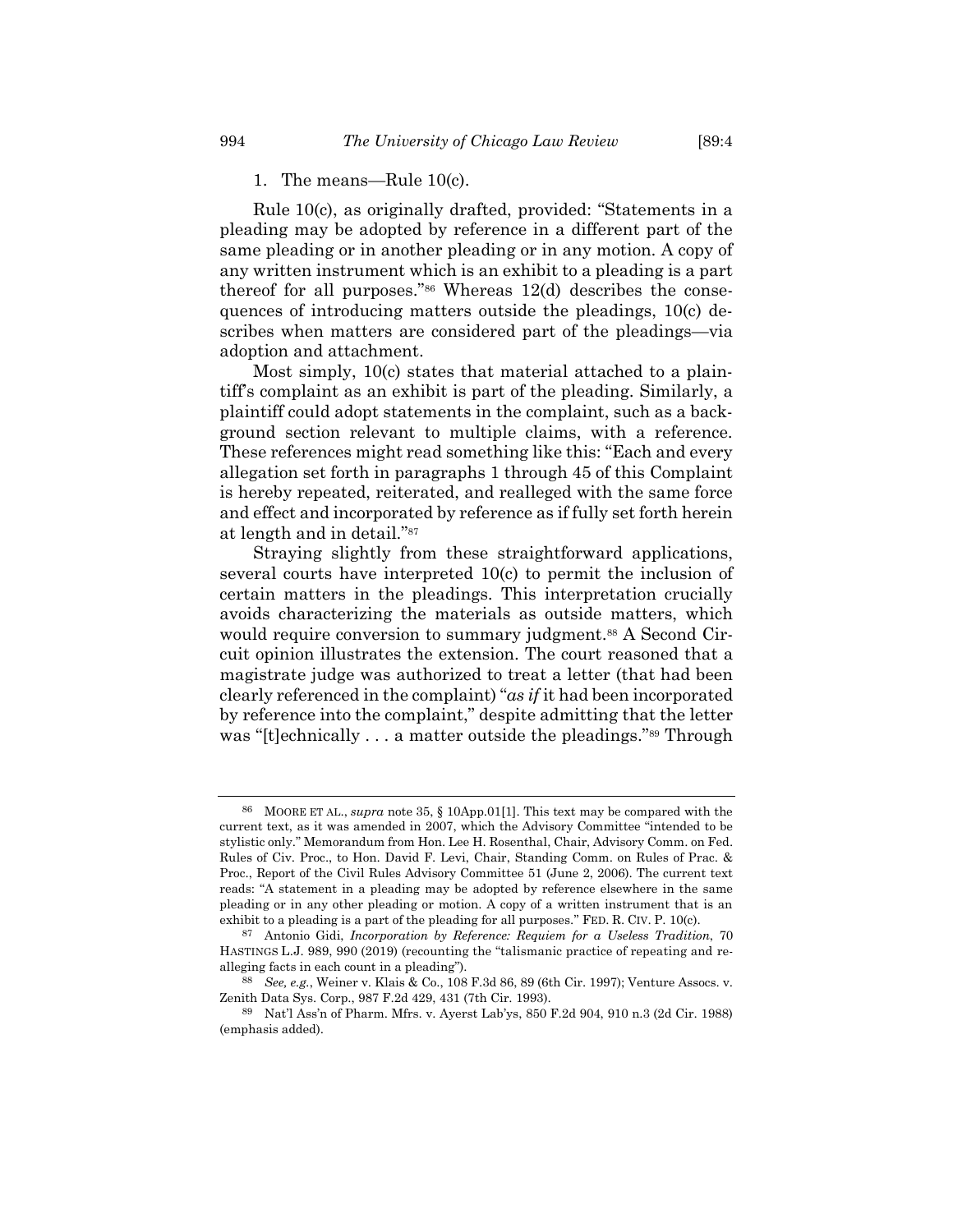precedent,<sup>90</sup> treating a material "as if" it had been incorporated by reference became doctrine.

As stated in 10(c), parties may adopt statements—written sentences in a pleading—but not outside material, like introduced documents. By reinterpreting 10(c) to include documents in addition to statements, however, the Second Circuit charted a rulebased path that avoided the necessity of converting to summary judgment. As summarized in *Cortec*, "Relying on Rule 10(c), we have held that the complaint is deemed to include any written instrument attached to it as an exhibit or any statements or documents incorporated in it by reference."<sup>91</sup>

2. The ends—notice and nuisance.

While 10(c) provided the means, notice provided the primary justification for the *Cortec* court. The court seemed concerned that a plaintiff could "so easily be allowed to escape the consequences of its own failure."<sup>92</sup> It would be unjust for a plaintiff to act strategically (or ignorantly) by choosing not to attach an integral document that would allow the court to resolve the easy case: "Plaintiffs' failure to include matters of which as pleaders they had notice and which were integral to their claim—and that they apparently most wanted to avoid—may not serve as a means of forestalling the district court's decision on the motion."<sup>93</sup> Thus, the court determined that it was fairer to consider the document if the defendant presented it, even if the plaintiff had not. "Where plaintiff has actual notice of all the information in the movant's papers and has relied upon these documents in framing the complaint the necessity of translating a 12(b)(6) motion into one under Rule 56 is largely dissipated."<sup>94</sup>

To support its normative view, the court cited precedent that had relied on Wright and Miller.<sup>95</sup> The treatise stated that when "plaintiff fails to introduce a pertinent document as part of his pleading, defendant may introduce the exhibit as part of his

<sup>90</sup> *See* Goldman v. Belden, 754 F.2d 1059, 1066 (2d Cir. 1985); Cosmas v. Hassett, 886 F.2d 8, 13 (2d Cir. 1989).

<sup>91</sup> *Cortec*, 949 F.2d at 47 (first citing *Cosmas*, 886 F.2d at 13; and then citing *Goldman*, 754 F.2d at 1065–66).

<sup>92</sup> *Id.*

<sup>93</sup> *Id.* at 44.

<sup>94</sup> *Id.* at 48.

<sup>95</sup> *Id.* at 47 (citing I. Meyer Pincus & Assocs. v. Oppenheimer & Co., 936 F.2d 759, 762 (2d Cir. 1991)).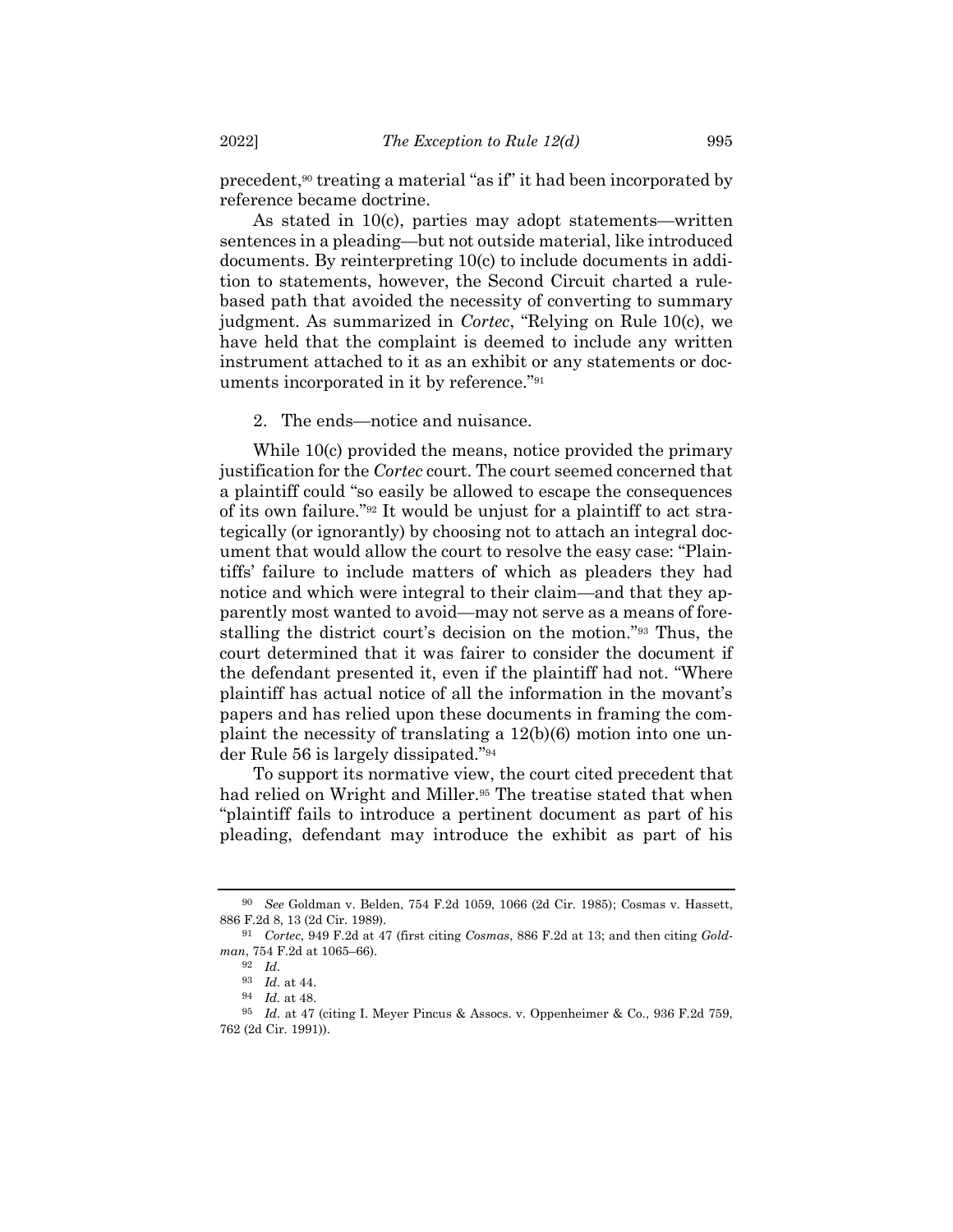motion attacking the pleading."<sup>96</sup> The treatise section supported its proposition with two cases that highlighted the remaining confusion about the 1948 amendment.<sup>97</sup> The first was a speakingmotions case from 1941.<sup>98</sup> Citing to that case was misleading, given that it predated the amendment. The other cited case was decided after the amendment, <sup>99</sup> but the case cited exclusively to preamendment authority regarding judicial notice to justify considering contracts introduced to support the motion to dismiss.<sup>100</sup> The treatise citation added an imprimatur to the holding that may have been based largely on the confusion and conflict prior to the 1948 amendment.

The *Cortec* court also relied on the doctrine of judicial notice, particularly as used in the securities-fraud context. Judicial notice, a controversial and "frequently misunderstood" doctrine,<sup>101</sup> is beyond the scope of this Comment, but it is quickly apparent that the rule provides an appealing work-around for courts loath to convert to summary judgment. The relevant Federal Rule of Evidence states that "[t]he court may judicially notice a fact that is not subject to reasonable dispute because it: . . . can be accurately and readily determined from sources whose accuracy cannot reasonably be questioned."<sup>102</sup> The Second Circuit, which had recently permitted judicial notice of public-disclosure documents legally required to be filed with the SEC in another case, reasoned that the outside materials of the *Cortec* case were not dissimilar.<sup>103</sup>

Judicial and actual notice helped address concerns about nuisance litigation. Just as judicial notice helped avoid "[f]oreclosing resort to such documents [which] might lead to complaints filed solely to extract nuisance settlements," the court stressed that when plaintiffs had actual notice of the information in the documents, then they could be viewed by the court for the same

<sup>96</sup> *I. Meyer Pincus & Assocs.*, 936 F.2d at 762 (quoting 5 WRIGHT & MILLER, *supra* note [45,](#page-9-1) § 1327 & n.15).

<sup>97</sup> 5 WRIGHT & MILLER, *supra* note [45,](#page-9-1) § 1327, n.15.

<sup>98</sup> *Id.* (citing Sinclair Refin. Co. v. Stevens, 123 F.2d 186 (8th Cir. 1941)).

<sup>99</sup> *Id.* (citing Interstate Nat. Gas Co. v. S. Cal. Gas Co., 209 F.2d 380 (9th Cir. 1953)).

<sup>100</sup> *See Interstate Nat. Gas Co.*, 209 F.2d at 384 (citing Nev-Cal Elec. Sec. Co. v. Imperial Irrigation Dist., 85 F.2d 886, 904–05 (9th Cir. 1936); Cohen v. United States, 129 F.2d 733, 736 (8th Cir. 1942); Boice v. Boice, 48 F. Supp. 183, 186 (D.N.J. 1943), *aff'd*, 135 F.2d 919 (3d Cir. 1943)).

<sup>101</sup> Michael C. Zogby & Daniel A. Dorfman, *Judicial Notice: An Underappreciated and Misapplied Tool of Efficiency*, 84 DEF. COUNS. J. 1, 2 (2017).

<sup>102</sup> FED. R. EVID. 201(b).

<sup>103</sup> *Cortec*, 949 F.2d at 48.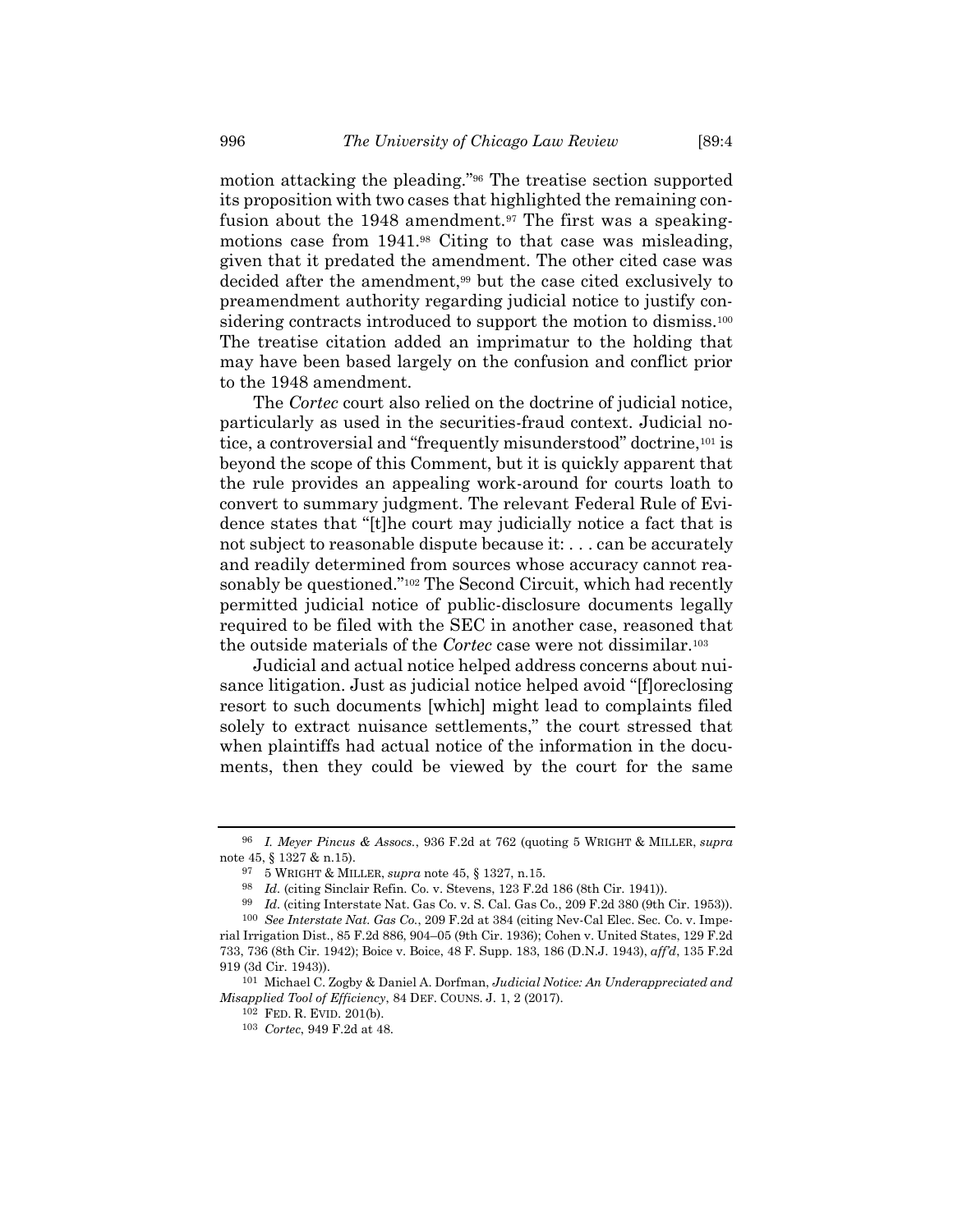reason.<sup>104</sup> As the Seventh Circuit has similarly stated, "[W]ere it not for the exception, the plaintiff could evade dismissal under Rule 12(b)(6) simply by failing to attach to his complaint a document that proved that his claim had no merit."<sup>105</sup> The shared sentiment was that if a plaintiff had notice of a relevant outside material and failed to attach it to his complaint because of oversight or malice, the court should consider the material to quickly end the nuisance litigation.

3. The proliferation of the exception.

The *Cortec* court's reasoning resonated with the other circuits. The Third Circuit, for instance, shared the court's notice concern. It held that a court could consider an extrinsic document because "[o]therwise, a plaintiff with a legally deficient claim could survive a motion to dismiss simply by failing to attach a dispositive document on which it relied."<sup>106</sup> Other circuits were initially convinced by the 10(c) adoption-by-reference reasoning, which treats materials referred to in the complaint as part of the pleadings. <sup>107</sup> And while certain circuits initially met the Second Circuit's "exception" with some skepticism—raising that it "doubtless reflects the pressure on judges in a busy court to dispose of meritless cases at the earlier opportunity"108—each circuit eventually carved out a similar exception.<sup>109</sup>

By 2007, even the Supreme Court seemed to have accepted the work-around. In *Tellabs, Inc. v. Makor Issues & Rights,*  Ltd.,<sup>110</sup> the Court made a brief and offhand comment on the outside-matters issue: "[C]ourts must consider the complaint in

<sup>104</sup> Kramer v. Time Warner Inc., 937 F.2d 767, 774 (2d Cir. 1991).

<sup>105</sup> *Tierney*, 304 F.3d at 738.

<sup>106</sup> *Pension Benefit Guar. Corp.*, 998 F.2d at 1196.

<sup>107</sup> *See, e.g.*, New Beckley Mining Corp. v. Int'l Union, United Mine Workers of Am., 18 F.3d 1161, 1164 (4th Cir. 1994) (citing *Cortec*, 949 F.2d at 47–48) (considering a union's constitution as adopted by reference).

<sup>108</sup> *Tierney*, 304 F.3d at 738.

<sup>109</sup> *See* Watterson v. Page, 987 F.2d 1, 3 (1st Cir. 1993); Collins v. Morgan Stanley Dean Witter, 224 F.3d 496, 498–99 (5th Cir. 2000); Amini v. Oberlin Coll., 259 F.3d 493, 503 (6th Cir. 2001); Andersen v. Village of Glenview, 821 F. App'x 625, 627 (7th Cir. 2020), *cert. denied*, 141 S. Ct. 1726 (2021); Knievel v. ESPN, 393 F.3d 1068, 1076 (9th Cir. 2005); Alvarado v. KOB-TV, L.L.C., 493 F.3d 1210, 1215 (10th Cir. 2007); Horsley v. Feldt, 304 F.3d 1068, 1134 (11th Cir. 2002); Int'l Audiotext Network, Inc. v. Am. Tel. & Tel. Co., 62 F.3d 69, 72 (2d Cir. 1995); Schmidt v. Skolas, 770 F.3d 241, 249 (3d Cir. 2014); Zak v. Chelsea Therapeutics Int'l, Ltd., 780 F.3d 597, 606 (4th Cir. 2015); Kaempe v. Myers, 367 F.3d 958, 965 (D.C. Cir. 2004); Wolfing v. United States, 144 Fed. Cl. 516, 520 (2019).

<sup>110</sup> 551 U.S. 308 (2007).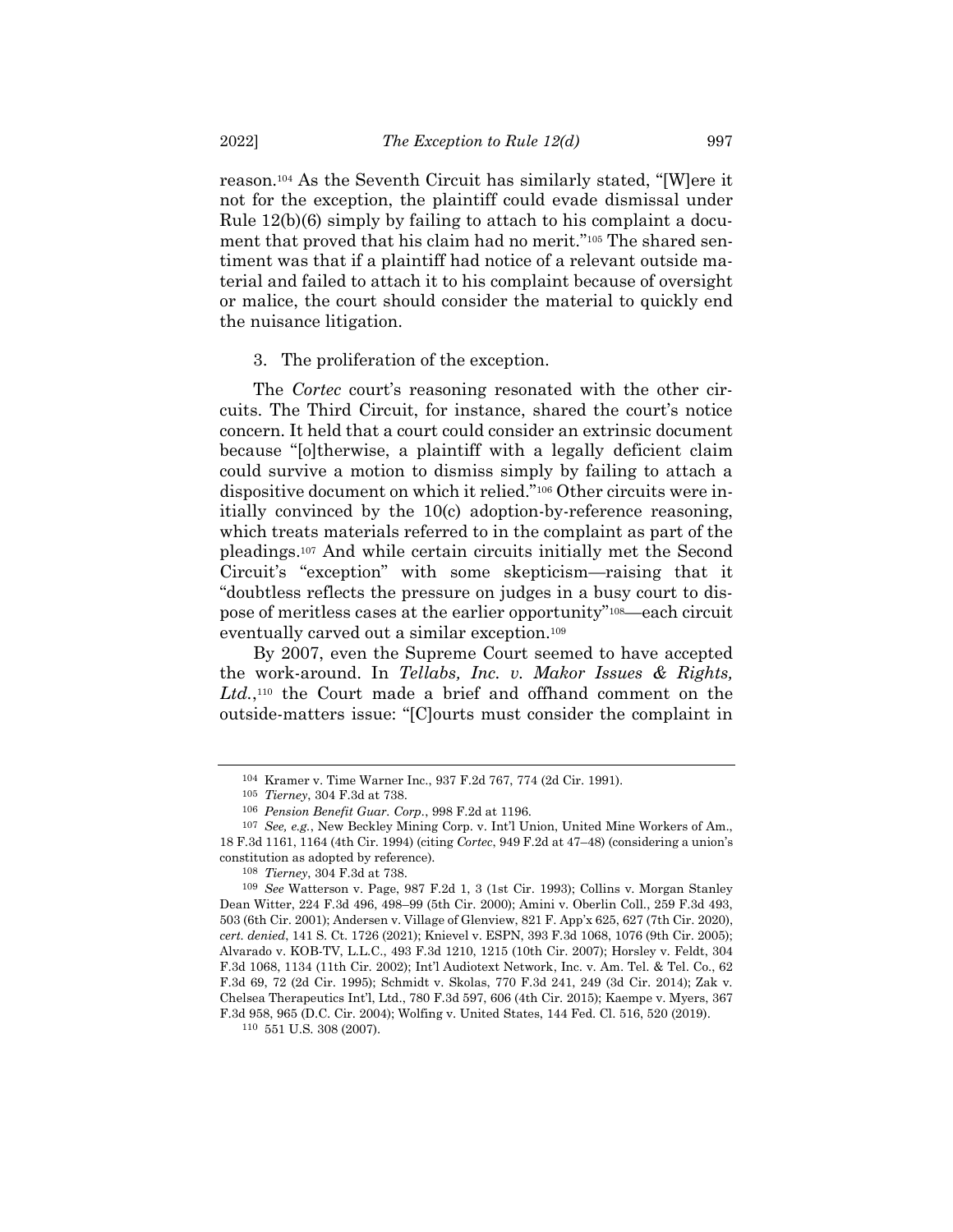its entirety, as well as other sources courts ordinarily examine when ruling on Rule 12(b)(6) motions to dismiss, in particular, documents incorporated into the complaint by reference, and matters of which a court may take judicial notice."<sup>111</sup> Though only a clause, this statement is taken as the Supreme Court's acceptance of the incorporation-by-reference doctrine.<sup>112</sup>

\* \* \*

The debate over materials outside the pleadings presented on motions to dismiss has taken different forms with similar normative concerns. Historically, speaking motions were disallowed because they added new factual information not present in the bill. After the adoption of the Federal Rules, extrinsic materials posed a dilemma. Notable proponents of including extrinsic material, like Judge Clark, believed that the prior prohibition was needless formalism that distracted from deciding cases on the merits and caused delay. Others worried that the formalism was necessary to prevent defendants from taking the benefit of an answer without the burdens of making admissions and to ensure that plaintiffs were not deprived of procedural safeguards for evidence. Divergent views created divergent approaches in courts.

The compromise, 12(d)'s predecessor, was enacted to promote consistency. Beginning in cases like *Cortec*, courts began to create an exception to the rule. When plaintiffs clearly had notice of the materials, following 12(d) by omitting the materials or converting to summary judgement seemed only to extend nuisance litigation. Each concern reflects a principled interpretation of the goals of litigation and the Federal Rules, but the new exception has again led to a fractured state of the law in need of resolution.

<sup>111</sup> *Id.* at 322 (citing 5B CHARLES ALAN WRIGHT & ARTHUR R. MILLER, FEDERAL PRACTICE AND PROCEDURE § 1357 (3d ed. 2004 & Supp. 2007)).

<sup>112</sup> *See, e.g.*, Khoja v. Orexigen Therapeutics, Inc., 899 F.3d 988, 998 (9th Cir. 2018) ("Properly used, this practice has support. The Supreme Court stated [this] in *Tellabs*." (citing *Tellabs*, 551 U.S. at 332)); Goines v. Valley Cmty. Servs. Bd., 822 F.3d 159, 166 (4th Cir. 2016); Smith v. United States, 561 F.3d 1090, 1098 (10th Cir. 2009).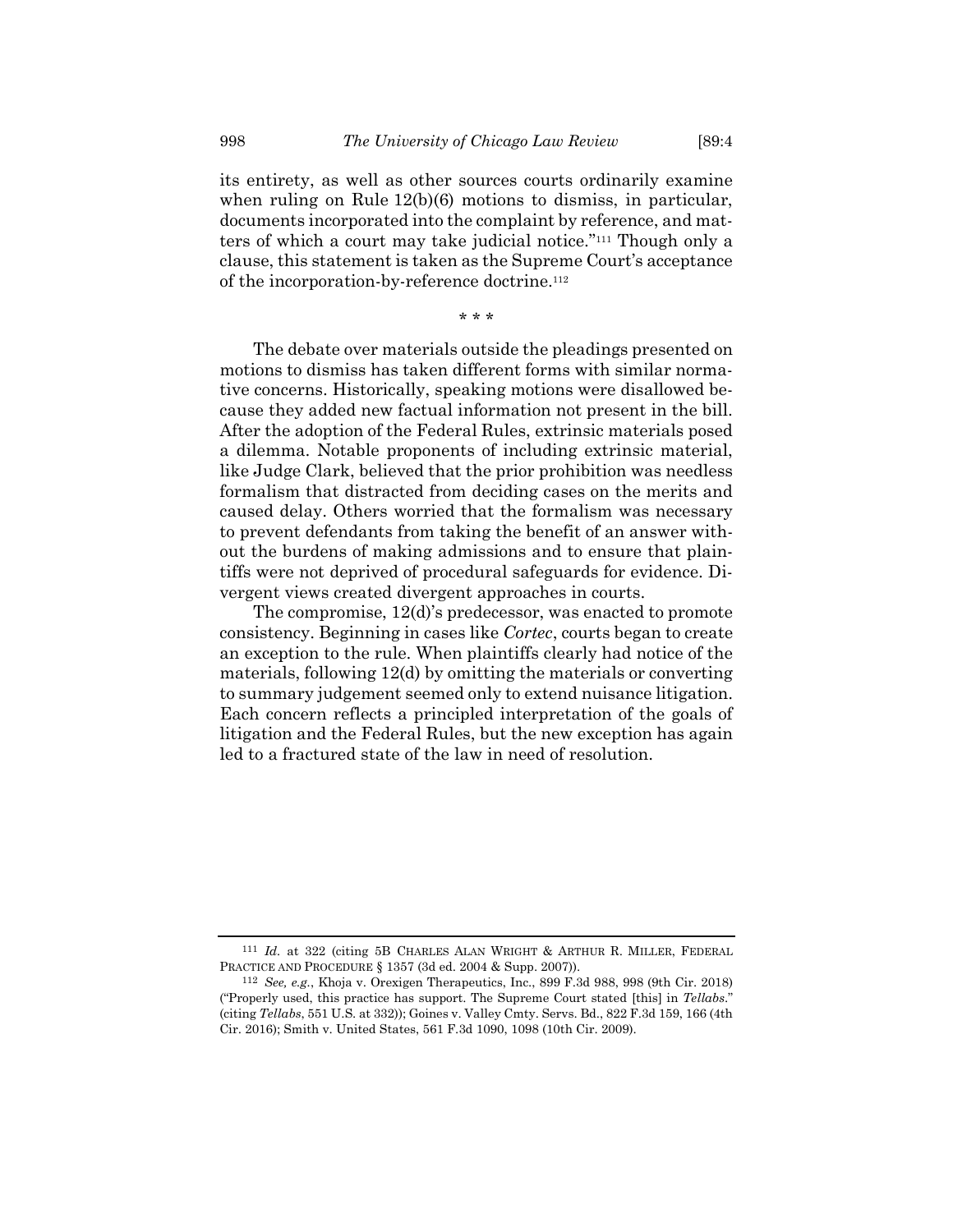#### III. CURRENT APPROACHES IN THE CIRCUITS

Every circuit has addressed incorporation by reference at some point,<sup>113</sup> but no uniform standard has emerged.<sup>114</sup> Painting in broad strokes, this Part suggests a framework for understanding courts' current approaches to the doctrine. It gathers courts' descriptions of the doctrine and distinctive precedents, which may reveal circuits' implicit approaches to incorporation by reference. With the important caveat that generalizing about any circuit's approach to this procedural tactic is difficult, this Part collects precedents that litigants might effectively employ to advocate that a judge consider certain materials at the motion-to-dismiss stage despite 12(d). The circuit court opinions of the past three decades indicate that three categories of extrinsic materials are currently considered under the incorporation-by-reference doctrine:

- 1. Materials referenced in and central to the complaint
- 2. Materials referenced in the complaint
- 3. Materials central to the complaint

This Part discusses various definitions of "reference" and "centrality," the doctrine's key elements. Some circuits appear to require both elements (category one), while other circuits appear to require only one or the other (categories two and three). This Part also briefly raises a potential third element—"undisputed authenticity." Courts frequently do not address this aspect, but

<sup>113</sup> *See* Watterson v. Page, 987 F.2d 1, 3 (1st Cir. 1993); Collins v. Morgan Stanley Dean Witter, 224 F.3d 496, 498–99 (5th Cir. 2000); Amini v. Oberlin Coll., 259 F.3d 493, 503 (6th Cir. 2001); Andersen v. Village of Glenview, 821 F. App'x 625, 627 (7th Cir. 2020), *cert. denied*, 141 S. Ct. 1726 (2021); Knievel v. ESPN, 393 F.3d 1068, 1076 (9th Cir. 2005); Alvarado v. KOB-TV, L.L.C., 493 F.3d 1210, 1215 (10th Cir. 2007); Horsley v. Feldt, 304 F.3d 1068, 1134 (11th Cir. 2002); Int'l Audiotext Network, Inc. v. Am. Tel. & Tel. Co., 62 F.3d 69, 72 (2d Cir. 1995); Schmidt v. Skolas, 770 F.3d 241, 249 (3d Cir. 2014); Zak v. Chelsea Therapeutics Int'l, Ltd., 780 F.3d 597, 606 (4th Cir. 2015); Kaempe v. Myers, 367 F.3d 958, 965 (D.C. Cir. 2004); Wolfing v. United States, 144 Fed. Cl. 516, 520 (2019).

<sup>114</sup> The American Law Report on incorporation by reference, first published in 1997, has since split into multiple, circuit-specific reports. *Compare generally* Kurtis A. Kemper, What Matters Not Contained in Pleadings May Be Considered in Ruling on a Motion to *Dismiss Under Rule 12(b)(6) of the Federal Rules of Civil Procedure or Motion for Judgment on the Pleadings Under Rule 12(c) Without Conversion to Motion for Summary Judgment*, 138 AM. L. REPS. FED. 393 (1997), *with generally* Danielle Bolong, *What Matters Not Contained in Pleadings May Be Considered in Ruling on Motion to Dismiss Under Rule 12(b)(6) of Federal Rules of Civil Procedure or Motion for Judgment on Pleadings Under Rule 12(c) Without Conversion to Motion for Summary Judgment—Eleventh Circuit*, 62 AM. L. REPS. FED. 3d Art. 5 (2021).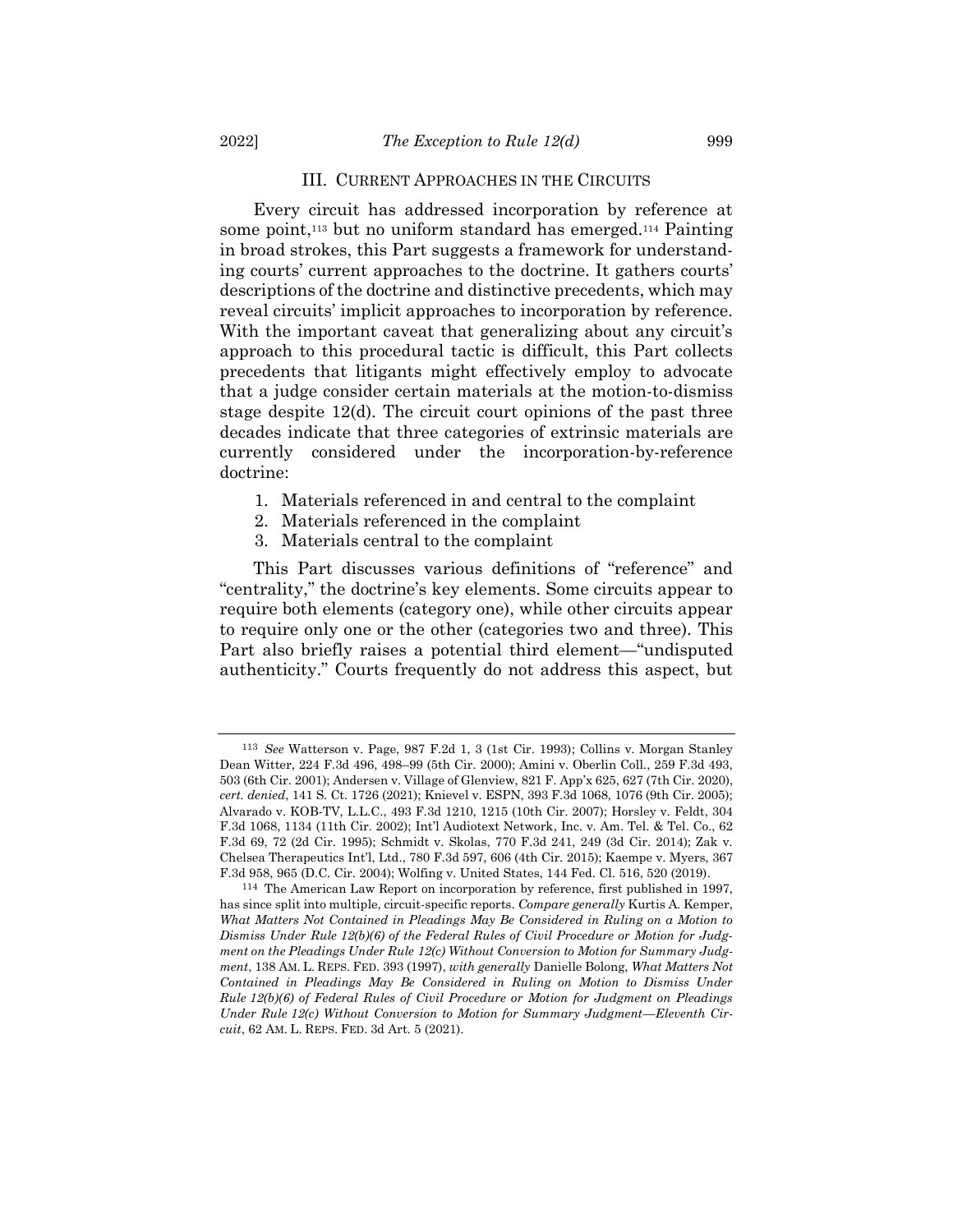all have indicated its importance.<sup>115</sup> Each section highlights the plethora of open questions and confusion about incorporation-byreference doctrine.

A. Reference

In order to clarify how various courts use incorporation-byreference doctrine, it is important to understand how each of the key elements of this doctrine is defined. "Reference," even outside of the legal context, encompasses a wide range of definitions. *Merriam-Webster* defines "reference" as an "allusion, mention," "something . . . that refers a reader or consulter to another source of information," or a "consultation of sources of information."<sup>116</sup> This range hints at the operative question for the doctrine, as phrased by an exasperated Ninth Circuit: "How 'extensively' must the complaint refer to the document?"<sup>117</sup>

<span id="page-21-0"></span>The Ninth Circuit itself has stated that plaintiffs must "refer<sup>[]</sup> extensively to the document"<sup>118</sup> and that "mere mention"<sup>119</sup> of a document's existence is not enough. Other circuits have used less stringent definitions. For example, the Sixth Circuit has held that an indirect reference is sufficient.<sup>120</sup> This definition allowed incorporation of a lease agreement based on the plaintiff's claim that "a thief broke into a warehouse located at 2602 NW 72nd Avenue, Doral Florida, and stole iPhones belonging to Berrylane."<sup>121</sup> Other courts have allowed not only documents "expressly mentioned in the complaint" but even documents "contemplated by" complaints.<sup>122</sup> Documents "referred to either directly . . . or by inference . . . in the complaint" could be incorporated.<sup>123</sup> For example, in a rental-lease suit where the plaintiff alleged in his complaint that he "entered into a business

<sup>115</sup> *See infra* notes [171](#page-29-0)–72 and accompanying text.

<sup>116</sup> *Reference*, MERRIAM-WEBSTER'S COLLEGIATE DICTIONARY (11th ed. 2012).

<sup>117</sup> Khoja v. Orexigen Therapeutics, Inc., 899 F.3d 988, 1002 (9th Cir. 2018) (quoting United States v. Ritchie, 342 F.3d 903, 908 (9th Cir. 2003)).

<sup>118</sup> *Ritchie*, 342 F.3d at 908. This language from *Ritchie* has been cited in over 700 cases per Westlaw's "Citing References." WESTLAW, http://www.westlaw.com (search "2003 WL 22004994" to select the case; then view the "Citing References" tab and search "refers extensively to the document").

<sup>119</sup> Coto Settlement v. Eisenberg, 593 F.3d 1031, 1038 (9th Cir. 2010).

<sup>120</sup> Berrylane Trading, Inc. v. Transp. Ins. Co., 754 F. App'x 370, 378 n.2 (6th Cir. 2018).

<sup>121</sup> *Id.*

<sup>122</sup> *E.g.*, Dittmer Props., L.P. v. FDIC, 708 F.3d 1011, 1021 (8th Cir. 2013).

<sup>123</sup> *Id.* at 1021; *see also id.* at 1021 n.8 (incorporating two documents "mentioned, directly or by inference, in the complaint" but not incorporating a third).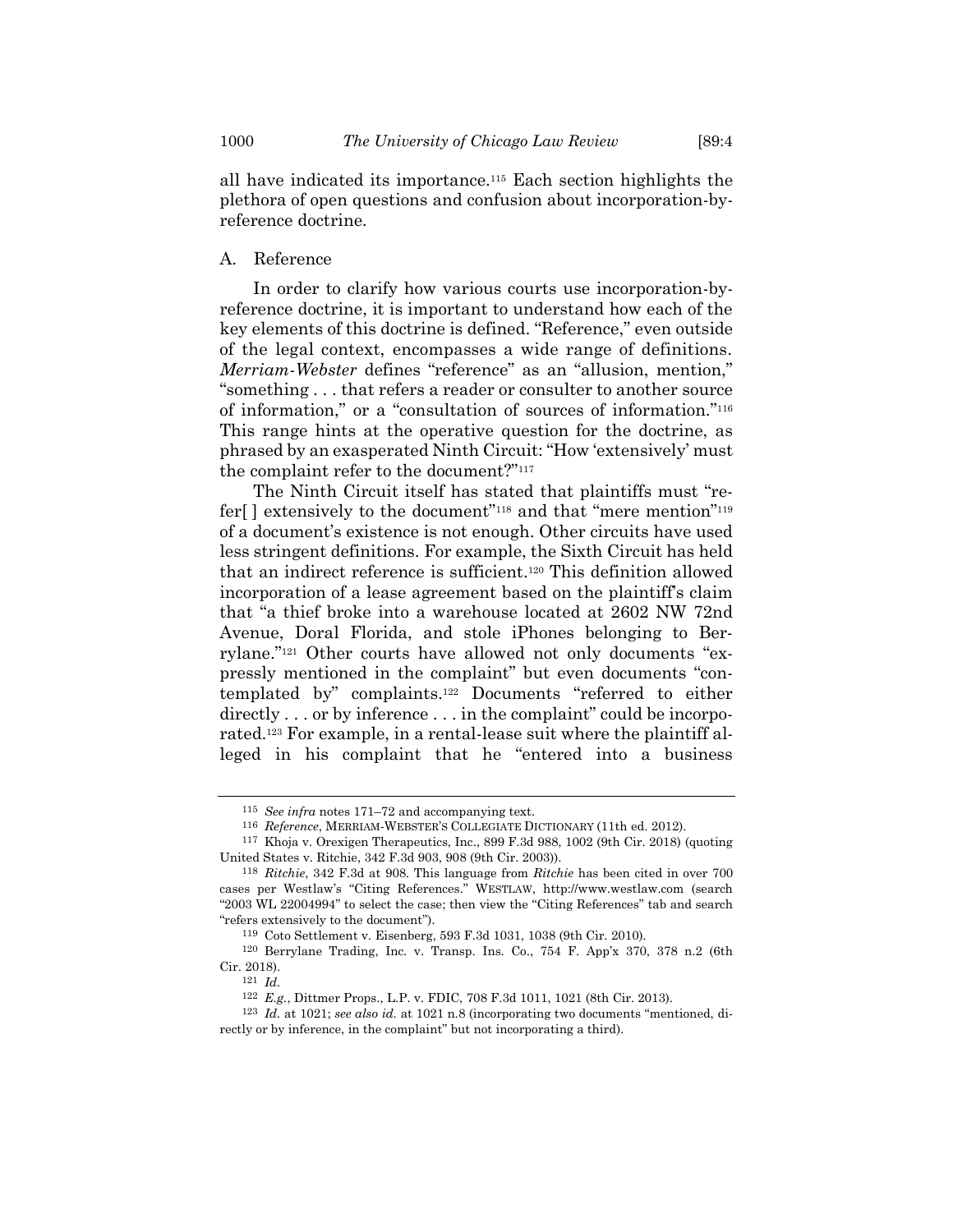agreement,"<sup>124</sup> the Eighth Circuit permitted incorporation of both a guaranty and a signed note.<sup>125</sup> This example prompts further questions about the clash of incorporation by reference with other vexing legal doctrines. What result when a court incorporates matters extrinsic to the pleadings that are contractual "extrinsic evidence"?<sup>126</sup>

<span id="page-22-0"></span>Other circuits tend to use language so imprecise that it is difficult to characterize. The First Circuit calls for documents "sufficiently referred to in the complaint"127—language which has been cited in over 700 cases.<sup>128</sup> The Third and Fourth Circuits often call for "explicit[ ] reli[ance]." <sup>129</sup> The courts thus suggest a range of what may constitute reference without providing a clear basis for parties to predict whether a particular document may be considered on a motion to dismiss. The uncertainty adds to the overall expense of litigation, as litigants must determine not only how incorporation by reference might be used but also how "reference" is even defined.

#### B. Centrality

All circuits have at least discussed the "central" <sup>130</sup> (or "integral")<sup>131</sup> element of incorporation by reference. When attempting

<sup>124</sup> Mattes v. ABC Plastics, Inc., 323 F.3d 695, 697 (8th Cir. 2003).

<sup>125</sup> *Id.* at 697 n.4.

<sup>126</sup> *See* Eric A. Posner, *Parol Evidence Rule, the Plain Meaning Rule, and the Principles of Contractual Interpretation*, 146 U. PA. L. REV. 533, 534 (1998) (explaining extrinsic evidence). Indeed, many courts have drawn this analogy in references to the "four corners of the complaint." *See, e.g.*, Kramer v. Time Warner Inc., 937 F.2d 767, 773 (2d Cir. 1991); Beveridge v. City of Spokane, No. 20-35848, 2021 WL 3082003, at \*2 (9th Cir. July 21, 2021).

<sup>127</sup> *Watterson*, 987 F.2d at 3.

<sup>128</sup> *See* WESTLAW, http://www.westlaw.com (search "1993 WL 23908" to select the case; then view the "Citing References" tab and search "sufficiently referred to in the complaint").

<sup>129</sup> *See, e.g.*, Spizzirri v. Zyla Life Scis., 802 F. App'x 738, 739 (3d Cir. 2020) ("[A] court may also consider matters of public record and documents integral to or explicitly relied upon in the complaint without converting the motion to dismiss into a motion for summary judgement."); Phillips v. LCI Int'l, Inc., 190 F.3d 609, 618 (4th Cir. 1999) ("explicitly relied on in the complaint"); Copeland v. Bieber, 789 F.3d 484, 490 (4th Cir. 2015) (same); *In re* Burlington Coat Factory Sec. Litig., 114 F.3d 1410, 1426 (3d Cir. 1997).

<sup>130</sup> *Watterson*, 987 F.2d at 3 ("central to plaintiffs' claim"); *Collins*, 224 F.3d at 498– 99 ("central to her claim"); *Amini*, 259 F.3d at 503 ("central to his claim"); *Andersen*, 821 F. App'x at 627 ("central to the plaintiff's claim"); *Knievel*, 393 F.3d at 1076 ("'central' to plaintiff's claim" (quoting *Horsley*, 304 F.3d at 1135)); *Alvarado*, 493 F.3d at 1215 ("central to the plaintiff's claim" (quoting Jacobsen v. Deseret Book Co., 287 F.3d 936, 941 (10th Cir. 2002))); *Horsley*, 304 F.3d at 1134 ("central to the plaintiff's claim").

<sup>131</sup> *Int'l Audiotext Network, Inc.*, 62 F.3d at 72 ("Although the amended complaint in this case does not incorporate the Agreement, it relies heavily upon its terms and effect;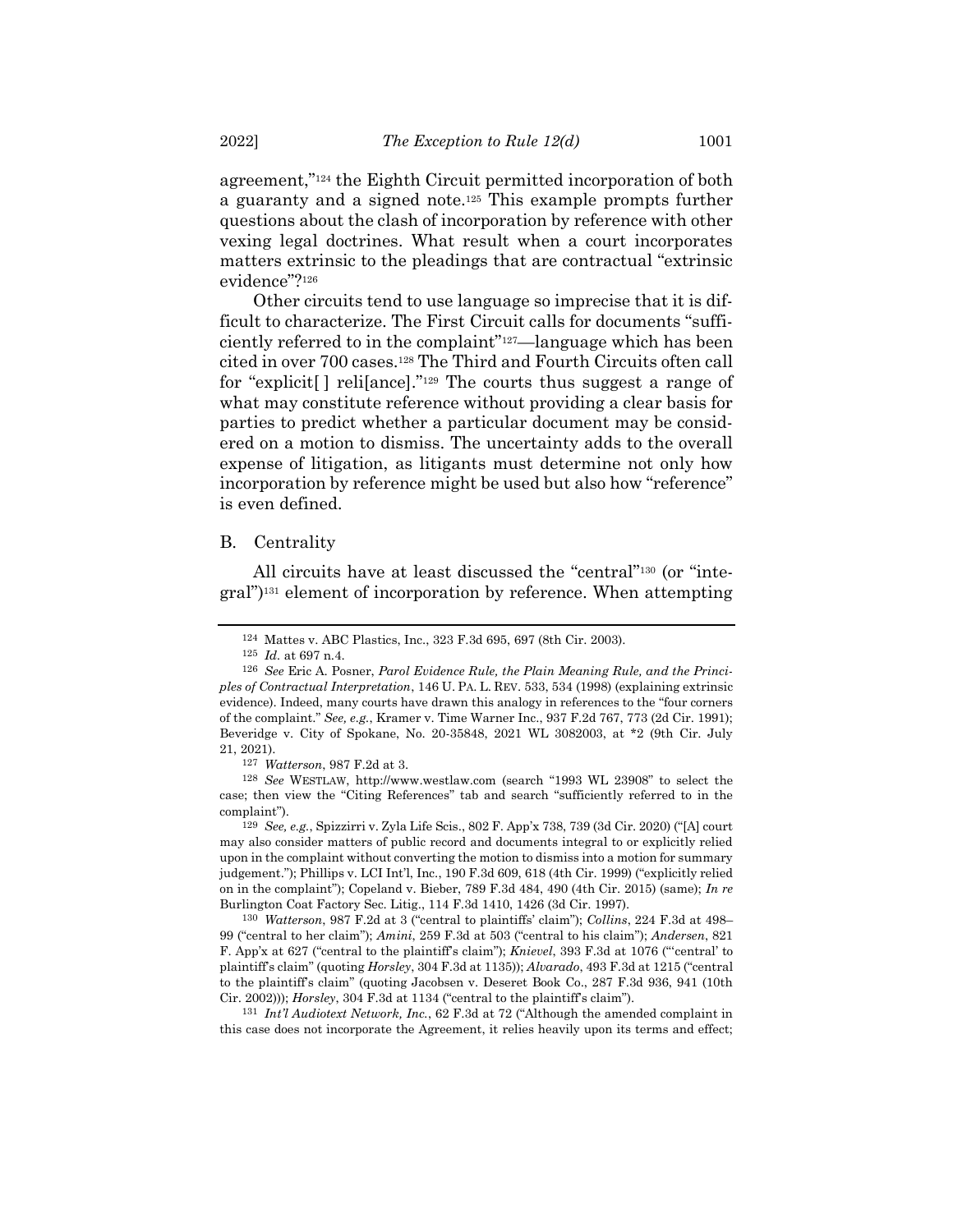to define these vague terms, courts commonly discuss whether the material acts as the "basis" of the complaint.<sup>132</sup> The "usual example" of a central document is a contract in a breach-of-contract suit,<sup>133</sup> but the newspaper article relevant to a defamation suit<sup>134</sup> or the songs at issue in a copyright-infringement case<sup>135</sup> are similarly considered central.

Alternatively, some cases describe central materials as those required to evaluate a case. For example, an early First Circuit opinion describes a magazine story in a libel action: "[H]ere the article was not merely referred to in plaintiffs' complaint but was absolutely central to it. Plaintiffs unquestionably would have had to offer a copy of the article in order to prove their case."<sup>136</sup> Essentially, cases define central materials as those materials which are legally important.

Asking which materials are legally important, however, somewhat begs the question. While a defendant can present a document as central, and the court can find it to be central based on the limited information available, it is possible that the material would appear less central with more information. For instance, a third-party video of an arrest might appear central until undisclosed footage illuminates a different angle of the arrest and thus the case. This potential again highlights a rationale embedded in the text of 12(d). If litigants are given the "reasonable opportunity to present all the material that is pertinent," $137$  as 12(d) requires,

therefore, the Agreement is 'integral' to the complaint." (quoting *Cortec*, 949 F.2d at 47)); *Schmidt*, 770 F.3d at 249 ("integral to the complaint"); *Zak*, 780 F.3d at 606 ("integral to the complaint"); *Kaempe*, 367 F.3d at 965 ("integral to [plaintiff's] conversion claim"); *see also Wolfing*, 144 Fed. Cl. at 520 ("integral to the claim").

<sup>132</sup> *See, e.g.*, *Schmidt*, 770 F.3d at 249–50 ("They are not integral to the complaint the complaint was not 'based' on [extrinsic matter]." (quoting *In re Burlington Coat Factory Sec. Litig.*, 114 F.3d at 1426)); Goines v. Valley Cmty. Servs. Bd., 822 F.3d 159, 166 (4th Cir. 2016) ("[Plaintiff's] claims do not turn on, nor are they otherwise based on, statements contained in the [outside matter]."); *Ritchie*, 342 F.3d at 908 ("[I]t may be incorporated by reference into a complaint if the plaintiff refers extensively to the document or the document forms the basis of the plaintiff's claim."); Bryant v. Avado Brands, 187 F.3d 1271, 1280 n.16 (11th Cir. 1999) ("so central to the claim that it served as a basis").

<sup>133</sup> Tierney v. Vahle, 304 F.3d 734, 738 (7th Cir. 2002); *see also* Banneker Ventures, LLC v. Graham, 798 F.3d 1119, 1133 (D.C. Cir. 2015).

<sup>134</sup> *See Knievel*, 393 F.3d at 1076 (citing *Horsley*, 304 F.3d at 1135).

<sup>135</sup> *See Copeland*, 789 F.3d at 490.

<sup>136</sup> Fudge v. Penthouse Int'l, Ltd., 840 F.2d 1012, 1015 (1st Cir. 1988); *see also* Angstadt v. Midd-W. Sch. Dist., 377 F.3d 338, 342 (3d Cir. 2004) ("These requirements were integral to the complaint, as the [plaintiffs'] claim could not be evaluated without some reference to them.").

<sup>137</sup> FED. R. CIV. P. 12(d).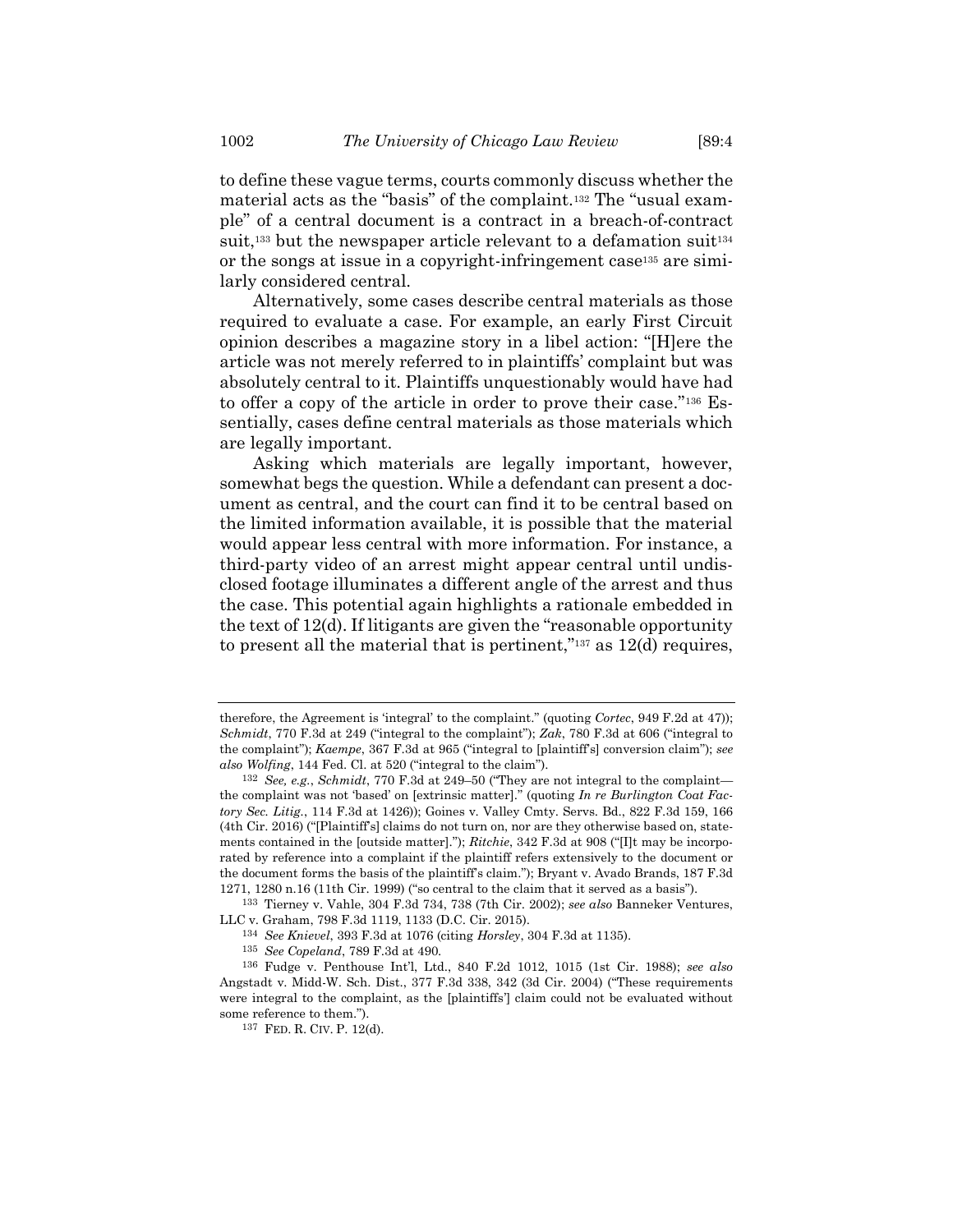the court might make a better judgment about what materials are central to the case.

Without clear guidance, some district courts have begun to articulate more specific definitions. For example, many district courts<sup>138</sup> in the Fourth Circuit have coalesced around a more functional description of centrality. For these courts, "[a]n integral document is a document that by its 'very existence, and not the mere information it contains, gives rise to the legal rights asserted.'" <sup>139</sup> As Judge Michelle Childs acknowledged, this description "appears to be a higher standard than that suggested"<sup>140</sup> by the Fourth Circuit's "based on" or "form the basis for a claim" language.<sup>141</sup> While this suggested standard<sup>142</sup> existed prior to (and was ignored by) the Fourth Circuit in a 2016 incorporation-byreference opinion, its ongoing use could indicate that district courts find it useful. Its persistence may indicate one possible way forward in defining centrality.

## C. The Connection Between Reference and Centrality

Beyond the wide-ranging definitions of the key elements of incorporation, the circuits also appear to splinter regarding the connection between these elements. Some circuits seem to apply what this Comment calls a "disjunctive" version of the doctrine. For these courts, if an extrinsic material is either central *or* referenced, then it may be incorporated. Other circuits appear to apply a "conjunctive" version, meaning that materials must be both

<sup>138</sup> In fact, eight of the nine district courts have used this standard at least once. *See* Chesapeake Bay Found. v. Severstal Sparrows Point, LLC, 794 F. Supp. 2d 602, 611 (D. Md. 2011); Tinsley v. OneWest Bank, FSB, 4 F. Supp. 3d 805, 819 (S.D.W. Va. 2014); Tisdale v. Enter. Leasing Co., No. 13-cv-221, 2013 WL 3227927, at \*2 n.2 (W.D.N.C. June 25, 2013); Mozingo v. Orkin, Inc., No. 10-cv-71, 2011 WL 845896, at \*4 (E.D.N.C. March 8, 2011); Alexander v. City of Greensboro, 762 F. Supp. 2d 764, 822 (M.D.N.C. 2011); Hendrix Ins. Agency v. Cont'l Cas. Co., No. 7:10-2141, 2010 WL 4608769, at \*4 (D.S.C. Nov. 3, 2010); Walker v. S.W.I.F.T. SCRL, 517 F. Supp. 2d 801, 806 (E.D. Va. 2007); Herrmann v. Wells Fargo Bank, 529 F. Supp. 3d 549, 557 (W.D. Va. 2021).

<sup>139</sup> *Chesapeake Bay Found.*, 794 F. Supp. 2d at 611 (quoting *Walker*, 517 F. Supp. 2d at 806).

<sup>140</sup> United States v. Savannah River Nuclear Sols., LLC, No. 16-cv-825, 2016 WL 7104823, at \*6 (D.S.C. Dec. 6, 2016).

<sup>141</sup> *Goines*, 822 F.3d at 166 (quoting Thompson v. Ill. Dep't of Pro. Reg., 300 F.3d 750, 754 (7th Cir. 2002)).

<sup>142</sup> A similar standard appears in district courts in the Third Circuit. *See, e.g.*, Sivolella v. AXA Equitable Life Ins. Co., No. 11-4194, 2012 WL 4464040, at \*1 n.3 (D.N.J. Sept. 25, 2012) ("A document is essential if it creates the rights or duties that are the basis for the Complaint." (citing Pension Benefit Guar. Corp. v. White Consol. Indus., 998 F.2d 1192, 1196 (3d Cir.1993))).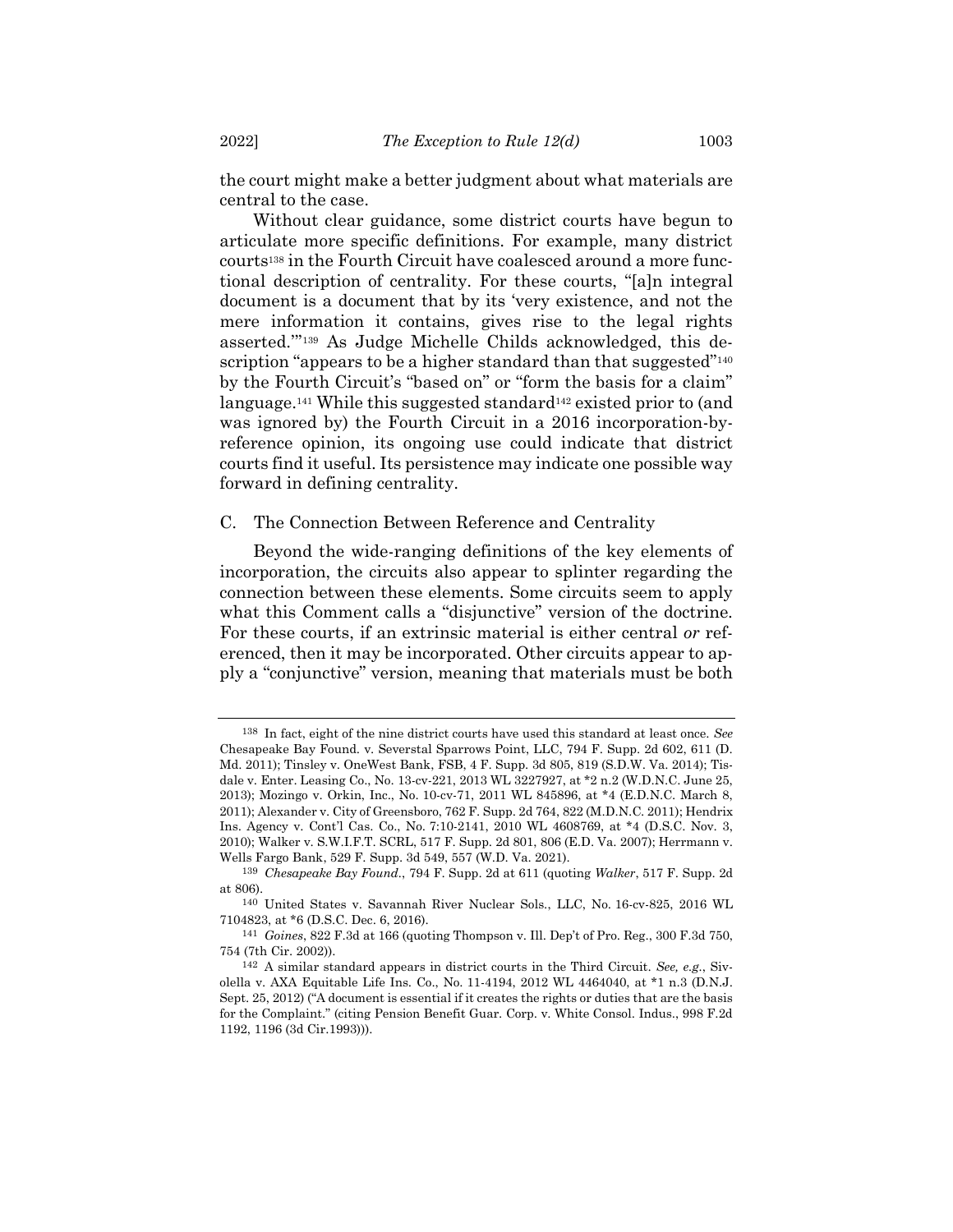referenced *and* integral to the complaint. Logically, disjunctive courts permit a wider range of materials than conjunctive courts.

# 1. Disjunctive courts.

The First,<sup>143</sup> Second,<sup>144</sup> Third,<sup>145</sup> Eighth,<sup>146</sup> and Ninth<sup>147</sup> Circuits have found that extrinsic materials may be incorporated if central *or* referenced. The logical consequence is that a wider range of external materials may be considered: those that are only referenced in the complaint, only central to the claim, or both. For instance, though the Ninth Circuit has been critical of incorporation by reference, <sup>148</sup> it has also found that extrinsic materials were incorporated based on just one element. In *Knievel v. ESPN*, 149 celebrity stuntman Evel Knievel sued ESPN for an allegedly defamatory photo online. The court "affirmed the incorporation of materials that the complaint did not reference at all," namely the surrounding photos in the online spread, because "the claim necessarily depended on them" as crucial context.<sup>150</sup> The Ninth

150 *Khoja*, 899 F.3d at 1002 (citing *Knievel*, 393 F.3d at 1068).

<sup>143</sup> *See* Flores v. OneWest Bank, F.S.B., 886 F.3d 160, 167 (1st Cir. 2018) ("[W]e have held that we may make 'narrow exceptions for documents the authenticity of which are not disputed by the parties; for official public records; for documents central to plaintiffs' claim; *or* for documents sufficiently referred to in the complaint.'" (emphasis added) (quoting *Watterson*, 987 F.2d at 1)).

<sup>144</sup> *See* Halebian v. Berv, 644 F.3d 122, 132 n.10 (2d Cir. 2011) ("[A] federal district court faced with a motion to dismiss might deem the board's written rejection of the plaintiff's demand to be incorporated by reference within, *or* integral to, the plaintiff's complaint." (emphasis added)); Alexander v. Bd. of Educ., 648 F. App'x 118, 120 n.2 (2d Cir. 2016) ("The district court properly considered Alexander's termination letter and the report . . . , both of which were either incorporated by reference in *or* were integral to the complaint." (emphasis added)).

<sup>145</sup> *See In re Burlington Coat Factory Sec. Litig.*, 114 F.3d at 1426 ("[A]n exception to the general rule is that a 'document *integral to or explicitly relied* upon in the complaint'" may be considered "without converting the motion [to dismiss] into one for summary judgment." (alteration in original) (emphasis in original) (quoting Shaw v. Digit. Equip. Corp., 82 F.3d 1194, 1220 (1st Cir. 1996))).

<sup>146</sup> *See* von Kaenel v. Armstrong Teasdale, LLP, 943 F.3d 1139, 1143 (8th Cir. 2019) ("While a court generally may not consider matters outside the pleadings on a motion for judgment on the pleadings, exceptions include: 'matters incorporated by reference *or* integral to the claim'" (emphasis added) (quoting Williams v. Emps. Mut. Cas. Co., 845 F.3d 891, 903–04 (8th Cir. 2017))).

<sup>147</sup> *See Ritchie*, 342 F.3d at 908 ("Even if a document is not attached to a complaint, it may be incorporated by reference into a complaint if the plaintiff refers extensively to the document *or* the document forms the basis of the plaintiff's claim." (emphasis added)).

<sup>148</sup> *See Khoja*, 899 F.3d at 1002.

<sup>149</sup> 393 F.3d 1068 (9th Cir. 2005).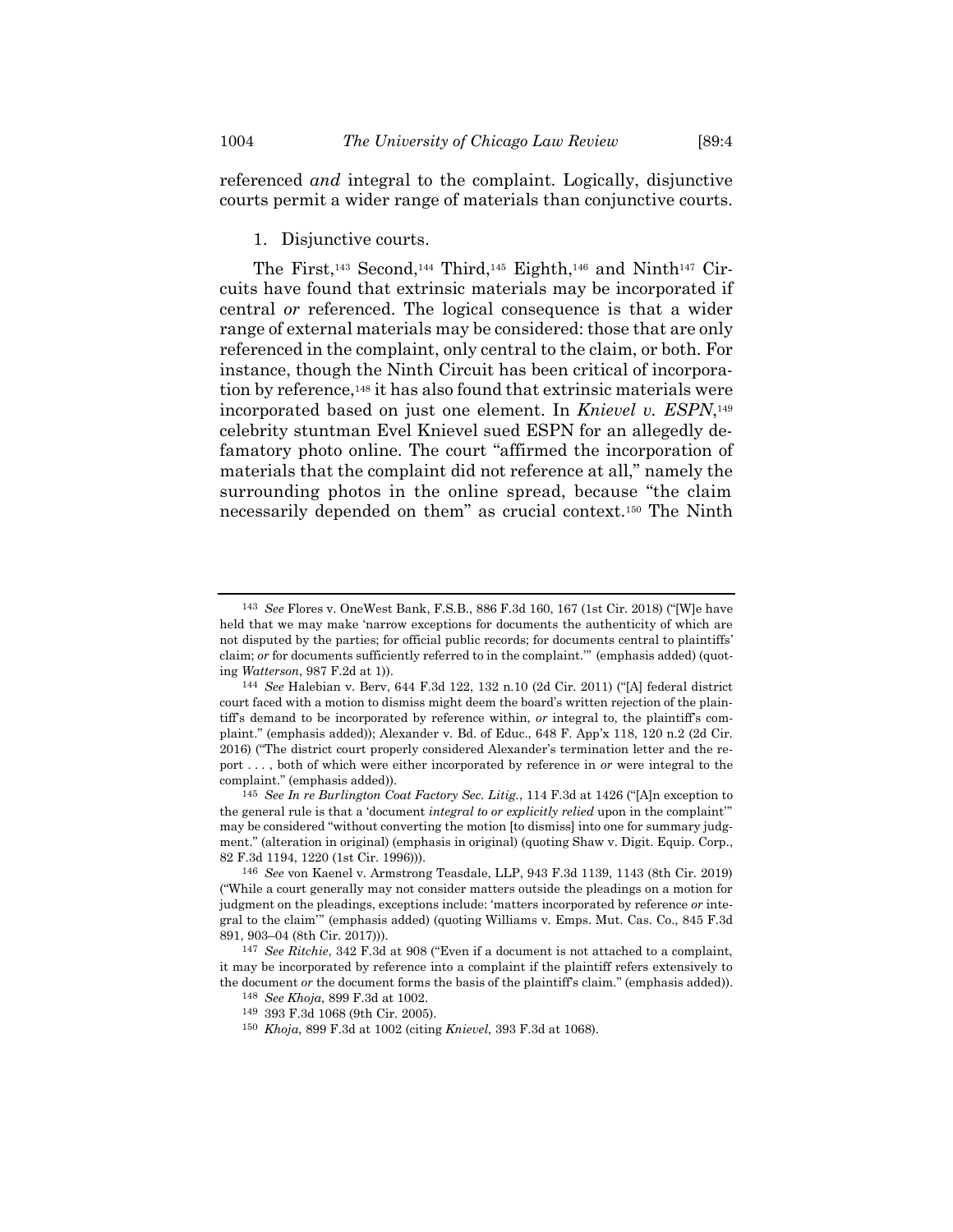Circuit has also arguably incorporated the reverse—noncentral materials that were referenced in the complaint.<sup>151</sup>

The First, Third, and Eighth Circuits have similarly incorporated materials because, though they were not referenced, they were central to the claim.<sup>152</sup> Though evidence of the reverse—that these circuits have incorporated referenced-but-not-central materials—is less clear, there are opinions that incorporate referenced documents without an explicit finding of centrality. 153 These cases again reveal the difficulty in defining centrality. Might a court consider a matter central but a party challenge its relevancy?<sup>154</sup> Centrality might be in the eye of the beholder.

Moreover, the fact that courts may incorporate materials based solely on centrality reveals that calling the doctrine "incorporation by reference" is something of a misnomer. Many disjunctive courts perpetuate this nomenclature, however, adding further confusion to the doctrine. *Knievel* encapsulates the contradiction: "We have extended the 'incorporation by reference' doctrine to situations in which the plaintiff's claim depends on the contents of a document . . . even though the plaintiff does not

<sup>151</sup> In *Name.Space, Inc. v. Internet Corp. for Assigned Names & Numbers*, 795 F.3d 1124 (9th Cir. 2015), the court incorporated a Department of Commerce white paper on a Sherman Act claim with no indication that the paper was at all integral to the claim. *Id.* at 1127 n.1 ("The white paper was cited repeatedly in the complaint and was therefore incorporated by reference.").

<sup>152</sup> *See In re Burlington Coat Factory Sec. Litig.*, 114 F.3d at 1426 (including an extrinsic matter despite the fact that "the Complaint [did] not *explicitly* refer to or cite" the extrinsic matter (emphasis in original)); Beddall v. State St. Bank & Tr. Co., 137 F.3d 12, 16–17 (1st Cir. 1998) (incorporating an agreement undisputedly not "incorporated [ ] therein by an explicit reference" because "the Agreement's centrality to the plaintiffs' contentions, as limned in their complaint, makes it in effect part of the pleadings"); Zean v. Fairview Health Servs., 858 F.3d 520, 527 (8th Cir. 2017) (considering business records not referenced by plaintiff but that were "embraced by the pleadings").

<sup>153</sup> *See* Fallon v. Mercy Cath. Med. Ctr., 877 F.3d 487, 493 (3d Cir. 2017) (incorporating an essay that the plaintiff had written and quoted in his complaint because the "[plaintiff] explicitly relied on it, and it was permissible for the District Court to consider it"); Alt. Energy, Inc. v. St. Paul Fire & Marine Ins. Co., 267 F.3d 30, 34 (1st Cir. 2001); Usenko v. MEMC LLC, 926 F.3d 468, 471 n.3 (8th Cir. 2019) ("We also derive certain information from plan documents and an independent auditor's report dated December 31, 2014, which Usenko's complaint refers to directly and whose authenticity is not in question."); Moses.com Sec., Inc. v. Comprehensive Software Sys., Inc., 406 F.3d 1052, 1063 n.3 (8th Cir. 2005) ("We may examine the press release in our consideration of the 12(b)(6) motion to dismiss, even though it was not expressly part of the pleadings, because it was incorporated into the pleadings by reference—the complaint specifically mentioned it as a ground for [plaintiff's] claims against [defendants].").

<sup>154</sup> *Cf. Alt. Energy, Inc.*, 267 F.3d at 34 (incorporating an agreement referred to "numerous times" despite the fact that appellants "challenge[d] the relevancy" of the agreement).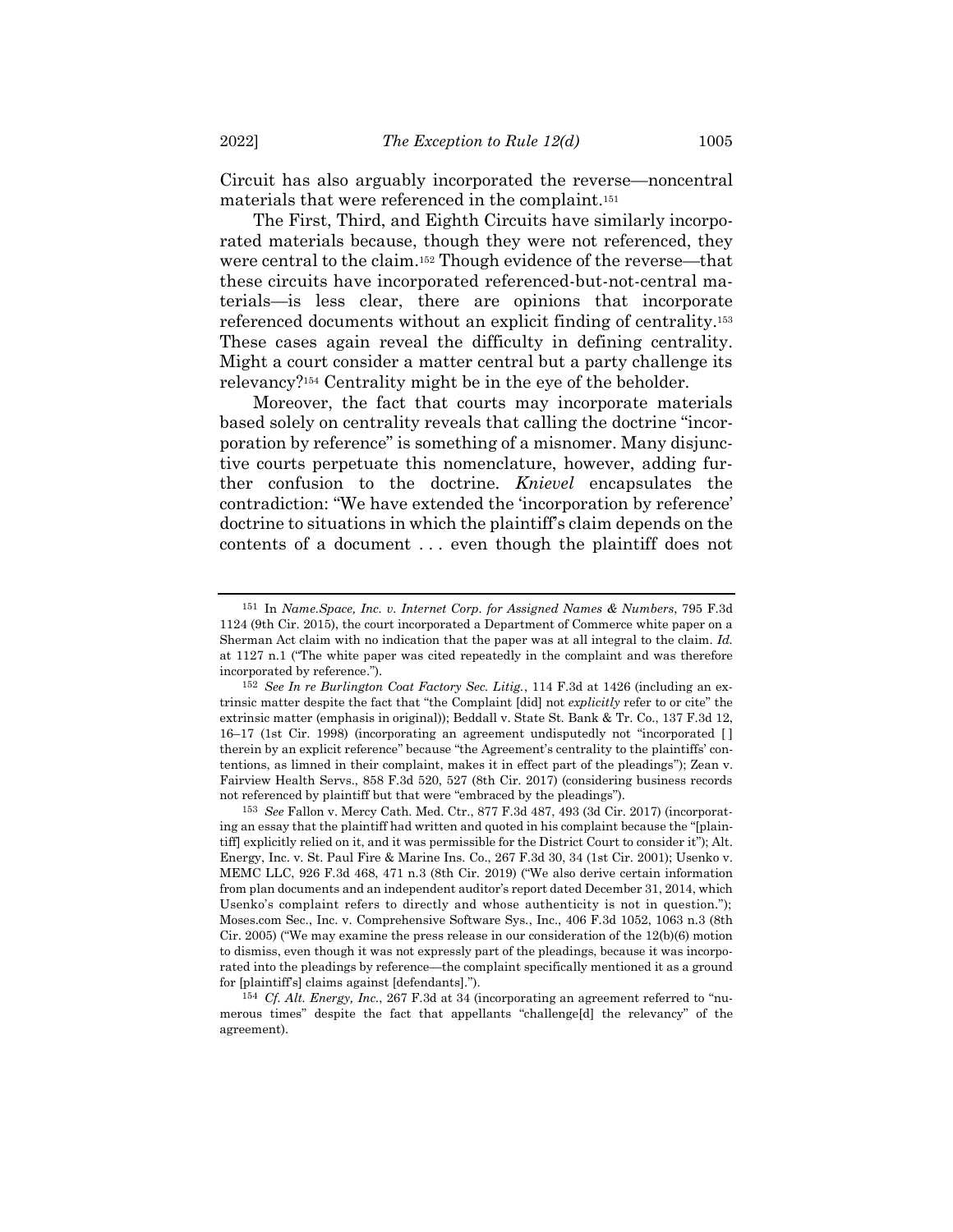explicitly allege the contents of that document in the complaint."<sup>155</sup> The name "incorporation by reference" inherently emphasizes reference; it best describes the version of the doctrine requiring reference alone or reference and centrality. Using it to describe incorporation of unreferenced-but-central documents is inapt.<sup>156</sup>

The Seventh Circuit facially falls in the conjunctive camp. It frequently uses "and" language, holding that documents are "considered part of the pleadings if they are referred to in the plaintiff's complaint *and* are central to her claim."<sup>157</sup> Select opinions, however, suggest that the court will occasionally incorporate unreferenced-but-central materials. For example, in explaining its consideration of a collective bargaining agreement, the court conceded that, "[a]s it happens, the complaint in this case neither quoted from nor referred to the collective bargaining agreement; no mention of the CBA was made at all. Yet, there is no question that the plaintiffs' due process claim rests on the terms of the CBA."<sup>158</sup> This example reveals a gap between the Seventh Circuit's description of its standard and its implementation of that standard, making decisions by courts in the circuit even more difficult to predict.

This behavior accentuates the current confusion of the standard and serves as an important reminder that this Part describes doctrinal inclinations suggested by each circuit, not hard-and-fast rules. The difficulty in describing circuits' incorporation-byreference doctrines is also consequential for litigants. Uncertainty increases the cost of litigation: more lawyers will spend more time and clients' money—on attempting to answer this question. 159

<sup>155</sup> *Knievel*, 393 F.3d at 1076.

<sup>156</sup> Indeed, the Second Circuit avoids this application of the term by reserving the phrase "incorporation by reference" only for referenced documents. *See, e.g.*, *Alexander*, 648 F. App'x at 120 n.2. This Comment refers to all versions of the doctrine collectively as "incorporation by reference" to follow the nomenclature that is more prevalent in practice.

<sup>157</sup> Venture Assocs. Corp. v. Zenith Data Sys. Corp., 987 F.2d 429, 431 (7th Cir. 1993) (emphasis added); *see also Andersen*, 821 F. App'x at 627 ("[C]ourts may consider outside exhibits that are central to the plaintiff's claim *and* referred to in the complaint, even if supplied by the defendants." (emphasis added)).

<sup>158</sup> Minch v. City of Chicago, 486 F.3d 294, 300 n.3 (7th Cir. 2007); *see also* Rosenblum v. Travelbyus.com Ltd., 299 F.3d 657, 661 (7th Cir. 2002) ("Although [the plaintiff] did not refer explicitly to the Employment Agreement in his complaint, that agreement nevertheless falls within the exception.").

<sup>159</sup> *Cf.* Adrian Vermeule, *Interpretive Choice*, 75 N.Y.U. L. REV. 74, 111 (2000) (describing "decision costs," including the costs of "supplying judges with information needed to decide the case at hand and formulate doctrines to govern future cases; the opportunity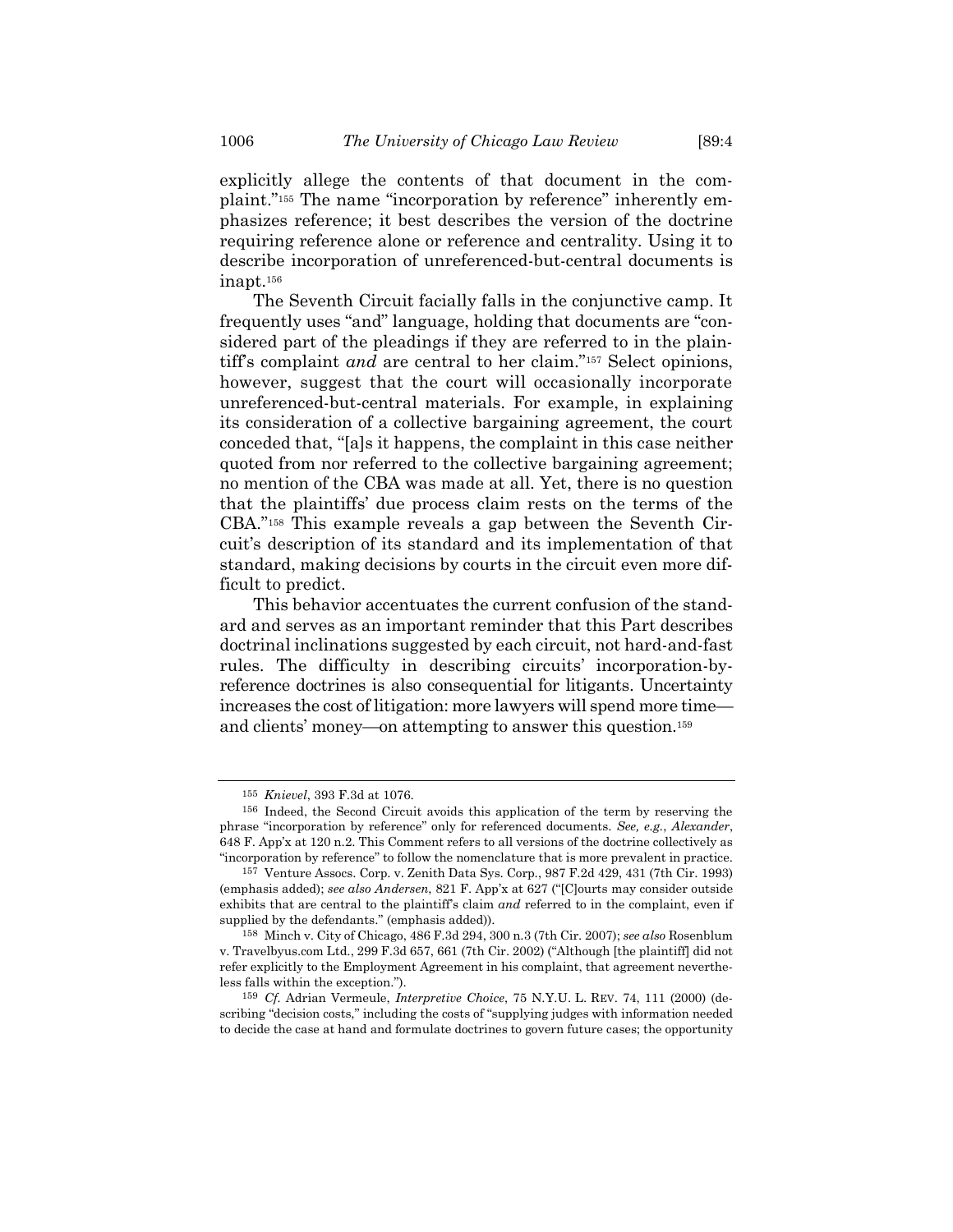2. Conjunctive courts.

The Fifth,<sup>160</sup> Sixth,<sup>161</sup> Tenth,<sup>162</sup> and D.C.<sup>163</sup> Circuits consistently describe incorporation by reference as requiring both centrality *and* reference. This dual requirement means that for 12(b)(6) motions to dismiss, the materials must be both central to the claim and referenced in the complaint for a judge to review those materials. These circuits' conjunctive approach is highlighted by cases in which courts refused to incorporate presented material that satisfied only one element.

One example is a recent Fifth Circuit Title VI case dealing with alleged race discrimination in a program that received federal funding.<sup>164</sup> An African American property owner alleged that a local port district had used coercive means to obtain property in his majority-minority neighborhood.<sup>165</sup> The port attempted to rely on documents, attached to a motion to dismiss, indicating that the port did not receive any federal funding.<sup>166</sup> Given the nature of the action, these documents were credibly central to the claim. However, as the plaintiff had not referred to the documents in

costs of litigation to litigants and judges . . . ; and the costs to lower courts of implementing and applying doctrines developed at higher levels").

<sup>160</sup> *See* Villarreal v. Wells Fargo Bank, 814 F.3d 763, 766 (5th Cir. 2016) ("The court may, however, also consider '[d]ocuments that a defendant attaches to a motion to dismiss . . . if they are referred to in the plaintiff's complaint *and* are central to her claim.'" (alterations in original) (emphasis added) (quoting *Collins*, 224 F.3d at 498–99)).

<sup>161</sup> *See* Gavitt v. Born, 835 F.3d 623, 640 (6th Cir. 2016) ("However, a court may consider . . . exhibits attached to defendant's motion to dismiss, so long as they are referred to in the complaint *and* are central to the claims contained therein, without converting the motion to one for summary judgment." (emphasis added)); Scanlan v. Tex. A&M Univ., 343 F.3d 533, 536 (5th Cir. 2003).

<sup>162</sup> *See Jacobsen*, 287 F.3d at 941 ("[T]he district court may consider documents referred to in the complaint *if* the documents are central to the plaintiff's claim." (emphasis added)).

<sup>163</sup> *See* Palmieri v. United States, 896 F.3d 579, 582 (D.C. Cir. 2018) ("We also take account of undisputedly authentic documents cited in *and* 'integral to' the complaint." (emphasis added) (quoting *Kaempe*, 367 F.3d at 965)); *Kaempe*, 367 F.3d at 965 ("[External documents] may be considered here because they are referred to in the complaint *and* are integral to Kaempe's conversion claim." (emphasis added)).

<sup>164</sup> *See* Rollerson v. Brazos River Harbor Navigation Dist., 6 F.4th 633, 638 (5th Cir. 2021).

<sup>165</sup> The court shared troubling history: "The neighborhood was created in the 1930s, when the Freeport city council designated the area as a 'Negro reservation' and forced all African-American residents, apart from live-in servants, to relocate there." *Rollerson*, 6 F.4th at 637.

<sup>166</sup> *See id.* at 639; The United States Army Corps of Engineers' Motion to Dismiss at 11, Rollerson v. Port Freeport, No. 18-CV-235, 2019 WL 6053410 (S.D. Tex. Nov. 15, 2019).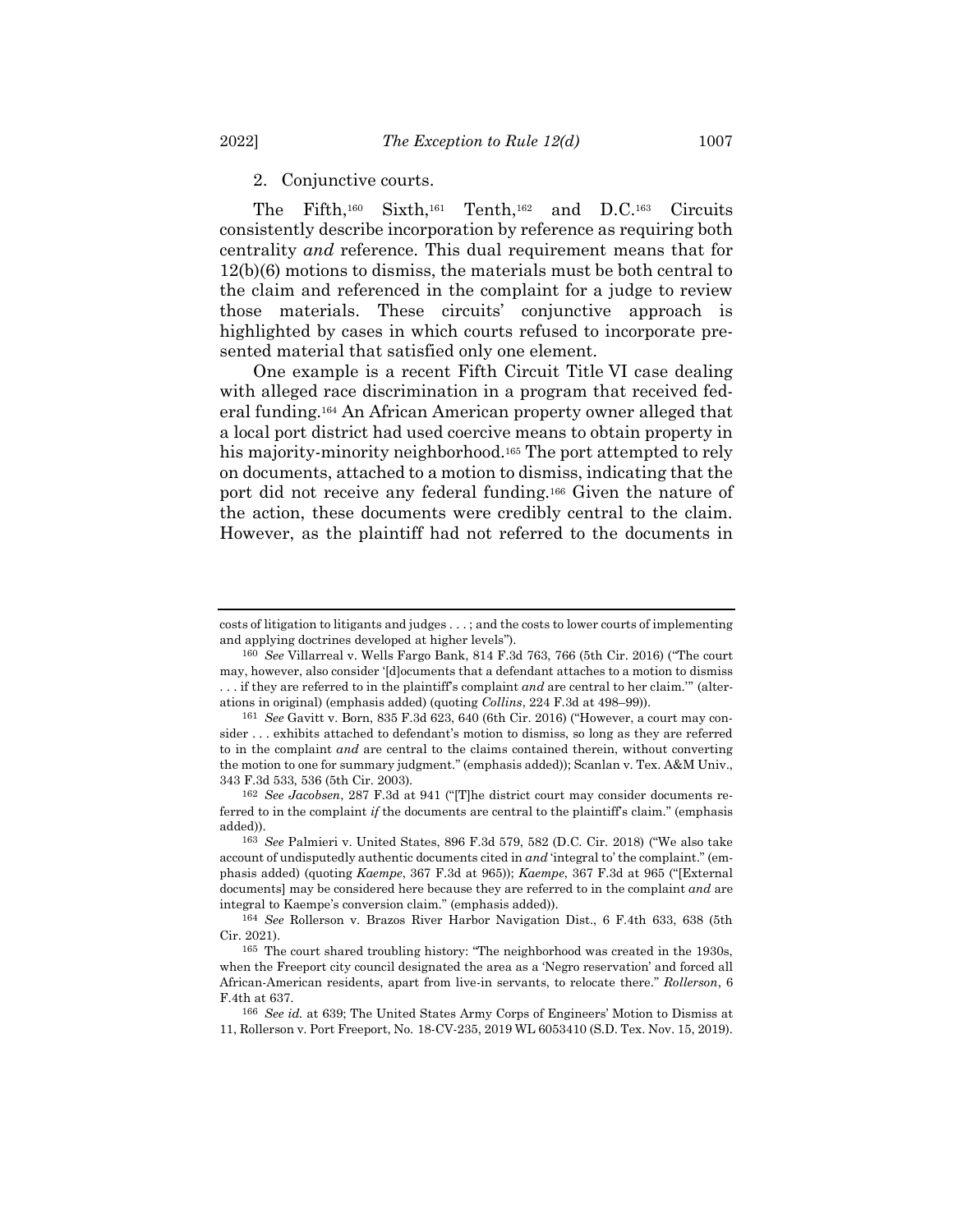his complaint, the court determined that it could not apply the incorporation-by-reference exception.<sup>167</sup>

A Tenth Circuit case makes the distinction even more obvious. The plaintiff argued that two reports about the Denver Sheriff Department were central to his municipal-liability claim against Denver for a sheriff's excessive use of force.<sup>168</sup> As the reports were not published until after the plaintiff had filed his complaint and amended complaint, the plaintiff was rebuked for "ignor[ing] the clear language of our precedents, under which this exception applies only to 'documents referred to in the complaint.'" <sup>169</sup> Certain Sixth Circuit and D.C. Circuit opinions suggest a comparable approach.<sup>170</sup>

The Fourth and Eleventh Circuits also appear to approach incorporation by reference in this more restrictive manner, but these circuits often add a third element—undisputed authenticity. For instance, the Eleventh Circuit allows incorporation "when the plaintiff refers to the document in his complaint, it is central to his claims, and there is no reasonable dispute as to the authenticity of the document."<sup>171</sup> The Fourth Circuit explains that a material may be incorporated if "it was integral to and explicitly relied on in the complaint and [if] the plaintiffs do not challenge its authenticity."<sup>172</sup>

<span id="page-29-0"></span>Although the Fourth and Eleventh Circuits most frequently include this requirement in articulating incorporation by reference, each circuit has noted the importance of authenticity

<sup>167</sup> *See Rollerson*, 6 F.4th at 639 n.3 ("[Plaintiff] did not refer to those documents in his complaint, so this exception does not apply.").

<sup>168</sup> Waller v. City & County of Denver, 932 F.3d 1277, 1281 (10th Cir. 2019).

<sup>169</sup> *Id.* at 1283 (quoting *Jacobsen*, 287 F.3d at 941).

<sup>170</sup> *See* Weiner v. Klais & Co., 108 F.3d 86, 89 (6th Cir. 1997) (considering documents central and referenced but refusing to consider documents "not mentioned directly or indirectly in the complaint"); *Banneker Ventures*, 798 F.3d at 1134 (relying solely on referenced portions of an external matter because the plaintiff's "claims here [we]re not based on" the matter).

<sup>171</sup> Booth v. City of Roswell, 754 F. App'x 834, 836 (11th Cir. 2018); *see also* Moore v. Camden Prop. Tr., 816 F. App'x 324, 327 n.3 (11th Cir. 2020) (incorporating an attached, central, and undisputed document); Adamson v. Poorter, No. 6-15941, 2007 WL 2900576, at \*2 (11th Cir. 2007) (same). *But see* Brooks v. Blue Cross & Blue Shield, 116 F.3d 1364, 1369 (11th Cir. 1997) (requiring reference and centrality without mention of authenticity); Crespo v. Coldwell Banker Mortg., 599 F. App'x 868, 873 n.1 (11th Cir. 2014) (same); Muhammad v. JPMorgan Chase Bank, 567 F. App'x 851, 853 n.1 (11th Cir. 2014) (same).

<sup>172</sup> *Phillips*, 190 F.3d at 618; *see also, e.g.*, Am. Chiropractic Ass'n v. Trigon Healthcare, Inc., 367 F.3d 212, 234 (4th Cir. 2004) (quoting *Phillips*, 190 F.3d at 618); Blankenship v. Manchin, 471 F.3d 523, 526 n.1 (4th Cir. 2006) (citing *Am. Chiropractic Ass'n*, 367 F.3d at 234).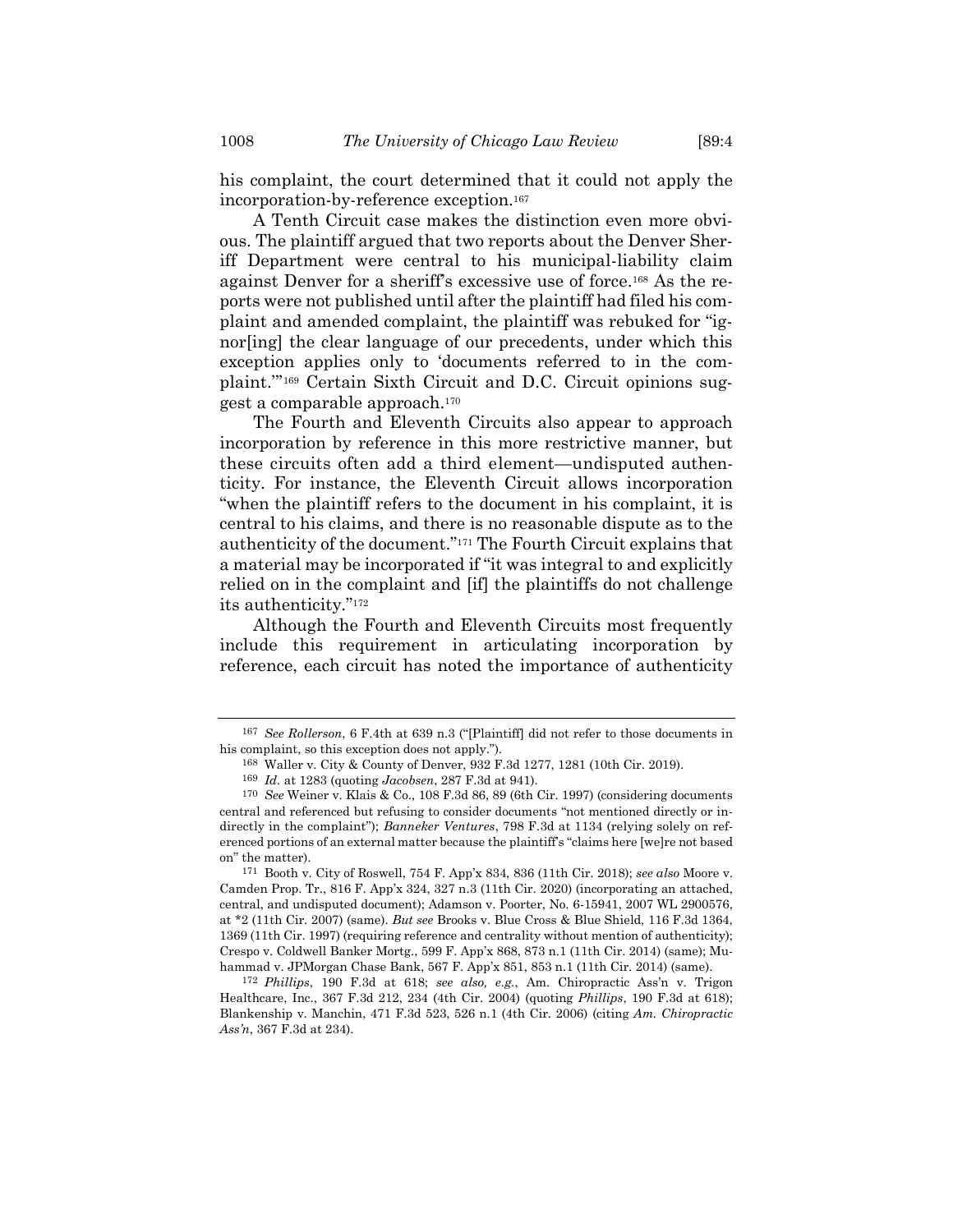at some point.<sup>173</sup> For example, in the Denver municipal-liability case, the Tenth Circuit described its "limited exception" to 12(d) as follows: "[T]he district court may consider documents referred to in the complaint if the documents are central to the plaintiff's claim and the parties do not dispute the documents' authenticity."<sup>174</sup> In the Denver case, as in the vast majority of incorporationby-reference cases, authenticity was undisputed, and the element was not discussed.

Undisputed authenticity is a carefully worded element. Requiring authenticity would open a can of worms because authenticity must be established under the Federal Rules of Evidence,<sup>175</sup> not the Federal Rules of Civil Procedure. To require authenticity might mean that materials must comply with the Federal Rules of Evidence and that litigants and judges must address evidentiary issues at the motion-to-dismiss stage.

The element also evinces the fine, blurred line between the consideration of outside materials on motions to dismiss and evidence on motions for summary judgment. Rule 56, the summary judgment rule, indicates the relationship between the motion's supportive materials and evidence. It states that parties may object to a cited material if it could not be presented in a form that would be admissible in evidence.<sup>176</sup> Rule 12, the defenses and objections rule, lacks this purposeful procedure. Consequently, courts have expressed uncertainty regarding how outside materials are distinguished from evidence and how these authenticity challenges are adjudicated. <sup>177</sup> Thus, the link between Rules 12(d) and 56 is not a mere technicality but establishes important procedures.

<sup>173</sup> *See, e.g.*, *Flores*, 886 F.3d at 167; Faulkner v. Beer, 463 F.3d 130, 134 (2d Cir. 2006); *Pension Benefit Guar. Corp.*, 998 F.2d at 1196; *Goines*, 822 F.3d at 166; Walch v. Adjutant Gen.'s Dep't, 533 F.3d 289, 294 (5th Cir. 2008); Greenberg v. Life Ins. Co. of Va., 177 F.3d 507, 514 (6th Cir. 1999); *Minch*, 486 F.3d at 300 n.3; *von Kaenel*, 943 F.3d at 1143; Branch v. Tunnell, 14 F.3d 449, 453 (9th Cir. 1994); *Alvarado*, 493 F.3d at 1215; *Kaempe*, 367 F.3d at 965; Int'l Fed'n of Pro. & Tech. Eng'rs v. United States, 111 Fed. Cl. 175, 183 (2013).

<sup>174</sup> *Waller*, 932 F.3d at 1282 (alteration in original) (quoting *Jacobsen*, 287 F.3d at 941).

<sup>175</sup> *See* FED. R. EVID. 901, 902.

<sup>176</sup> *See* FED. R. CIV. P. 56(c)(2).

<sup>177</sup> *See* Benson v. CIGNA Corp., No. CV 16-5019, 2016 WL 11745933, at \*6 (C.D. Cal. Aug. 15, 2016) (assuming that "it is the Federal Rules of Evidence which govern this Rule 12(b)(6) 'authenticity' question"); *cf. Tierney*, 304 F.3d at 739 ("What would not be cricket would be for the defendant to submit a document in support of his Rule  $12(b)(6)$ motion that required discovery to authenticate or disambiguate."); Foremost Ins. Co. Grand Rapids v. Enriquez, No. 13-cv-1604, 2013 WL 12090311, at \*2 (S.D. Cal. Sept. 3, 2013) (declining to consider an exhibit because its authenticity was disputed and also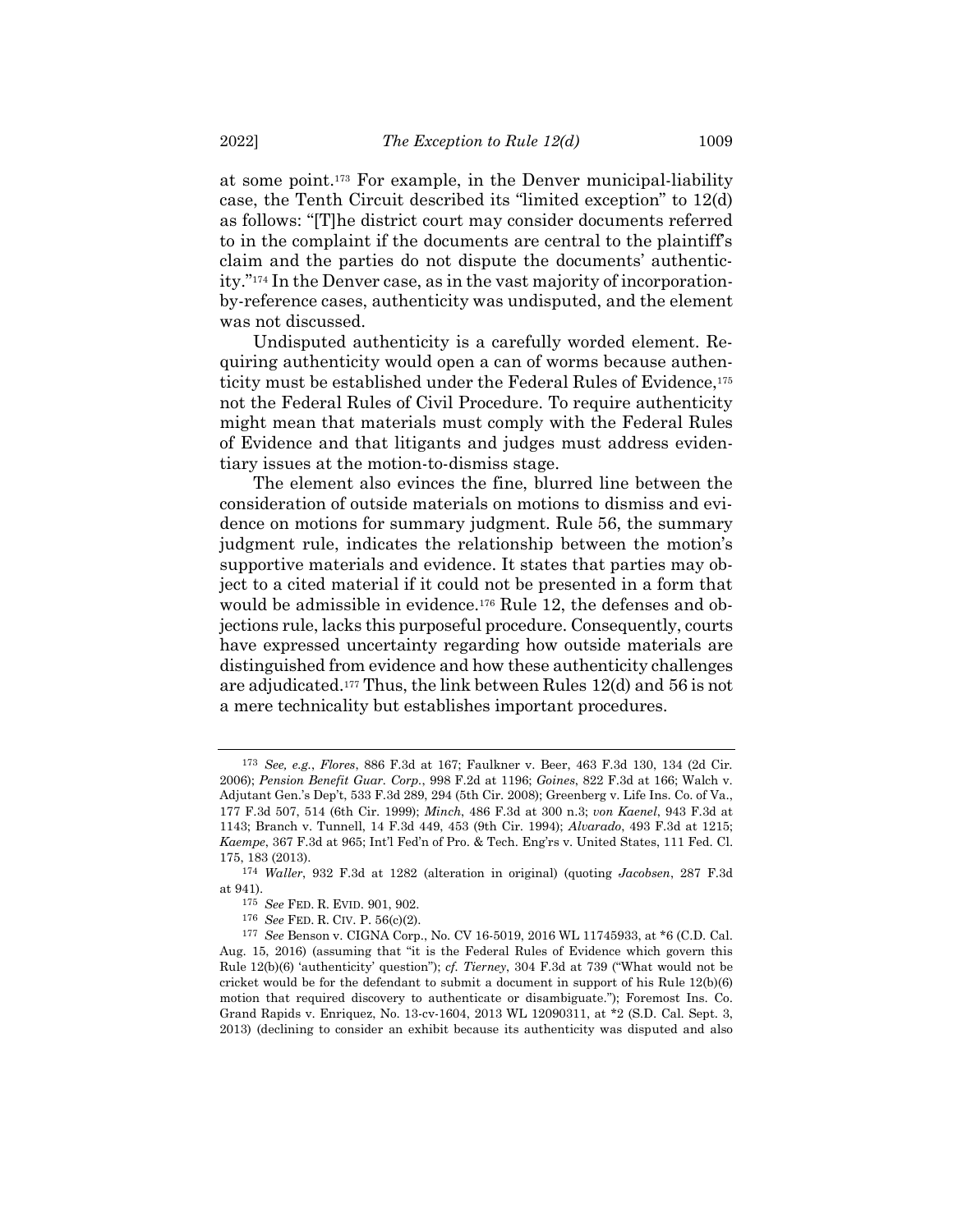#### IV. GOING FORWARD

The complexity and fragmentation of the circuits' approaches surveyed in Part III suggest a problem. Rule 12(d) was adopted to establish a consistent procedure across the federal circuits. Without consistency, costly litigation over what materials can be considered and when is more likely. On close cases, courts might even grant dismissals based on a partial view of evidence that might be resolved differently with more evidence. This Part offers a solution to this problem by providing an interpretation of incorporation by reference that is closely tied to other Federal Rules and contract law (which has its own incorporation doctrine).

In short, this Part argues that only unmistakably referenced written instruments should be incorporated. Paralleling Part III, this Part discusses the recommended adjustments to the reference element, the centrality element, and their connection to one another. The reference element should be narrowed to only unmistakably referenced materials, a standard derived from contract law. The centrality element should be eliminated in favor of an element based on the type of material incorporated—written instruments. The connection between the elements—whether both are required or one is sufficient—should be answered definitively in favor of the more restrictive, conjunctive standard. This text-based solution suggests a path forward for all circuits to reestablish settled expectations for litigants.

# A. Using Rule 10(c) to Define Incorporation by Reference

It is difficult to read 12(d) in isolation. The rule requires that if "matters outside the pleadings are presented to and not excluded by the court" on a  $12(b)(6)$  motion to dismiss or a  $12(c)$  motion for judgment on the pleadings, then the court must treat the motion "as one for summary judgment under Rule 56."<sup>178</sup> The rule hinges on "matters outside the pleadings," which neither the text nor the rule's notes define.

Rule 10(c) is the best way to fill this gap. Titled "Adoption by Reference; Exhibits," the rule states: "A statement in a pleading may be adopted by reference elsewhere in the same pleading or in any other pleading or motion. A copy of a written instrument that is an exhibit to a pleading is a part of the pleading for all

declining to engage in Federal Rules of Evidence analysis despite specific evidentiary questions being raised).

<sup>178</sup> FED. R. CIV. P. 12(d).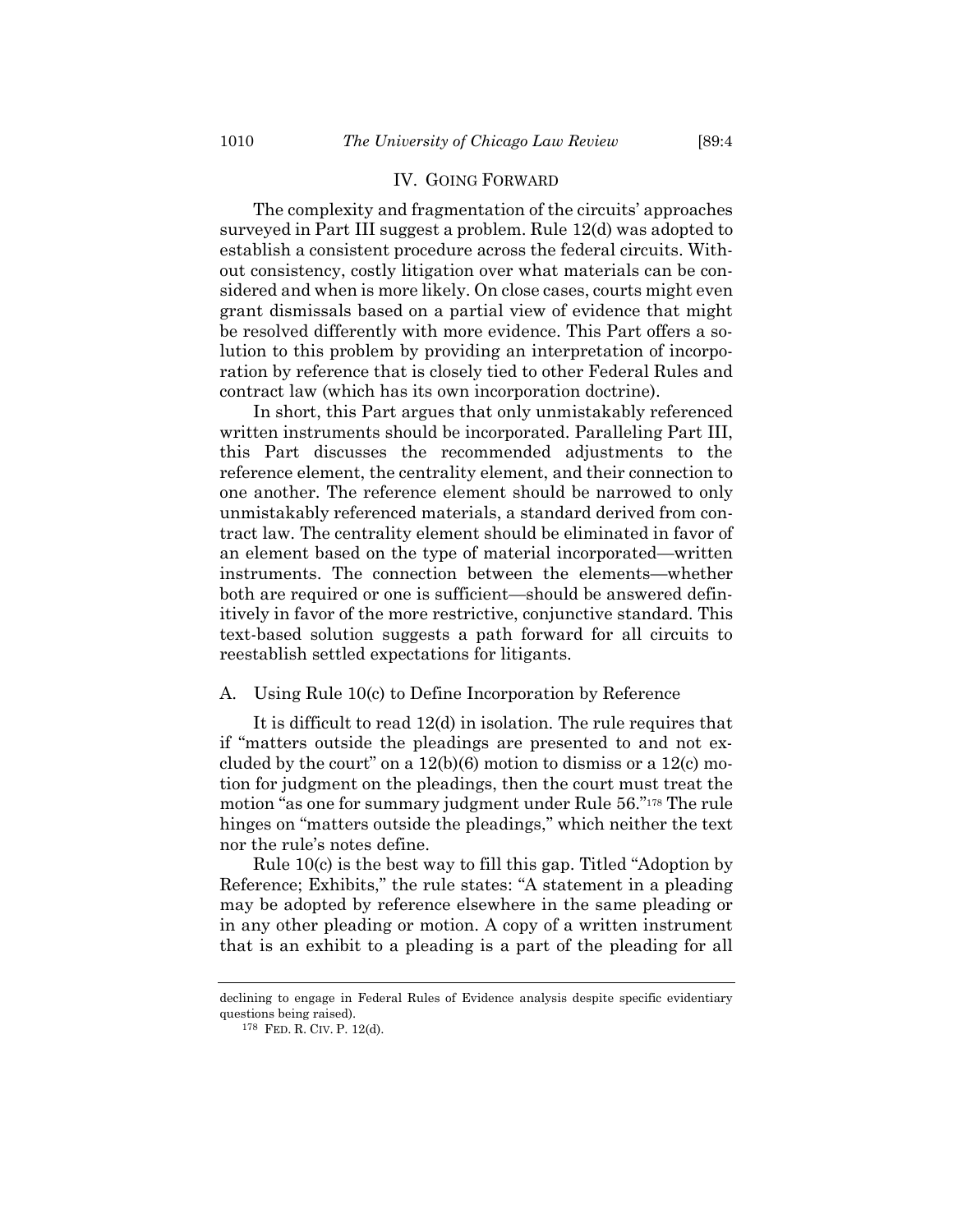purposes."<sup>179</sup> By explaining what may be considered part of the pleadings, the rule can also be interpreted to define what materials are outside the pleadings. Thus, Section A.1 uses the first sentence of 10(c) to define reference by drawing a comparison to contract law. Section A.2 then recommends a limitation based on 10(c)'s second sentence in lieu of the atextual centrality element.

1. Contract law's unmistakability standard suggests a definition for "reference."

"Adoption by reference," as defined by *Black's Law Diction*ary, is a synonym for "incorporation by reference."<sup>180</sup> Incorporation by reference is "[a] method of making a secondary document part of a primary document by including in the primary document a statement that the secondary document should be treated as if it were contained within the primary one."<sup>181</sup> Putting this definition and 10(c) together, if a statement in a pleading indicates that a secondary document should be treated as if it were contained within the primary one, then a motion could also adopt such a statement.

The operative question is what statements indicate that a secondary document should be treated as incorporated. This question is substantially the same as the courts' varying interpretations of reference reviewed in Part III.A: When is a document sufficiently referenced for incorporation? While the question is unsettled in the pleading realm, contract law provides a viable answer.

The *Black's Law Dictionary* definition of incorporation stems from contract, will, and patent law, all of which have their own incorporation doctrine.<sup>182</sup> This Comment borrows from contract law. Many courts have previously compared the issue of incorporation by reference of material extrinsic to the pleadings to the

<sup>179</sup> FED. R. CIV. P. 10(c).

<sup>180</sup> *Adoption by Reference*, BLACK'S LAW DICTIONARY (11th ed. 2019).

<sup>181</sup> *Incorporation by Reference*, BLACK'S LAW DICTIONARY (11th ed. 2019).

<sup>182</sup> For wills, incorporation applies "only to clearly identified writings that existed when the testator signed the will," while in the patent context, "[i]ncorporation by reference is a necessity doctrine" that is allowed in constrained circumstances to reference other patents or graphic elements "when there is no other practical way to convey the information in words." *Incorporation by Reference*, BLACK'S LAW DICTIONARY (11th ed. 2019); *see also* Advanced Display Sys., Inc. v. Kent State Univ., 212 F.3d 1272, 1283 (Fed. Cir. 2000) ("[T]he doctrine of incorporation by reference has its roots in the law of wills and contracts.").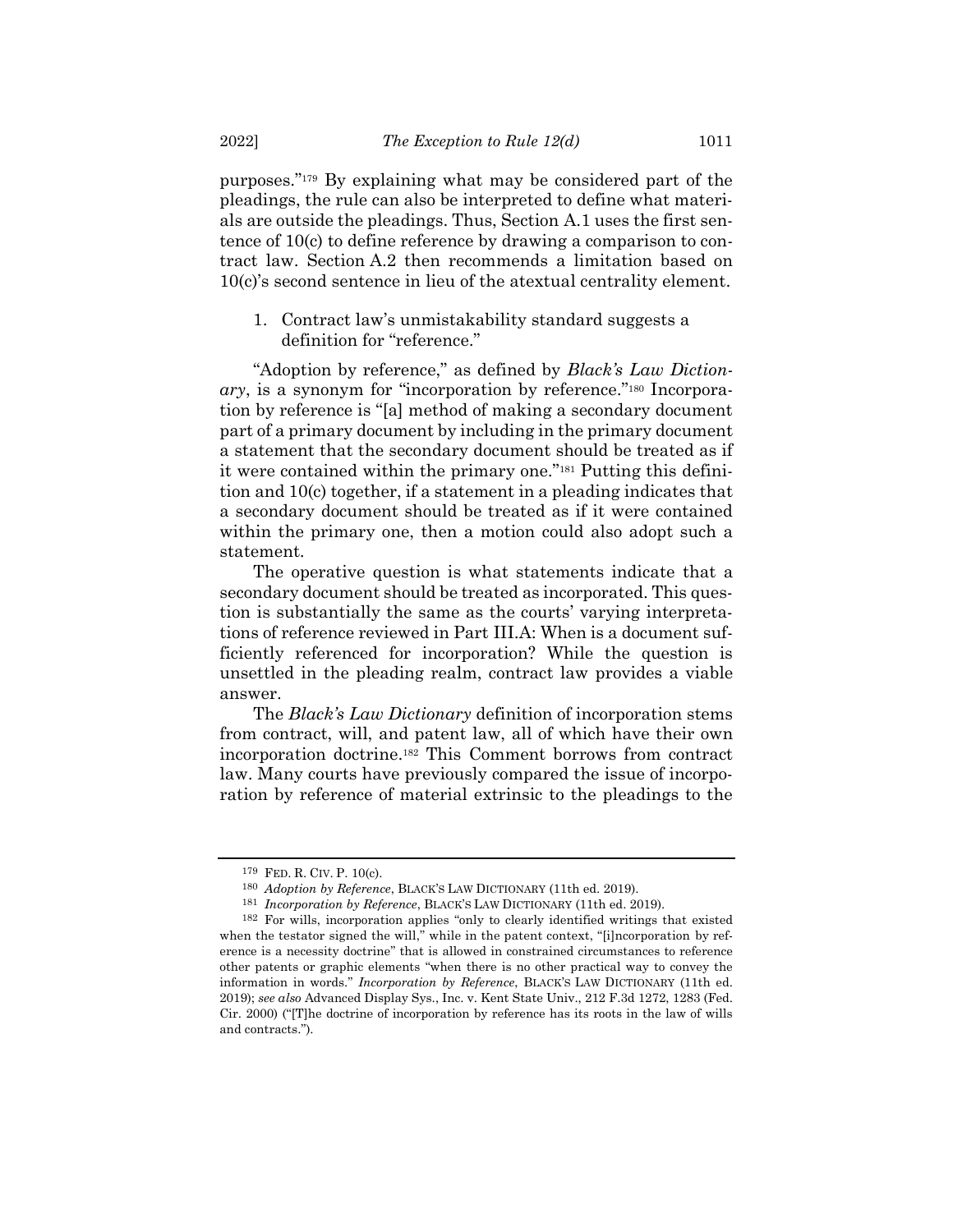extrinsic-evidence problem in contract law. <sup>183</sup> This Section operationalizes that analogy to use the more fulsome incorporation doctrine from contracts.

Under the common law of contracts,<sup>184</sup> "the document to be incorporated must be referred to and described in the contract in such a way that the document's identity is clear beyond doubt."<sup>185</sup> Applied in the civil-procedure context, this definition is a substantial limitation.<sup>186</sup> To unmistakably reference a material requires more than mere mention. For example, in-text references to "the plan"<sup>187</sup> or "surveillance video tape"<sup>188</sup> do not clearly identify any material beyond doubt. References to an apartment's address could not act as an indirect reference sufficient to incorporate the lease agreement.<sup>189</sup> By essentially requiring that the plaintiff cite or thoroughly describe the outside material, the court avoids any risk of unfair surprise. Although this contract-law reasoning may leave some variety in the materials sufficiently referenced, a standard is preferable to a bright-line rule in this context. Courts'

<sup>183</sup> *See, e.g.*, Kramer v. Time Warner Inc., 937 F.2d 767, 773 (2d Cir. 1991) ("[A] district court must confine itself to the four corners of the complaint when deciding a motion to dismiss under Rule 12(b)(6)."); Beveridge v. City of Spokane, No. 20-35848, 2021 WL 3082003, at \*2 (9th Cir. July 21, 2021) ("In deciding motions for judgment on the pleadings, courts are limited to the four corners of the complaint."); Shaw v. Digit. Equip. Corp., 82 F.3d 1194, 1206 n.13 (1st Cir. 1996) ("We discuss more fully later the circumstances in which a court may look outside the four corners of a complaint in deciding a motion to dismiss."). *Cf. generally* Posner, *supra* note [126.](#page-22-0)

<sup>184</sup> *See, e.g.*, PaineWebber Inc. v. Bybyk, 81 F.3d 1193, 1201 (2d Cir. 1996) ("New York follows that common law rule by 'requir[ing] that the paper to be incorporated into a written instrument by reference must be so referred to and described in the instrument that the paper may be *identified beyond all reasonable doubt*.'" (alteration in original) (emphasis in original) (quoting Chiacchia v. Nat'l Westminster Bank USA, 124 A.D.2d 626, 628 (2d Dep't 1986))); Northrop Grumman Info. Tech., Inc. v. United States, 535 F.3d 1339, 1344 (Fed. Cir. 2008) ("[T]he incorporating contract must use language that is *express* and *clear*, so as to leave no ambiguity about the identity of the document being referenced, nor any reasonable doubt about the fact that the referenced document is being incorporated into the contract." (emphasis in original)).

<sup>185</sup> *Incorporation by Reference*, BLACK'S LAW DICTIONARY (11th ed. 2019). 186 *See infra* Part IV.B.1.

<sup>187</sup> *But see* Weiner v. Klais & Co., 108 F.3d 86, 89 (6th Cir. 1997):

Plaintiff references the "plan" numerous times in his complaint. Although plaintiff maintains that the complaint referred only to the "plan" as an entity and not to the "plan documents," his claims are based on rights under the plans which are controlled by the plans' provisions as described in the plan documents.

<sup>188</sup> *See* Benny v. City of Long Beach, No. 20-cv-1908, 2021 WL 4340789, at \*9 (E.D.N.Y. Sept. 23, 2021).

<sup>189</sup> Under this Comment's approach, *Berrylane Trading, Inc. v. Transportation Insurance Co.*, 754 F. App'x 370, 378 n.2 (6th Cir. 2018), would come out differently. *See supra* text accompanying note [120.](#page-21-0)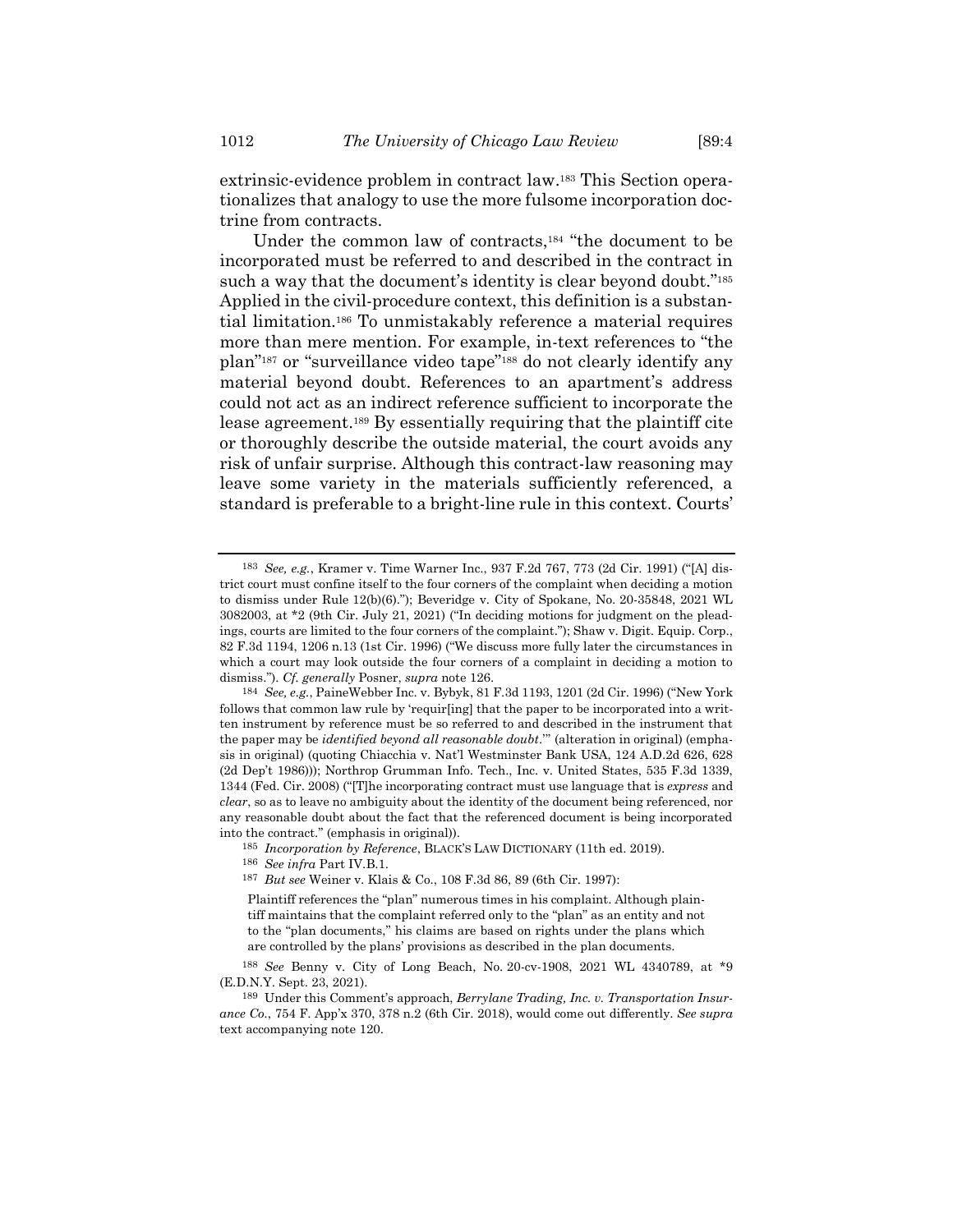rationales for incorporation by reference include concerns about strategic plaintiffs<sup>190</sup> but also can be read to reflect the desire to correct genuine failures. For instance, one might imagine that for a simple, pro se case, in-text descriptions of a particular document might suffice.<sup>191</sup> For a complex action with multiple versions of a document, a citation would likely be required.

2. "Written instrument" provides a textual limitation on incorporation by reference in lieu of centrality.

Unlike the reference element, which courts link to 10(c), the centrality element seems primarily derived from analogy or from a concern about strategic plaintiffs avoiding documents that may damage their case. Describing the centrality element, one court commented that "[t]he underlying premise of the doctrine seems to be that if the document was indeed so central to the claim that it served as a basis for the complaint, then plaintiffs must have already been aware of it" and thus do not need an opportunity for further discovery.<sup>192</sup> Without a textual link to the Rules, this element is even more amorphous.

Indeed, one of the few instances of scholarship to address incorporation by reference was devoted almost entirely to the Second Circuit's use of the "integral" standard and recommended a "but for" test to determine whether materials had been used to frame a complaint and thus could fairly be considered.<sup>193</sup> Though there is nothing inherently incorrect about a but-for test, it seems unlikely that circuits will adopt such a test without any basis in the rules. By instead substituting a limitation that is grounded in the Federal Rules, it is more likely that the circuits will reach a uniform standard.

Per the second sentence of 10(c), only copies of "written instrument<sup>[s]</sup>" become "part of the pleading<sup>[s]</sup> for all purposes."<sup>194</sup>

<sup>190</sup> *See, e.g.*, Tierney v. Vahle, 304 F.3d 734, 738 (7th Cir. 2002) ("[T]he concern is that, were it not for the exception, the plaintiff could evade dismissal under Rule 12(b)(6) simply by failing to attach to his complaint a document that proved that his claim had no merit."); I. Meyer Pincus & Assocs. v. Oppenheimer & Co., 936 F.2d 759, 762 (2d Cir. 1991).

<sup>191</sup> *Compare* Wister v. White, No. 19-cv-5882, 2019 WL 6841370, at \*1 n.2 (N.D. Cal. Dec. 16, 2019) (incorporating a document that the pro se plaintiff had referred to "multiple times" in his pleading), *with* Gill v. Frawley, No. 2-cv-1380, 2006 WL 1742738, at \*6 (N.D.N.Y. June 22, 2006) (refusing to incorporate due to the plaintiff's loss of status as a pro se litigant).

<sup>192</sup> Bryant v. Avado Brands, Inc., 187 F.3d 1271, 1280 n.16 (11th Cir. 1999).

<sup>193</sup> Steckman & Turner, *supra* note [4,](#page-1-0) at 128–31.

<sup>194</sup> FED. R. CIV. P. 10(c).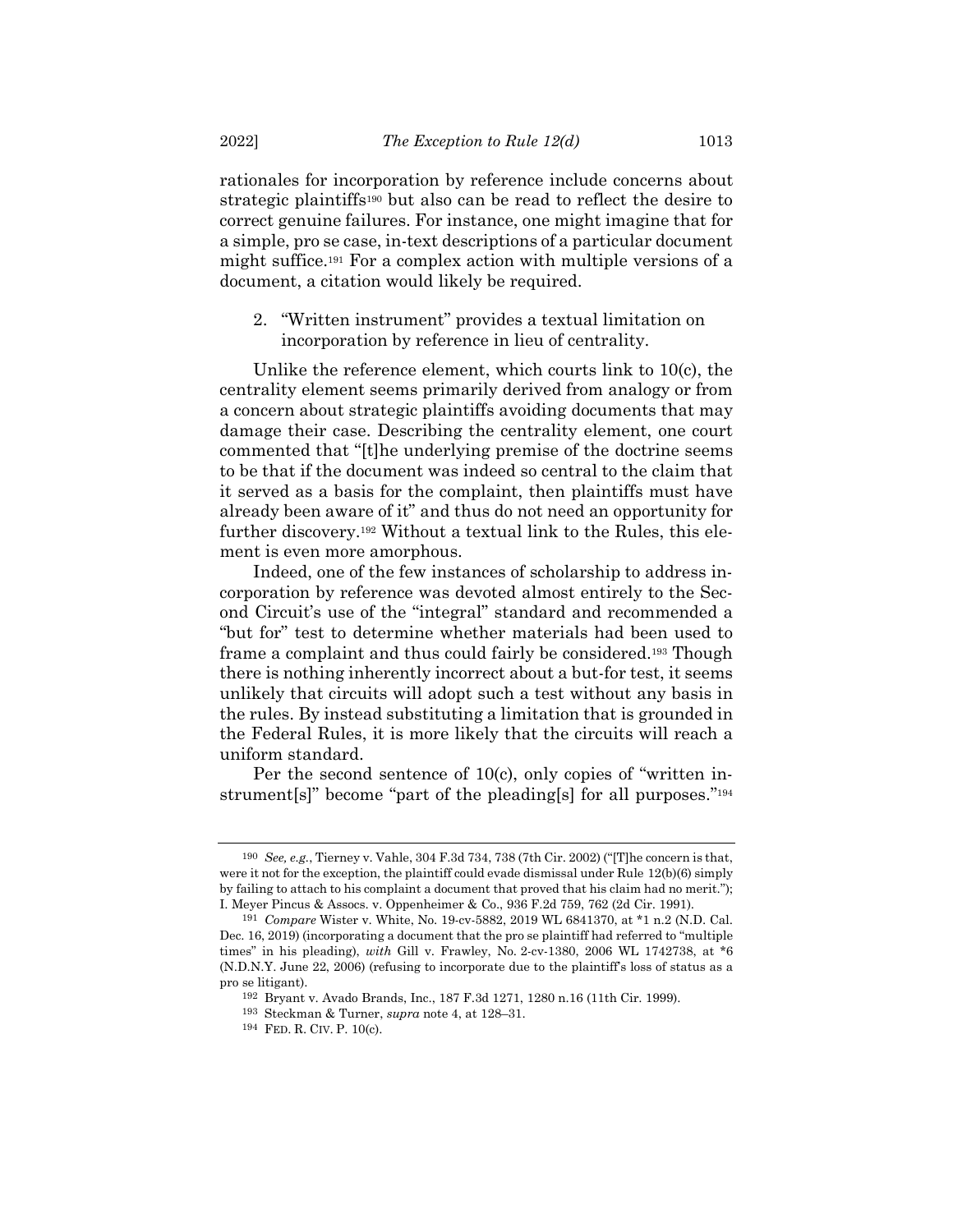<span id="page-35-0"></span>A 2013 comment by Aimee Brown analyzed the history of Rule 10 to suggest that written instruments "generally consist[ ] of instruments being sued upon, such as contracts or agreements," or documents that serve the function of evincing legal rights and duties.<sup>195</sup> If incorporation by reference were limited to written instruments, defendants might be more effectively restrained from the "alluring temptation to pile on numerous documents to their motions to dismiss to undermine the complaint, and hopefully dismiss the case at an early stage."<sup>196</sup> If plaintiffs may attach only written instruments to their complaints—and defendants only written instruments to answers—it is clear that defendants should not be allowed to attach a wider range of materials to a 12(b)(6) motion to dismiss.

There is some indication that this Federal Rules–based, textual reasoning is already persuading some circuits. The Second Circuit recently implemented a similar limitation. In *Lynch v.*  City of New York,<sup>197</sup> a  $\S$  1983 action, the plaintiff attempted to incorporate a memo book by arguing that it was referenced by and integral to his complaint. The court, however, relying in part on the *Black's Law Dictionary* definition of written instrument, maintained that the record "plainly is not an 'instrument' on which Lynch can rely as defining rights, duties, entitlements, or liabilities."<sup>198</sup> The memo book was not incorporated. The case illustrates that some courts are willing to tailor their doctrinal approaches to the high standard suggested by the plain text of the Federal Rules.<sup>199</sup>

If "written instrument[s]"<sup>200</sup> are the only materials that can become part of the pleadings for all purposes, no audiovisual works would ever be considered incorporated by reference. This prohibition is dramatic given how common the use of audiovisual works in litigation has become.<sup>201</sup> Yet it is clearly possible for

<sup>195</sup> Aimee Woodward Brown, Comment, *Pleading in Technicolor: When Can Litigants Incorporate Audiovisual Works into Their Complaints?*, 80 U. CHI. L. REV. 1269, 1288–89 (2013) (quoting Bajwa v. Metro. Life Ins. Co., 804 N.E.2d 519, 531 (Ill. 2004)).

<sup>196</sup> Khoja v. Orexigen Therapeutics, Inc., 899 F.3d 988, 998 (9th Cir. 2018).

<sup>197</sup> 952 F.3d 67 (2d Cir. 2020).

<sup>198</sup> *Id.* at 79.

<sup>199</sup> *Cf.* Doe v. N.Y. Univ., No. 20-cv-1343, 2021 WL 1226384, at \*11 (S.D.N.Y. Mar. 31, 2021) ("The conclusion in *Lynch* was not dicta—it was essential to the court's holding—so the Court will embrace its holding here.").

<sup>200</sup> FED. R. CIV. P. 10(c).

<sup>201</sup> *See* Snowden Becker & Jean-François Blanchette, *On the Record, All the Time: Audiovisual Evidence Management in the 21st Century*, D-LIB MAG. (2017), https://perma.cc/UT25-YZ94.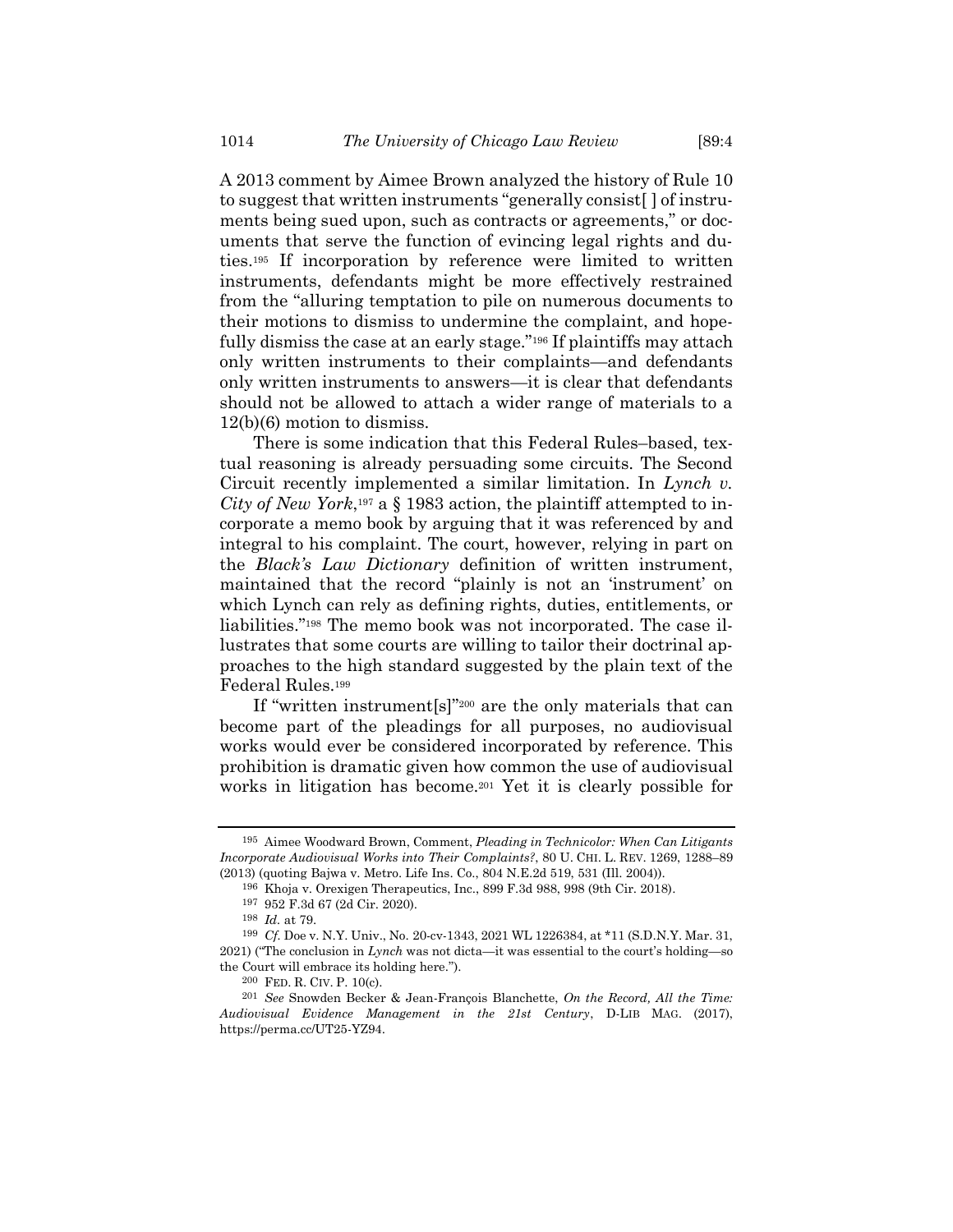courts to respect this total ban. District courts applying the new *Lynch* standard noted that, while the Second Circuit has historically used broader language to describe materials capable of incorporation, there has never been "a published opinion in which the Circuit has embraced as 'integral' a document that cannot reasonably be characterized as a written instrument."202

In practice, it seems that courts often interpret 10(c)'s "written instrument" language more broadly. Brown's research related to copyright cases "suggests that the term should include at least some audiovisual works."<sup>203</sup> Even in cases where incorporation by reference on a motion to dismiss is at issue, courts sometimes consider pictures attached to the complaint without mention of the written-instrument complication.<sup>204</sup> The Seventh Circuit, though declining to decide the issue, expressed the opinion that "it makes eminently good sense to extend the doctrine to cover such works, especially in light of technological changes that have occasioned widespread production of audio-visual works."<sup>205</sup>

Brown's research offers a functional definition of written instruments based on 10(c)'s history. She illuminates how a broader conception of written instruments might coherently permit audiovisual works as a practical concession to the proliferation of audiovisual works attached to pleadings. In particular, she suggests that there is strong evidence that copyrighted works, including audiovisual works, could be attached to pleadings. Extrapolating from copyrighted works and contracts, she suggests a central commonality of "evidenc[ing] legal rights and duties."<sup>206</sup> If an audiovisual work defines legal rights and duties, it could functionally be a written instrument.

While this functional definition is vastly more flexible than the plain text of "written instrument," it still creates a limitation. As applied to the *Knievel* case, for example, this standard would require that the allegedly defamatory photo should have been considered, at the motion-to-dismiss stage, as giving rise to the legal action. The photo arguably "defines rights, duties,

<sup>202</sup> *E.g.*, *Doe*, 2021 WL 1226384, at \*11 n.6.

<sup>203</sup> Brown, *supra* not[e 195,](#page-35-0) at 1295.

<sup>204</sup> *See, e.g.*, *Knievel*, 393 F.3d at 1076 ("The Knievels attached to their complaint only the photograph and caption that they argue was defamatory, and they do not allege or describe the contents of the surrounding pages in their complaint.").

<sup>205</sup> Brownmark Films, LLC v. Comedy Partners, 682 F.3d 687, 691 (7th Cir. 2012).

<sup>206</sup> Brown, *supra* not[e 195,](#page-35-0) at 1300.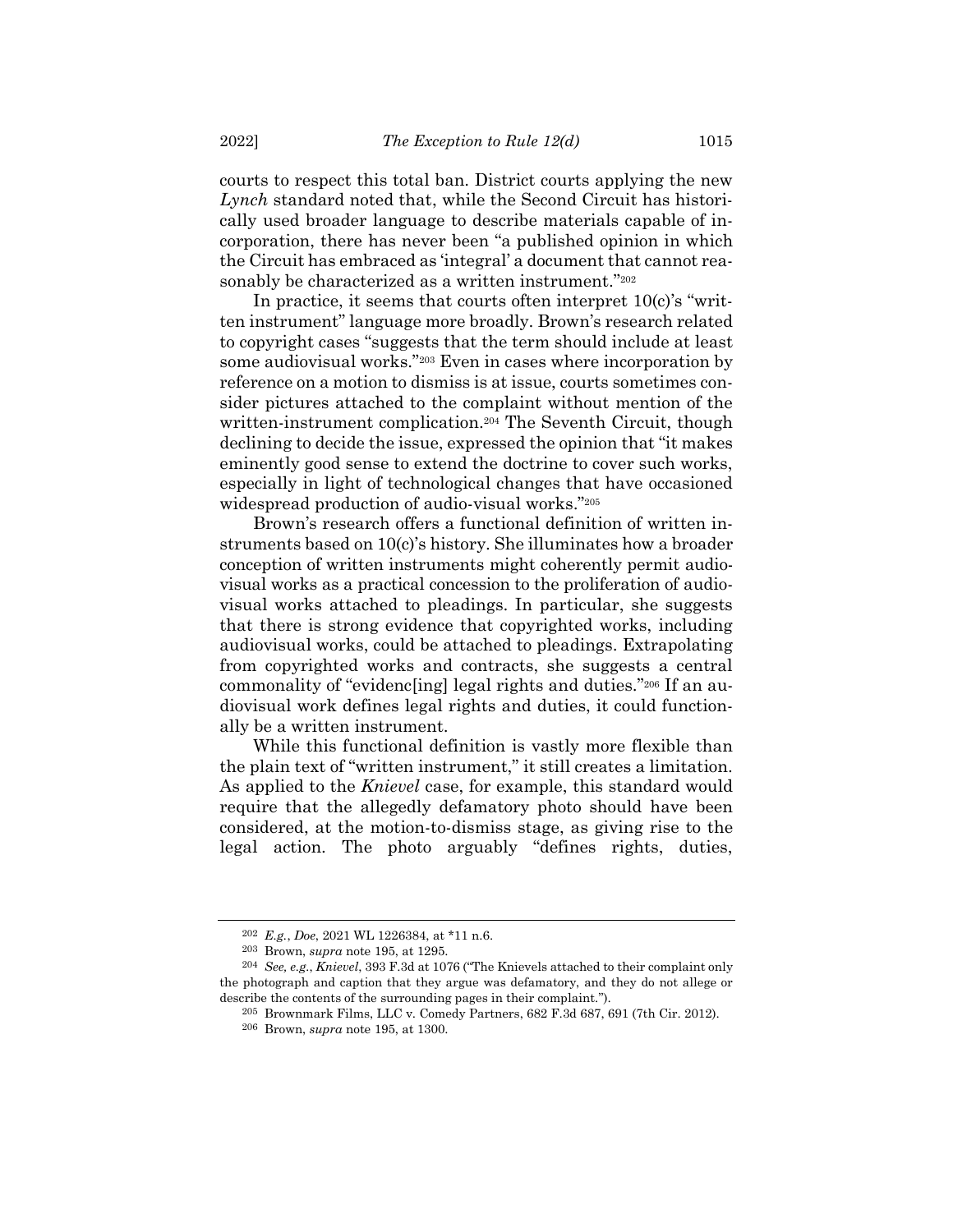entitlements, or liabilities."<sup>207</sup> This instance can be compared to audiovisual works that "do not manifest the existence of rights and duties, [ ] in claims like invasion of privacy, in which the audiovisual work serves as mere evidence of actions that may have infringed on preexisting rights."<sup>208</sup> This distinction would mean that videos would not be considered in civil rights cases, for example. There, audiovisual material would serve as evidence rather than as rights defining.

With the proliferation of audiovisual exhibits, courts will need to confront the "written instrument" language in 10(c). By tying the incorporation-by-reference doctrine to the text of 10(c), this Comment recommends that these principles rise and fall together. If courts elect to use the more expansive, functional definition suggested by the Seventh Circuit, the approach should be consistent for exhibits attached to pleadings and motions. If courts strictly follow the text of 10(c), like the Second Circuit, materials incorporated by reference should be limited to literally written instruments.

3. The proposed incorporation-by-reference doctrine requires both elements.

Crucially, both the unmistakable-reference and the writteninstrument elements are vital to a Federal Rules–based incorporation-by-reference doctrine. If a written instrument is described so vaguely that a court cannot determine what was referenced, it should not be incorporated. Alternatively, if a material is undoubtedly referenced but is not a written instrument, incorporating the material would grant defendants leeway beyond the authorization of the Federal Rules.

Again, note that the disjunctive version of the rule, which permits central-but-unreferenced materials to be incorporated, is the most expansive version of the current doctrine. It is difficult to imagine that the Supreme Court, by arguably sanctioning consideration of "documents incorporated into the complaint by reference,"<sup>209</sup> intended to encompass unreferenced central materials. To create an exception to 12(d) that is truly based in 10(c),

<sup>207</sup> *Id.* at 1284 (quoting *Written Instruments*, BLACK'S LAW DICTIONARY (9th ed. 2009)).

<sup>208</sup> *Id.* at 1307.

<sup>209</sup> *Tellabs*, 551 U.S. at 322.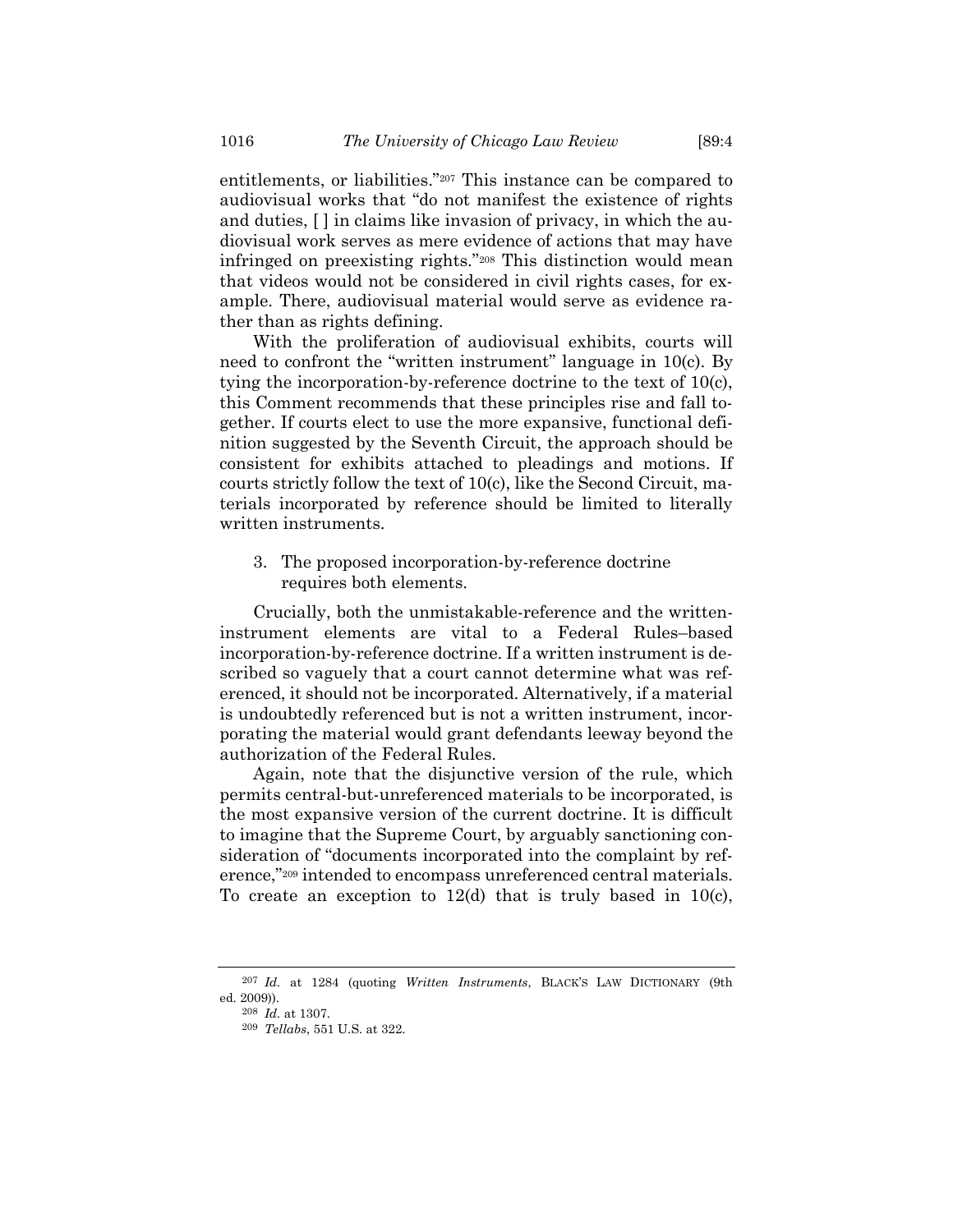incorporated materials must be unmistakably referenced *and* written instruments.

# B. Lingering Practical and Doctrinal Concerns

Not unlike the compromise that resulted in 12(d), this newly proposed compromise is subject to objections that it is both overly stringent and overly lenient. Efficiency-minded practitioners might object that limiting outside materials so severely at the motion-to-dismiss phase prolongs frivolous suits. Rules absolutists might respond by questioning how this exception to 12(d) coheres with the rest of civil procedure. This Section will address both concerns in turn.

1. Phased discovery and procedural alternatives allay efficiency concerns.

The proposed compromise might still create an opportunity for plaintiffs to "escape the consequences of [their] own failure[s]"<sup>210</sup> or, perhaps more accurately, strategically omit necessary outside materials. The real and significant result of adhering to 12(d) is the opportunity for discovery. The rule makes clear that "[a]ll parties must be given a reasonable opportunity to present all the material that is pertinent to the motion."<sup>211</sup> Treatment as a summary judgment motion under Rule 56 would enable the nonmovant (here, the plaintiff) to show that it lacks "facts essential to justify its opposition,"<sup>212</sup> which would, in turn, justify discovery. Discovery not only increases costs but creates unwarranted leverage for even meritless cases to conclude in settlement payouts.<sup>213</sup>

Discovery, however, can be limited. As the Seventh Circuit reminded litigants worried about the expense of discovery in the summary-judgment context, judges have wide discretion to limit discovery according to the circumstances of the case: "District courts need not, and indeed ought not, allow discovery when it is clear that the case turns on facts already in evidence."<sup>214</sup>

<sup>210</sup> *Cortec*, 949 F.2d at 47.

<sup>211</sup> FED. R. CIV. P. 12(d).

<sup>212</sup> FED. R. CIV. P. 56(d).

<sup>213</sup> *See generally* Frank H. Easterbrook, *Discovery as Abuse*, 69 B.U. L. REV. 635 (1989). *See also* Lawrence A. Hamermesh & Michael L. Wachter, *The Importance of Being Dismissive: The Efficiency Role of Pleading Stage Evaluation of Shareholder Litigation*, 42 J. CORP. L. 597, 602 (2017).

<sup>214</sup> *Brownmark Films*, 682 F.3d at 691.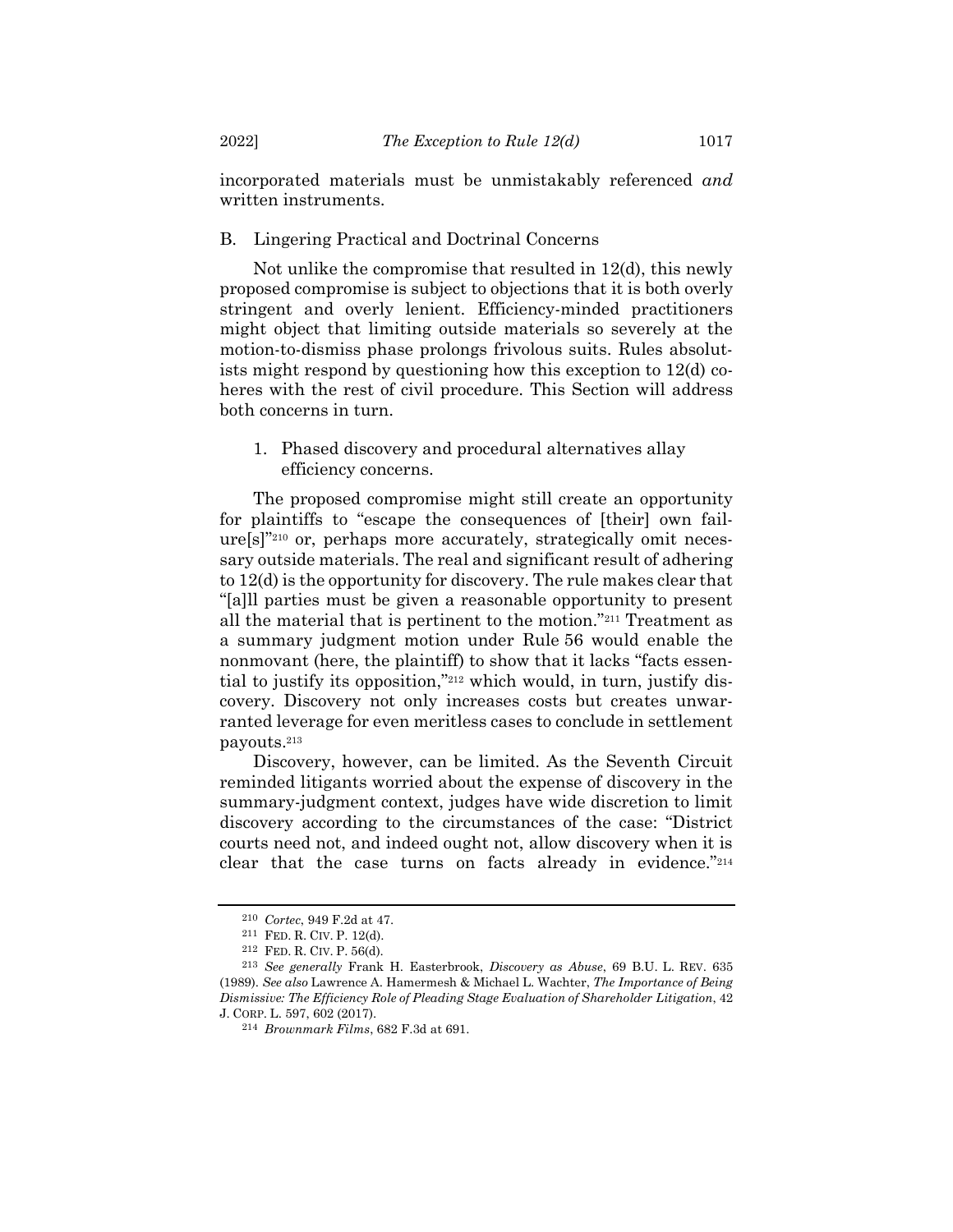Particularly in supposedly frivolous cases, discovery could be specifically tailored to the potentially dispositive outside material.<sup>215</sup> For instance, in the early 1940s *Gallup* case, in which one issue was whether the plaintiff "was the owner of stock of Indian Company at the time of the grievances complained of,"<sup>216</sup> discovery could have been limited to this ownership question alone. Furthermore, a defendant can always avoid these problems by filing an answer, to which materials may be attached and considered as part of the pleadings under 10(c).

2. Historical resistance suggests that absolutism is untenable.

An alternative reaction might be that total elimination of the incorporation-by-reference exception is the best path forward. The clause in *Tellabs* might be more boilerplate than blessing, and the doctrine clearly contravenes the mandatory text of 12(d) and the intent of the Advisory Committee. The original text of the rule stated that the motion "shall be treated"<sup>217</sup> as one for summary judgment. "Shall" is widely understood in the legal field as mandatory language.<sup>218</sup> The modern text, which changed the language to "must be treated," is even clearer.<sup>219</sup> A transcript of the committee's lengthy discussion of the rule demonstrates unequivocally that the committee intended the rule to be mandatory.<sup>220</sup> Moreover, even under this Comment's proposal, courts must effortfully determine whether each presented material qualifies as an unmistakably referenced written instrument.<sup>221</sup> Issues of authenticity, raised at the end of Part III, would linger.

The impact of these issues is lessened by the solution proposed in this Part. An exception to the mandatory text is more logical when tied closely to the text of another Federal Rule. If a plaintiff makes an unmistakable reference to a particular

<sup>215</sup> *Cf.* Michael Thomas Murphy, *Occam's Phaser: Making Proportional Discovery (Finally) Work in Litigation by Requiring Phased Discovery*, 4 STAN. J. COMPLEX LITIG. 89, 97 (2016) (describing factors to determine proportional phased discovery).

<sup>216</sup> *Gallup*, 120 F.2d at 92.

<sup>217</sup> 2 MOORE ET AL., *supra* note [35,](#page-8-0) § 12App.07[2].

<sup>218</sup> *Shall*, BLACK'S LAW DICTIONARY (11th ed. 2019) ("This is the mandatory sense that drafters typically intend and that courts typically uphold.").

<sup>219</sup> FED. R. CIV. P. 12(d).

<sup>&</sup>lt;sup>220</sup> See 1 ADVISORY COMM. ON RULES FOR CIV. PROC., PROCEEDINGS 99-159 (1946). Specifically, the chairman of the committee stated, "[W]e don't want a judge deciding a case on affidavits other than in Rule 56." *Id.* at 153.

<sup>221</sup> In *Khoja*, the Ninth Circuit spent close to ten pages of a thirty-one-page opinion determining whether various documents should be considered. 899 F.3d at 998–1008.